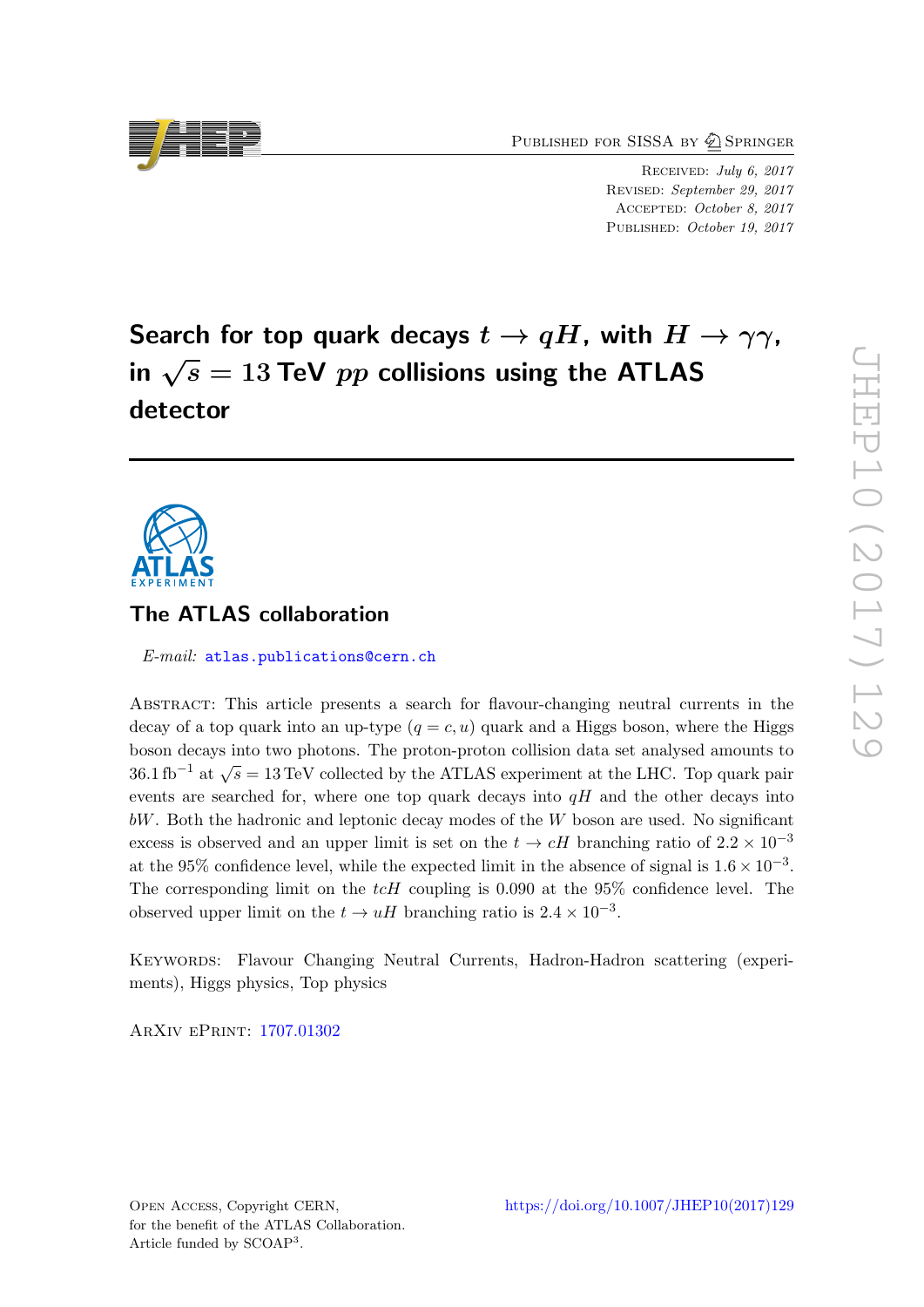# Contents

| $\mathbf{1}$ |     | Introduction                                      | 1              |
|--------------|-----|---------------------------------------------------|----------------|
| $\bf{2}$     |     | Detector, data set and simulation samples         | $\bf{3}$       |
|              | 2.1 | ATLAS detector                                    | 3              |
|              | 2.2 | Data set                                          | 3              |
|              | 2.3 | Signal and background simulation                  | $\overline{4}$ |
| 3            |     | Event reconstruction and candidate selection      | $\bf{5}$       |
|              | 3.1 | Event reconstruction                              | $\overline{5}$ |
|              | 3.2 | Hadronic selection                                | 8              |
|              | 3.3 | Leptonic selection                                | 9              |
| 4            |     | Statistical analysis and systematic uncertainties | 12             |
|              | 4.1 | Expected event yields                             | 12             |
|              | 4.2 | Likelihood for the hadronic selection             | 13             |
|              | 4.3 | Likelihood for the leptonic selection             | 14             |
|              | 4.4 | Systematic uncertainties                          | 14             |
| 5            |     | Results                                           | 17             |
| 6            |     | Conclusions                                       | 19             |
|              |     | The ATLAS collaboration                           | 26             |

# <span id="page-1-0"></span>1 Introduction

The discovery of the Higgs boson in 2012, by the ATLAS and CMS collaborations [\[1,](#page-21-0) [2\]](#page-21-1), has opened the possibility of searching, among the abundant  $t\bar{t}$  final states produced in proton-proton collisions at the CERN Large Hadron Collider (LHC), for the decay  $t \rightarrow qH$ of a top quark (or antiquark) into an on-shell Higgs boson, of mass 125.09 GeV [\[3\]](#page-21-2), plus an up-type quark (or antiquark),  $q = c$  or u. This decay, which proceeds via a flavour-changing neutral current (FCNC), is forbidden at tree level in the Standard Model (SM) and, with respect to the dominant top quark decay mode  $(t \to bW)$ , is suppressed at higher orders due to the Glashow-Iliopoulos-Maiani mechanism [\[4\]](#page-21-3). The  $t \to qH$  branching ratio ( $\beta$ ) in the SM is estimated to be around  $3 \times 10^{-15}$  (see ref. [\[5\]](#page-21-4) and references therein), and an observation of this decay would provide a clear signal of physics beyond the SM (BSM).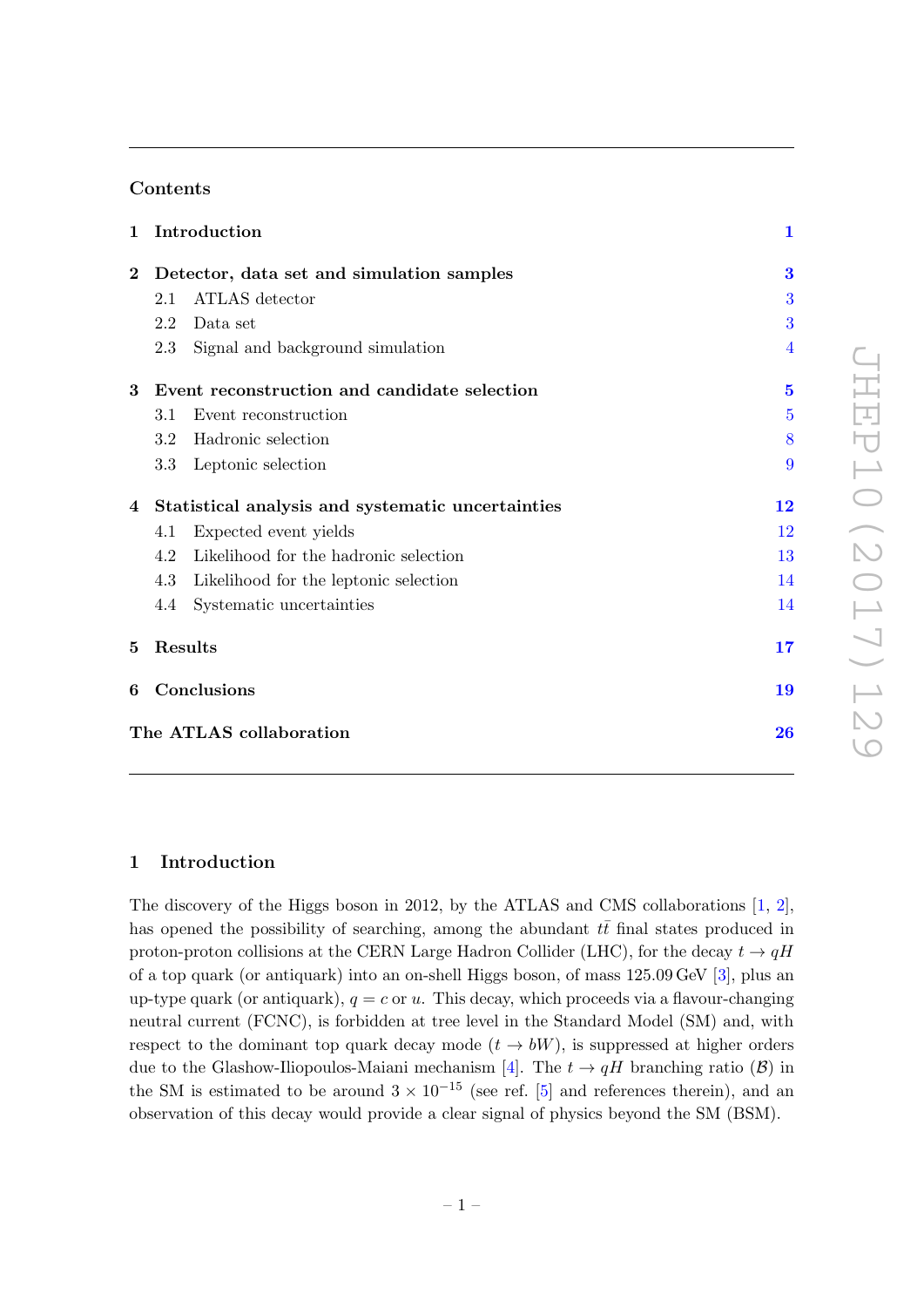In BSM models, different mechanisms can yield effective couplings orders of magnitude larger than those of the SM. Examples of such extensions are the quark-singlet model [\[6](#page-21-5)[–8\]](#page-21-6), the two-Higgs-doublet model with or without flavour violation  $[9-17]$  $[9-17]$ , the minimal supersymmetric standard model [\[18–](#page-22-1)[24\]](#page-22-2), Supersymmetry with R-parity violation [\[25\]](#page-22-3), the Topcolour-assisted Technicolour model [\[26\]](#page-22-4), models with warped extra dimensions [\[27–](#page-22-5)[29\]](#page-22-6) and the Littlest Higgs model with T-parity conservation [\[30\]](#page-22-7). In composite Higgs bo-son models, FCNC may appear even with a single Higgs doublet [\[29\]](#page-22-6), inducing  $t \to cH$ branching ratios up to  $10^{-4}$ . For a recent review, see ref. [\[31\]](#page-22-8).

Among all the possibilities, the largest branching ratio  $\mathcal{B} \sim 1.5 \times 10^{-3}$  appears in the ansatz of Cheng and Sher [\[9\]](#page-21-7) in which the tree-level coupling remains allowed in the absence of an additional symmetry, and scales with the top and up-type quark masses,  $m_t$  and  $m_q$ , as  $\lambda_{tqH} = \sqrt{2m_qm_t}/v$  (where  $v = 246 \text{ GeV}$  is the Higgs field vacuum expectation value). This can be regarded as the "maximal naturalness" approach in the Higgs flavour structure.

In this article, the  $t \to qH$  decay is searched for using 36.1 fb<sup>-1</sup> of 13 TeV proton-proton collision data taken in 2015 and 2016 with the ATLAS detector at the LHC. The search uses the  $H \to \gamma\gamma$  decay mode, taking advantage of the clean diphoton signature, despite its small branching ratio (0.23% in the SM [\[32\]](#page-22-9)).

A search for  $t \to qH$  decays was previously performed at  $\sqrt{s} = 7$  and 8 TeV with Run-1 data, both in ATLAS and in CMS. As the  $t \to cH$  and  $t \to uH$  modes are hard to distinguish, the upper limits are given assuming that each final state is produced alone. In ATLAS, the  $H \to \gamma\gamma$  channel [\[33\]](#page-22-10) yields the observed and expected limits on  $\mathcal{B}(t \to cH)$ of 0.79% and 0.51% respectively, at the 95% confidence level (CL). Combining with the multi-lepton<sup>[1](#page-2-0)</sup> and  $H \to b\bar{b}$  final states, which, at 8 TeV, are each comparable in sensitivity to the  $H \to \gamma\gamma$  channel, the overall observed (expected) limit at the 95% CL is 0.46%  $(0.25\%)$  for  $t \rightarrow cH$  and  $(0.45\%)(0.29\%)$  for  $t \rightarrow uH$  [\[34\]](#page-22-11). The 95% CL observed (expected) limits from the CMS Collaboration on the  $t \to cH$  and  $t \to uH$  branching ratios are 0.40%  $(0.43\%)$  and  $0.55\%$   $(0.40\%)$  respectively [\[35\]](#page-23-0), using the same final states as ATLAS.

Compared to the previous ATLAS result in the  $H \to \gamma\gamma$  mode, a significant improvement is attained due to the large increase (about four times) in the  $t\bar{t}$  production cross section when increasing the centre-of-mass energy from 8 TeV to 13 TeV, and the larger integrated luminosity recorded during 2015 and 2016. Adverse effects are the increase in the production cross section of backgrounds, and the significantly larger "pile-up" noise due to the superimposition of additional interactions on the selected hard interaction.

The analysis aims to select  $t\bar{t}$  pairs with one top quark decaying into bW (SM decay) and the other into  $qH$ . It is split into two final states, targeting the decay of the W boson from the SM top quark decay either in the hadronic mode (hadronic selection) or in the leptonic mode (leptonic selection). The result is extracted from a fit to the diphoton invariant mass spectra of a resonant signal function centred around the Higgs boson mass and a background function, mainly constrained by bands on either side of the signal regions. While this data driven approach does not require a detailed understanding of the background, the dominant contributions are however presented together with the data, at different stages of the analysis.

<span id="page-2-0"></span><sup>&</sup>lt;sup>1</sup>The multi-lepton final state includes events from the  $H \to ZZ^*$ ,  $WW^*$  and  $\tau^+\tau^-$  decays.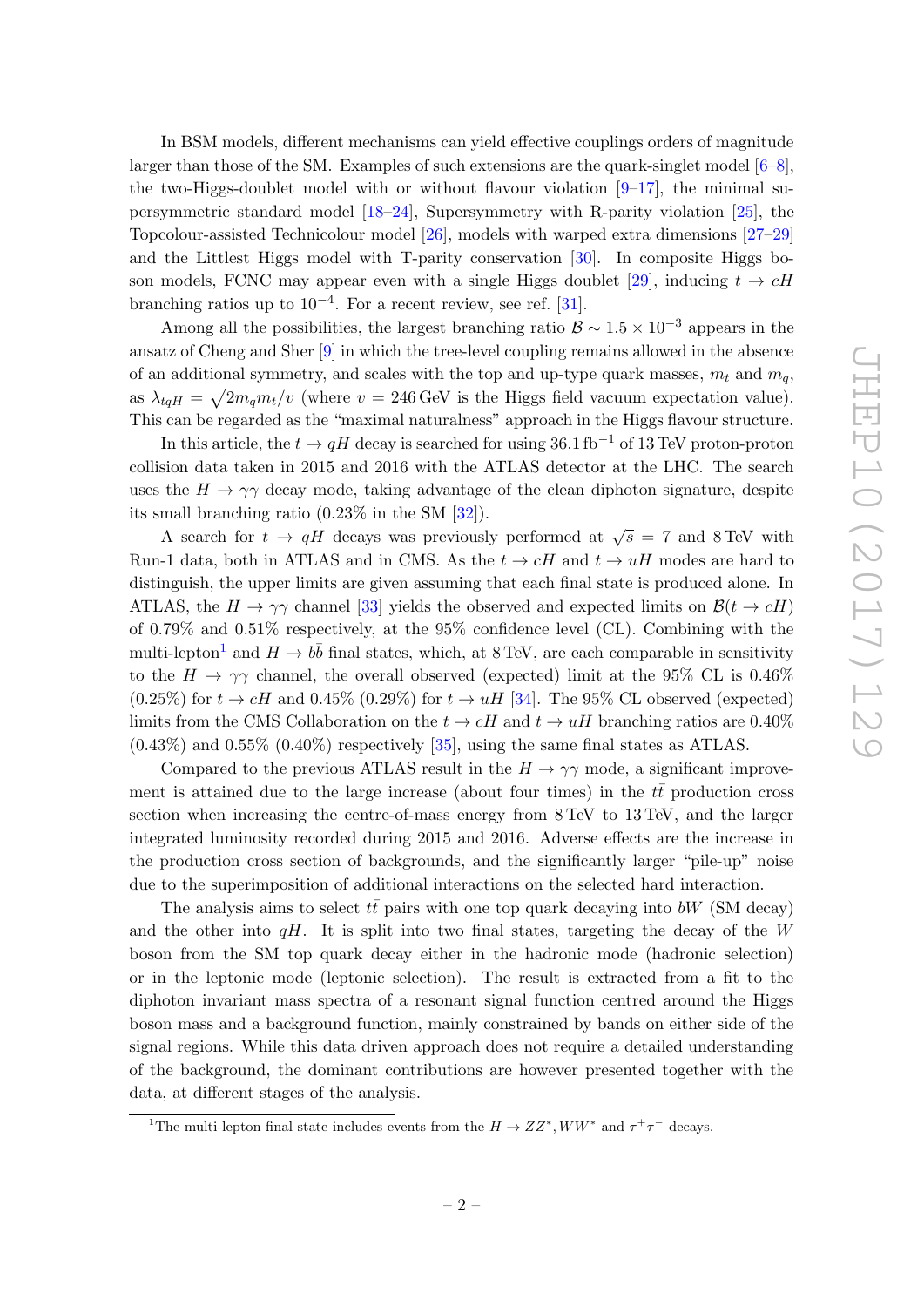In this analysis, SM production of the Higgs boson, with its subsequent decay into a diphoton final state, is considered as a background, described by the same diphoton invariant mass distribution as the sought-for FCNC production. Its magnitude, determined by simulation, is accounted for in the signal extraction.

# <span id="page-3-0"></span>2 Detector, data set and simulation samples

#### <span id="page-3-1"></span>2.1 ATLAS detector

The ATLAS detector [\[36\]](#page-23-1) consists of an inner detector for tracking surrounded by a superconducting solenoid providing a 2 T magnetic field, electromagnetic and hadronic calorimeters, and a muon spectrometer. The inner detector provides tracking in the pseudorapidity[2](#page-3-3) region  $|\eta| < 2.5$  and consists of silicon pixel and microstrip detectors inside a transition radiation tracker that covers  $|\eta| < 2.0$ . A new innermost silicon pixel layer has been added to the inner detector after the Run-1 data taking [\[37,](#page-23-2) [38\]](#page-23-3). The electromagnetic calorimeter, a lead/liquid-argon sampling device with accordion geometry, is divided into one barrel  $(|\eta| < 1.475)$  and two end-cap  $(1.375 < |\eta| < 3.2)$  sections. Longitudinally, it is divided into three layers. While most of the energy is deposited in the second layer, the first layer, referred to as the strip layer, has fine segmentation in the regions  $|\eta| < 1.4$  and  $1.5 < |\eta| < 2.4$ to facilitate the separation of photons from neutral hadrons and to allow shower directions to be measured. In the range of  $|\eta| < 1.8$ , a presampler layer allows the energy to be corrected for losses upstream of the calorimeter. The barrel  $(|\eta| < 1.7)$  hadronic calorimeter consists of steel and scintillator tiles, while the end-cap sections  $(1.5 < |\eta| < 3.2)$  are composed of copper and liquid argon. The forward calorimeter  $(3.1 < |\eta| < 4.9)$  uses copper and tungsten as absorber with liquid argon as active material. The muon spectrometer consists of precision ( $|\eta| < 2.7$ ) and trigger ( $|\eta| < 2.4$ ) chambers equipping a toroidal magnet system which surrounds the hadronic calorimeter.

#### <span id="page-3-2"></span>2.2 Data set

This analysis uses the full proton-proton data set recorded by ATLAS in 2015 and 2016 with the LHC operating at a centre-of-mass energy  $\sqrt{s} = 13$  TeV and a bunch spacing of 25 ns. After application of data-quality requirements, the integrated luminosity amounts to  $36.1\,\mathrm{fb}^{-1}$  $36.1\,\mathrm{fb}^{-1}$ , with a relative uncertainty of  $3.2\%$ .<sup>3</sup> The data were recorded with instantaneous luminosities up to  $1.4 \times 10^{34}$  cm<sup>-2</sup>s<sup>-1</sup>. The mean number of interactions per bunch crossing,  $\mu$ , was on average 13 in 2015 and 25 in 2016. The inelastic collisions that occur in addition

<span id="page-3-3"></span><sup>&</sup>lt;sup>2</sup>ATLAS uses a right-handed coordinate system with its origin at the nominal interaction point (IP) in the centre of the detector and the z-axis along the beam line. Observables labelled as transverse are projected onto the  $x-y$  plane. The x-axis points from the IP to the centre of the LHC ring, and the y-axis points upwards. Cylindrical coordinates  $(r, \phi)$  are used in the transverse plane,  $\phi$  being the azimuthal angle around the beam line. The pseudorapidity is defined in terms of the polar angle  $\theta$  as  $\eta = -\ln \tan(\theta/2)$ . The angular distance  $\Delta R$  is defined as  $\Delta R \equiv \sqrt{(\Delta \eta)^2 + (\Delta \phi)^2}$ . The transverse energy is  $E_T = E/\cosh(\eta)$ .

<span id="page-3-4"></span> $3$ The uncertainty is derived, following a methodology similar to that detailed in ref. [\[39\]](#page-23-4), from a preliminary calibration of the luminosity scale using  $x-y$  beam-separation scans performed in August 2015 and May 2016.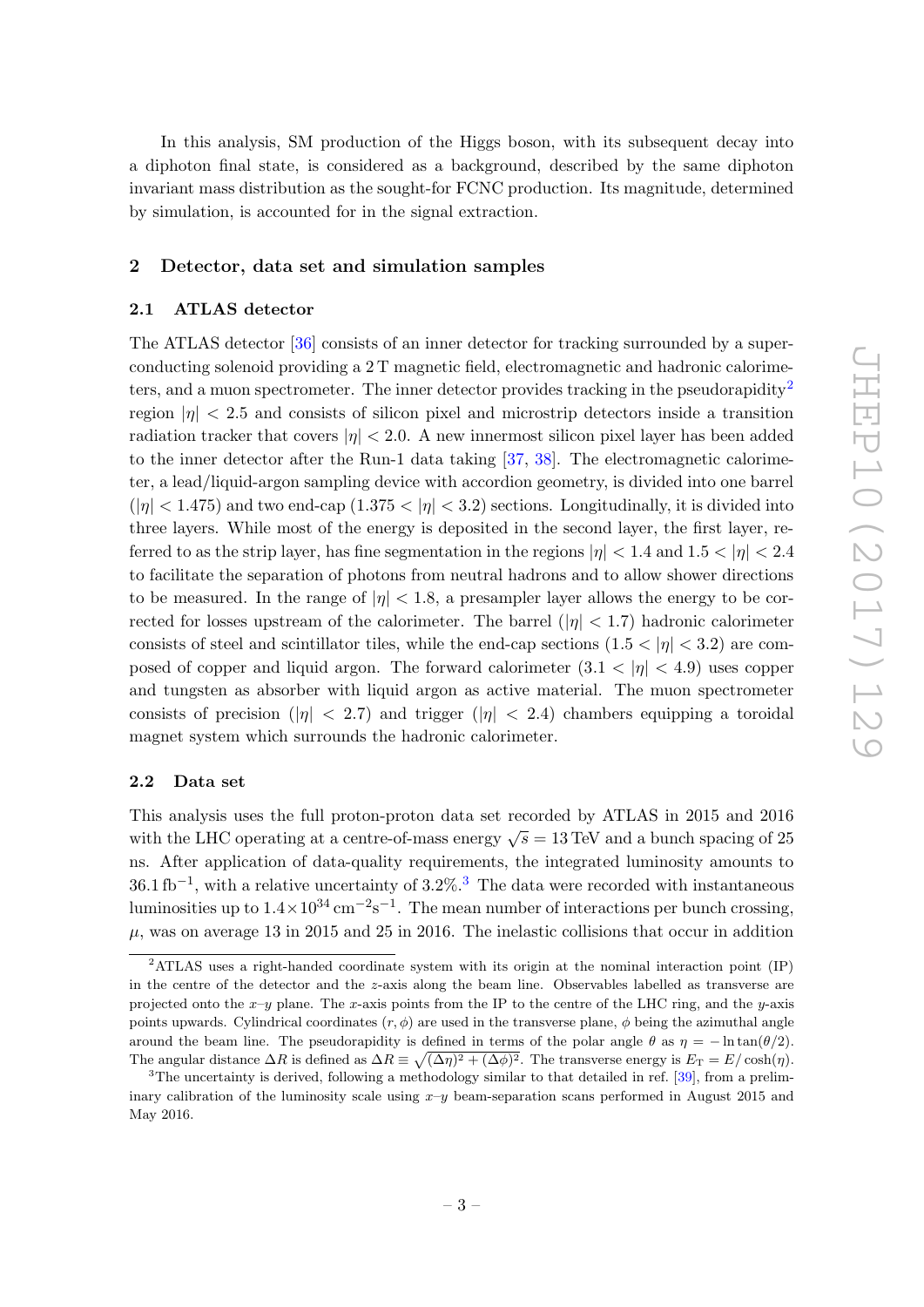to the hard interaction produce mainly low transverse momentum particles that form the pile-up background.

The data considered here were selected using a diphoton trigger which requires two clusters formed from energy deposits in the electromagnetic calorimeter. The transverse energy threshold was 35 GeV (25 GeV) for the leading (sub-leading) cluster (sorted in  $E_T$ ). Loose criteria were applied to ensure that the shape of selected clusters matched that expected for electromagnetic showers initiated by photons. The efficiency of the trigger for events containing two photons passing the offline selection requirements of this analysis was measured to be larger than 99%.

#### <span id="page-4-0"></span>2.3 Signal and background simulation

The FCNC signal was simulated using MG5\_AMC@NLO 2.4.3 [\[40\]](#page-23-5) interfaced to PYTHIA 8.212  $[41]$  with the A14  $[42]$  set of tuned parameters for the modelling of parton showers, hadronisation and multiple interactions. The  $t\bar{t}$  pairs were generated at next-to-leading order (NLO) in quantum chromodynamics (QCD) with the TopFCNC UFO model [\[43\]](#page-23-8), using the 5-flavour scheme and the NNPDF3.0 [\[44\]](#page-23-9) parton distribution functions (PDFs). The factorisation and renormalisation scales were set equal to  $\sqrt{m_t^2 + (p_{\rm T,t}^2 + p_{\rm T,\bar{t}}^2)/2}$ , where  $p_{T,t}$  ( $p_{T,t}$ ) is the transverse momentum of the top quark (antiquark). The top quark decay was performed by MADSPIN, and the Higgs boson decay by PYTHIA 8. Two samples corresponding to  $t\bar{t}$  production with one top quark decaying into a charm quark and a Higgs boson (which itself decays into two photons with 100% branching ratio) were produced. The two samples, added together, correspond to the W bosons from  $t \to bW$  decaying leptonically or hadronically. The leptonic decays of the W include all three lepton flavours. The top quark mass taken in the simulation is 172.5 GeV, and the Higgs boson mass is 125 GeV. Two equivalent samples with  $t \to uH$  were also produced. The  $t\bar{t}$  cross section used is  $832^{+40}_{-46}$  pb. It has been calculated at next-to-next-to leading order in QCD including resummation of next-to-next-to-leading logarithmic soft gluon terms with  $Top++2.0$  [\[45,](#page-23-10) [46\]](#page-23-11).

The contribution from known production sources of Higgs bosons, followed by a decay into two photons, is considered here as a resonant background. The following production modes, ordered by their cross sections, were considered and simulated [\[47\]](#page-23-12): gluon-gluon fusion  $(ggH)$ , vector-boson fusion (VBF) and associated production (WH, ZH,  $t\bar{t}H$ ,  $b\bar{b}H$ ,  $tHjb$ , and  $tWH$ ). The Higgs boson cross sections and branching ratios compiled by the LHC Higgs Cross-Section Working Group [\[32\]](#page-22-9) are used for normalisation. For  $ggH$ , the  $QCD$  next-to-next-to-next-to-leading-order cross section is used. For  $tWH$ , the NLO normalisation given in ref. [\[48\]](#page-23-13) is used.

The  $ggH$  and VBF events were generated at NLO using POWHEG [\[49,](#page-23-14) [50\]](#page-23-15) interfaced to Pythia 8 with the AZNLO [\[51\]](#page-23-16) set of tuned parameters for parton showering, hadronisation and multiple interactions. The events from  $WH$  and  $ZH$  associated production were generated at leading order with PYTHIA 8. Associated  $t\bar{t}H$  production was generated at NLO with MG5\_AMC@NLO interfaced with PYTHIA 8. The parton distribution functions CT10 [\[52\]](#page-23-17), NNPDF3.0 and CTEQ6L1 [\[53\]](#page-24-0) were used for the Powheg, MG5 aMC@NLO and Pythia 8 samples, respectively.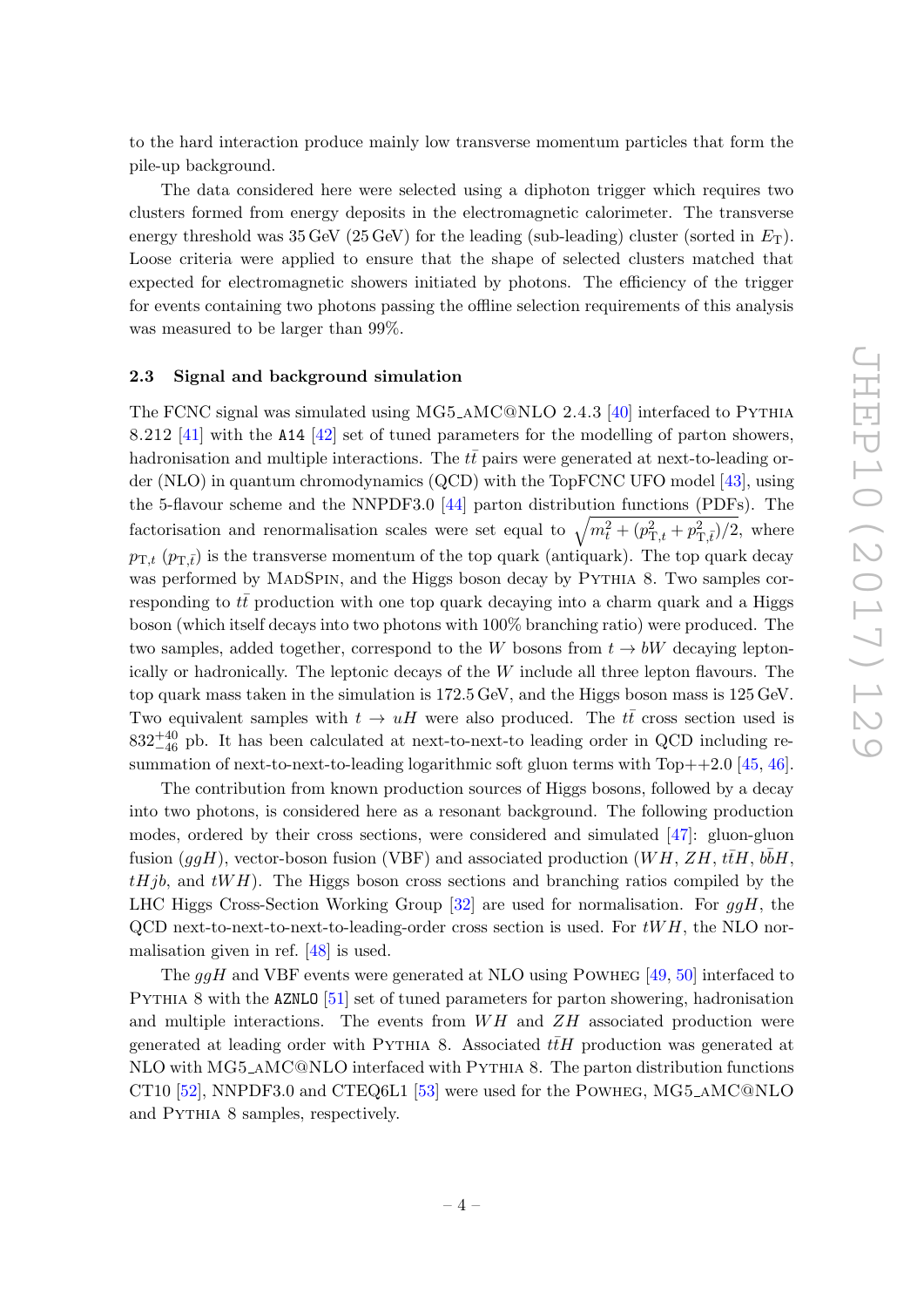An event sample corresponding to non-resonant diphoton production, labelled  $S_{\gamma\gamma j}$  in the following, was generated with the SHERPA 2.1.1 event generator  $[54]$ , with up to three additional partons in the matrix element. This sample is used as a benchmark sample for non-resonant background production.

Samples of events from  $t\bar{t}$ , W and Z production with one or two photons generated in the matrix element were also simulated. Due to initial-state radiation (ISR), final-state radiation (FSR) and jets faking photons, the one- and two-photon samples partly overlap, the first one including an approximation of the second one. Given the cross sections of the simulated processes, and the statistical size of the available samples, the  $t\bar{t}\gamma$ ,  $W\gamma\gamma$  and  $Z\gamma\gamma$ samples were selected to represent each of the backgrounds, albeit with a large uncertainty in the corresponding cross sections.

The stable particles, defined as particles with a lifetime longer than 10 ps, were passed through a full detector simulation  $[55]$  based on GEANT4  $[56]$ . The resulting "particle hits" in the active detector material were subsequently transformed into detector signals during digitisation.

Pile-up was modelled using simulated minimum-bias events generated using Pythia 8. The number of events overlaid onto the hard-scattering events during the digitisation was randomly chosen so as to reproduce the distribution of  $\mu$  observed in data. The effects from pile-up events occurring in nearby bunch crossings (out-of-time pile-up) were also modelled.

# <span id="page-5-0"></span>3 Event reconstruction and candidate selection

#### <span id="page-5-1"></span>3.1 Event reconstruction

While the requirement of two tightly identified and precisely measured photons is the key part of the selection, the analysis also requires jets and b-tagging for the hadronic selection as well as identified electrons or muons and missing transverse momentum (with magnitude  $E_{\rm T}^{\rm miss}$ ) for the leptonic selection. A minimum angular distance  $(\Delta R)$  is required between these objects. If some objects overlap after reconstruction, a removal is performed, keeping, in order of priority, photons, then leptons, and finally jets.

The photon reconstruction [\[57\]](#page-24-4) is seeded by clusters of energy deposits in the electromagnetic calorimeter with transverse energy greater than 2.5 GeV in a region of  $0.075 \times 0.125$ in  $\eta \times \phi$ . The accepted  $|\eta|$  region extends from 0 up to 2.37 excluding the region [1.37, 1.52], which is less instrumented and where dead material affects both the identification and the energy measurement. The reconstruction is designed to separate electrons from unconverted and converted photons. Clusters without any matching track or conversion vertex are classified as unconverted photon candidates while clusters with a matching conversion vertex are classified as converted photon candidates. In simulation, when requiring the generated photon  $E_T$  to be above 20 GeV, the reconstruction efficiency is 98% on average for converted and unconverted photons.

The photon energy is measured from clusters of size  $0.075 \times 0.175$  in  $\eta \times \phi$  in the barrel region of the calorimeter and  $0.125 \times 0.125$  in the calorimeter end-caps, using a combination of simulation-based and data-driven calibration factors [\[58\]](#page-24-5) determined from  $Z \rightarrow e^+e^-$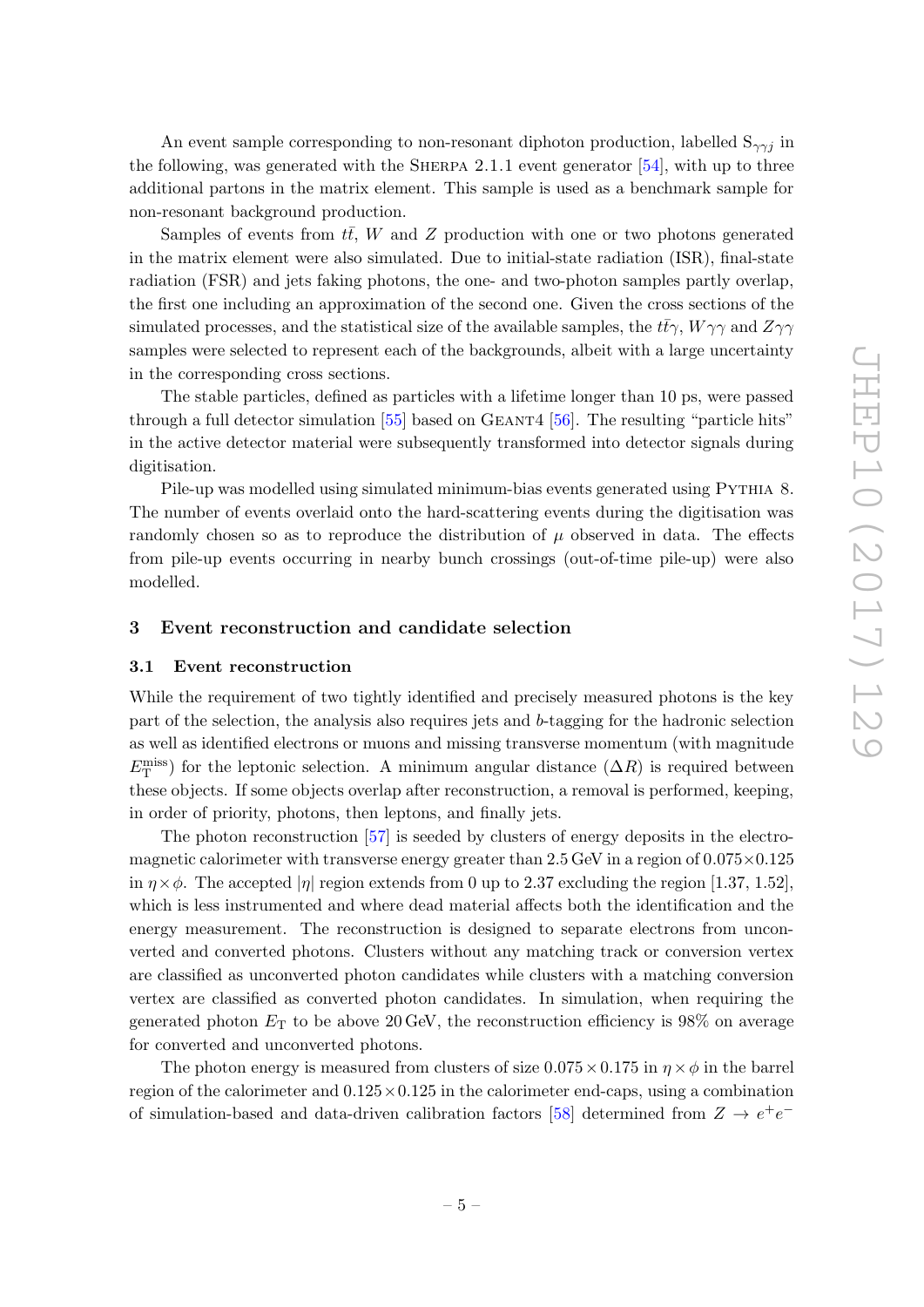events collected in 2015 and 2016. The photon energy resolution in simulation is corrected to match the resolution in data [\[59\]](#page-24-6).

The identification of photons [\[57\]](#page-24-4) is based on lateral and longitudinal shower shapes measured in the electromagnetic calorimeter. Two working points, "loose" and "tight", are defined. Photon candidates are required to deposit only a small fraction of their energy in the hadronic calorimeter and to have a lateral shower shape consistent with that expected from a single electromagnetic shower. The information about the shape of the shower from the highly segmented strip layer of the calorimeter is used to discriminate single photons from hadronic jets in which a neutral meson carries most of the jet energy. The "tight" identification efficiency, averaged over  $\eta$ , for unconverted (converted) photons ranges from 85% to 95% (90% to 98%) for  $E_T$  between 25 GeV and 200 GeV [\[60\]](#page-24-7).

To suppress the hadronic background, the photon candidates are required to be isolated from any other significant activity in the calorimeter and the tracking detectors. The calorimeter isolation is computed as the sum of the transverse energy of positive-energy topological clusters<sup>[4](#page-6-0)</sup> reconstructed in a cone of  $\Delta R = 0.2$  around the photon candidate. The transverse energy of the photon candidate is subtracted from the sum. The contributions of underlying event and pile-up are subtracted based on the method suggested in ref. [\[62\]](#page-24-8). The track isolation is computed as the scalar sum of the transverse momentum  $p<sub>T</sub>$  of all tracks with  $p_T > 1$  GeV within a cone of  $\Delta R = 0.2$  around the photon candidate. The tracks must satisfy some loose track quality criteria and originate from the interaction vertex (see below). For converted photon candidates, the tracks associated with the conversion are removed. For the "loose" isolation working point chosen in this analysis, the calorimeter (track) isolation is required to be less than  $6.5\%$  (5%) of the photon transverse energy. The efficiency of the calorimeter isolation requirement ranges from 83% to 97% for photons of  $E<sub>T</sub>$  between 25 GeV and 200 GeV which pass the identification requirements. The efficiency of the track isolation requirement ranges from 96% to 100% (93% to 97%) for unconverted (converted) photons of  $E_T$  between 25 GeV and 200 GeV which pass the identification and calorimeter isolation requirements. A dedicated study using electrons and positrons from Z boson decays as a proxy for photons showed that the ratio of isolation efficiencies in data and simulation remains constant at  $1.01 \pm 0.01$  per event, for events with up to four reconstructed jets.

The identification of the interaction vertex uses a neural network algorithm based on tracks and primary vertex information, as well as on the two photon directions measured in the calorimeter and inner detector (in the case of a conversion) [\[63\]](#page-24-9). Given the presence of jets in the selected sample, the vertex identification efficiency is high, with 97% of selected vertices falling within  $\pm 1$  mm of the true position, for events with four or more reconstructed jets.

Jets are reconstructed from topological clusters using the anti- $k_t$  algorithm [\[64\]](#page-24-10) with a radius parameter  $R = 0.4$  and are required to have an  $|\eta_{\text{det}}| < 4.4$ , where  $\eta_{\text{det}}$  is the jet pseudorapidity assuming the interaction point is at the nominal collision position. The

<span id="page-6-0"></span><sup>4</sup>Topological clusters are three-dimensional clusters of variable size, built by clustering calorimeter cells on the basis of the signal-to-noise ratio [\[61\]](#page-24-11).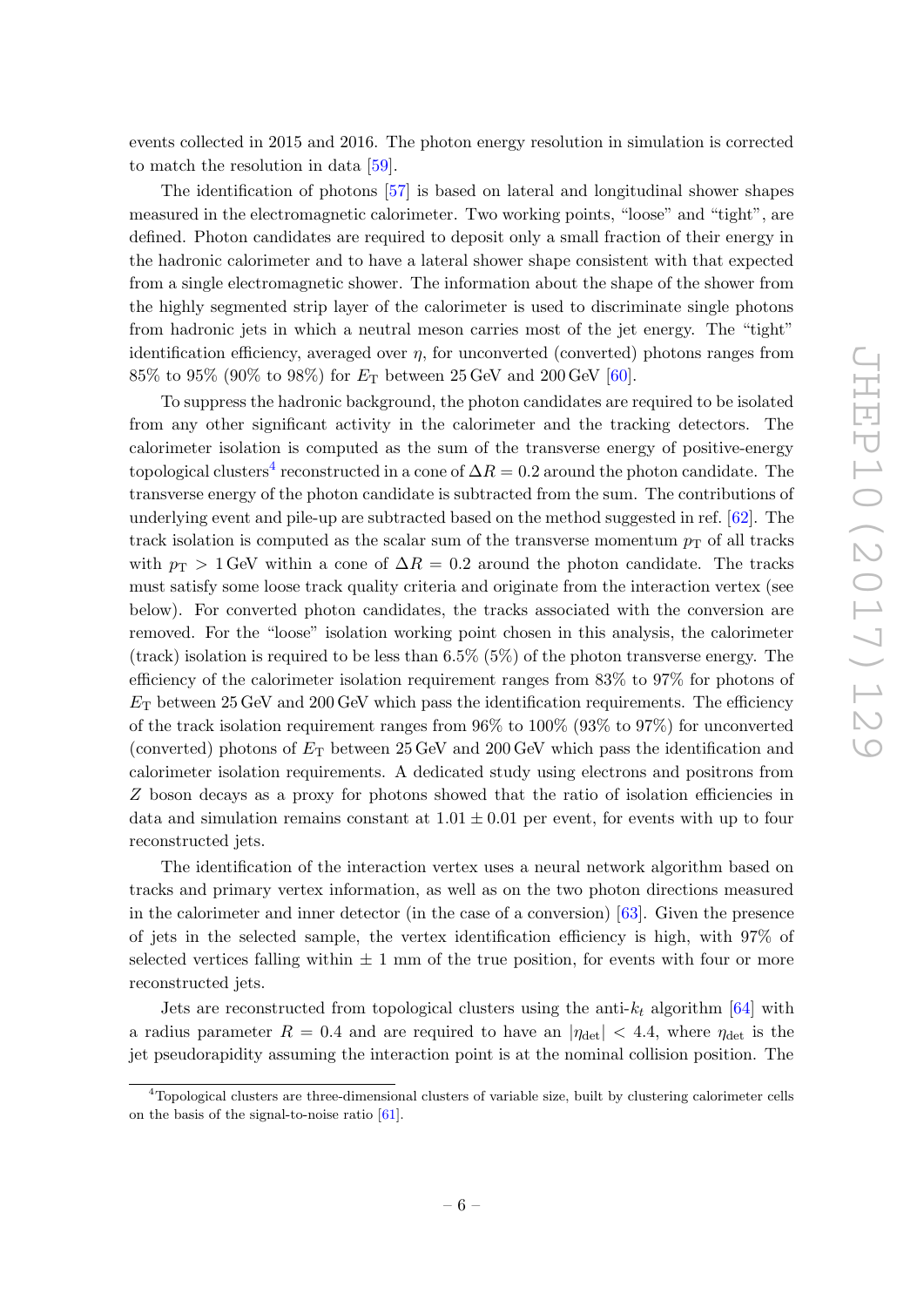dependence of the jet response on the number of primary vertices and the average number of interactions is mitigated by applying a data-driven event-by-event subtraction procedure based on the jet area [\[62\]](#page-24-8). In order to suppress jets produced in additional pile-up interactions, each jet with  $|\eta| < 2.4$  and  $p_T < 60$  GeV is required to have a "jet vertex tagger (JVT) parameter" value larger than  $0.59$  [\[65\]](#page-24-12). The corresponding efficiency for jets from the hard interaction, in a sample of simulated ggH events, with  $H \to \gamma\gamma$ , is estimated to be 86%, with a purity (fraction of jets originating from the hard interaction) of 90%. These fractions are significantly higher (94% and 99% respectively), for the sample of simulated  $t\bar{t}H$  events, with  $H \to \gamma\gamma$ .

Jets containing b-hadrons are identified (b-tagged) using the MV2c10 tagger [\[66,](#page-24-13) [67\]](#page-24-14), with a selection threshold corresponding to a 77% efficiency for jets containing a b-hadron in  $t\bar{t}$  events. The corresponding rejection factor of jets originating from light quarks or gluons is  $\sim$  130 and it is  $\sim$  6 for charm quark jets.

Electron candidates consist of clusters of energy deposited in the electromagnetic calorimeter that are associated with tracks in the inner detector [\[68\]](#page-24-15), and are consistent with those expected for electromagnetic showers. The electron transverse momentum is computed from the cluster energy and the track direction at the interaction point. Furthermore, all tracks associated with electromagnetic clusters are refitted using a Gaussian-sum Filter [\[69\]](#page-24-16), which accounts for bremsstrahlung energy losses. Electron candidates are required to satisfy  $E_T > 15$  GeV and  $|\eta_{\text{cl}}| < 2.47$ , excluding  $1.37 < |\eta_{\text{cl}}| < 1.52$   $(\eta_{\text{cl}})$  is the pseudorapidity of the electromagnetic cluster). In addition, the transverse impact parameter significance of the associated track must be below  $5\sigma$  and the longitudinal impact parameter must fulfil  $|z_0 \sin \theta| < 0.5$  mm. Electron candidates are required to be of "medium" quality [\[70\]](#page-24-17), and to satisfy loose calorimeter and track isolation criteria with thresholds tuned to have an average efficiency of  $\sim 98\%$ .

Muons are required to meet the conditions  $|\eta| < 2.7$  and  $p_T > 10$  GeV, and to be of "medium" quality [\[71\]](#page-25-0). The transverse impact parameter significance of the muon tracks must be below  $3\sigma$  and the longitudinal impact parameter must fulfil  $|z_0 \sin \theta| < 0.5$  mm. Muon candidates are required to satisfy track isolation [\[71\]](#page-25-0) criteria with a  $p<sub>T</sub>$  independent efficiency of 99%.

Missing transverse momentum is calculated as the negative vector sum of the transverse momentum of all objects in an event [\[72\]](#page-25-1). Jets not satisfying the JVT criterion or with  $p_{\rm T}$  < 20 GeV are removed, but their associated tracks originating from the interaction vertex are included in a dedicated soft term.

The selection of candidate events starts by applying the "tight diphoton selection": at least two photons satisfying the "tight" identification criteria, with loose calorimeter and track isolation,  $p_T > 40$  GeV ( $p_T > 30$  GeV) for the leading (sub-leading) photon candidate, and diphoton invariant mass between 100 GeV and 160 GeV. The number of events passing this requirement in data is about four hundred thousand. Events without identified leptons (electron or muon) enter the hadronic selection; those with exactly one lepton enter the leptonic selection. Events with two or more identified leptons are rejected.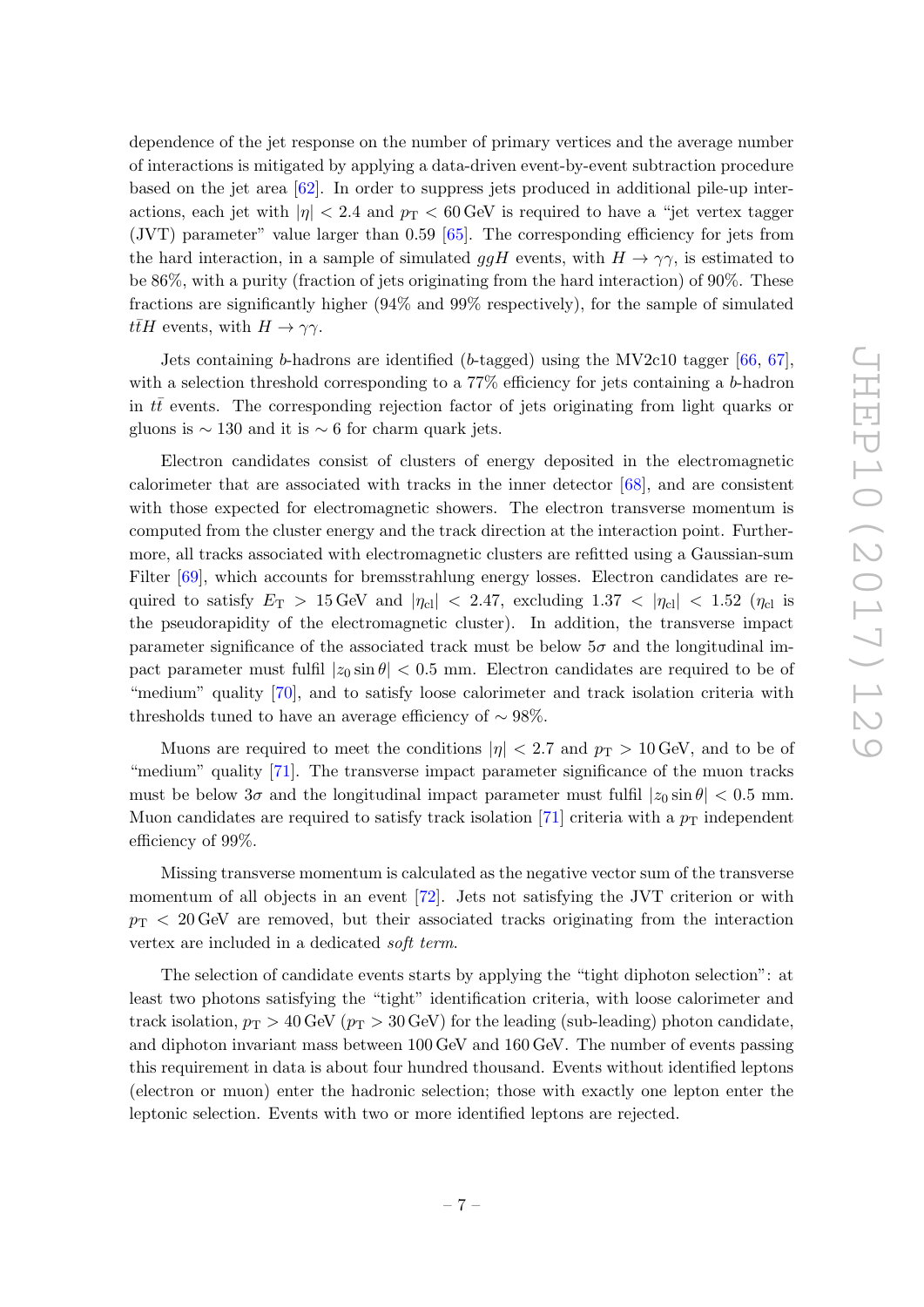#### <span id="page-8-0"></span>3.2 Hadronic selection

Jets passing the reconstruction and selection described in section [3.1](#page-5-1) are used together with the two photons to select the final sample. The significance of the FCNC signal was optimised with  $S/\sqrt{B}$  as figure of merit, where S and B are the numbers of events from the  $t \to cH$  simulated signal sample and the S<sub>γγj</sub> sample, respectively, both evaluated in the signal region (see below).

To reduce the contribution of pile-up jets, only jets with  $p_T > 30$  GeV are considered. While in the background sample the distribution of the number of jets is a rapidly falling distribution, its counterpart for signal shows a broad peak around three to four. Events with at least four jets are kept for the hadronic analysis (about 9000 events remain at this stage), and only the four leading jets are used further in the analysis. In addition, it is required that at least one of the four jets is b-tagged.

The next step is designed to select events for which the six-body final state (two photons and four jets) is compatible with a  $t\bar{t}$  final state. It starts by forming three-body objects: the two photons plus one jet on one side (Top1), and the three other jets on the other side (Top2). By grouping each of the four jets with the two photons, four (Top1,Top2) pairs are constructed, with corresponding invariant masses  $(M_1,M_2)$ . For an event to be selected, there must be at least one combination (Top1,Top2) with masses  $(M_1,M_2)$  compatible with the top quark mass, as decribed below.<sup>[5](#page-8-1)</sup>

The distributions of  $M_1$  and  $M_2$  are shown in figure [1;](#page-9-1) the  $M_1$  distribution has four entries per event, while for  $M_2$  only those combinations passing the  $M_1$  selection, as described below, enter. In the signal distributions, the peaks from correctly reconstructed top quark decays are clearly visible, and particularly narrow in the Top1 distribution, while the combinatorial background has a shape similar to the distribution obtained with the  $S_{\gamma\gamma j}$ sample. The  $S_{\gamma\gamma j}$  sample is normalised to data, after subtraction of the  $t\bar{t}\gamma$  contribution. The  $W\gamma\gamma$  and  $Z\gamma\gamma$  contributions are negligible.

Based on the position and width of the two signal peaks, the window chosen for the  $M_1$ selection ranges from  $152 \text{ GeV}$  to  $190 \text{ GeV}$ , while for  $M_2$  the broader range from  $120 \text{ GeV}$ to 220 GeV is chosen.

In order to increase the acceptance, albeit with a reduced signal-to-noise ratio, events failing the  $M_2$  selection step are also retained for the final analysis by exploiting two (orthogonal) categories:

- category 1: events that pass the full selection;
- category 2: events that fail the  $M_2$  requirement but satisfy all other selection criteria.

The category 1 (2) data sample has 115 (437) events. The corresponding acceptances for the simulated  $t\bar{t}$  events with  $t \to cH$  and  $H \to \gamma\gamma$  are  $(2.89 \pm 0.10)\%$  and  $(4.15 \pm 0.12)\%$ for category 1 and 2 respectively, where the uncertainties are statistical only. During the optimisation phase of the analysis, the region between 122 GeV and 129 GeV where the

<span id="page-8-1"></span> $5$ An additional condition that the b-tagged jet belongs to Top2 was evaluated but not retained, as this slightly worsens the sensitivity for the  $t \to cH$  mode, where the charm quark contributes to the overall b-tagging efficiency of an event.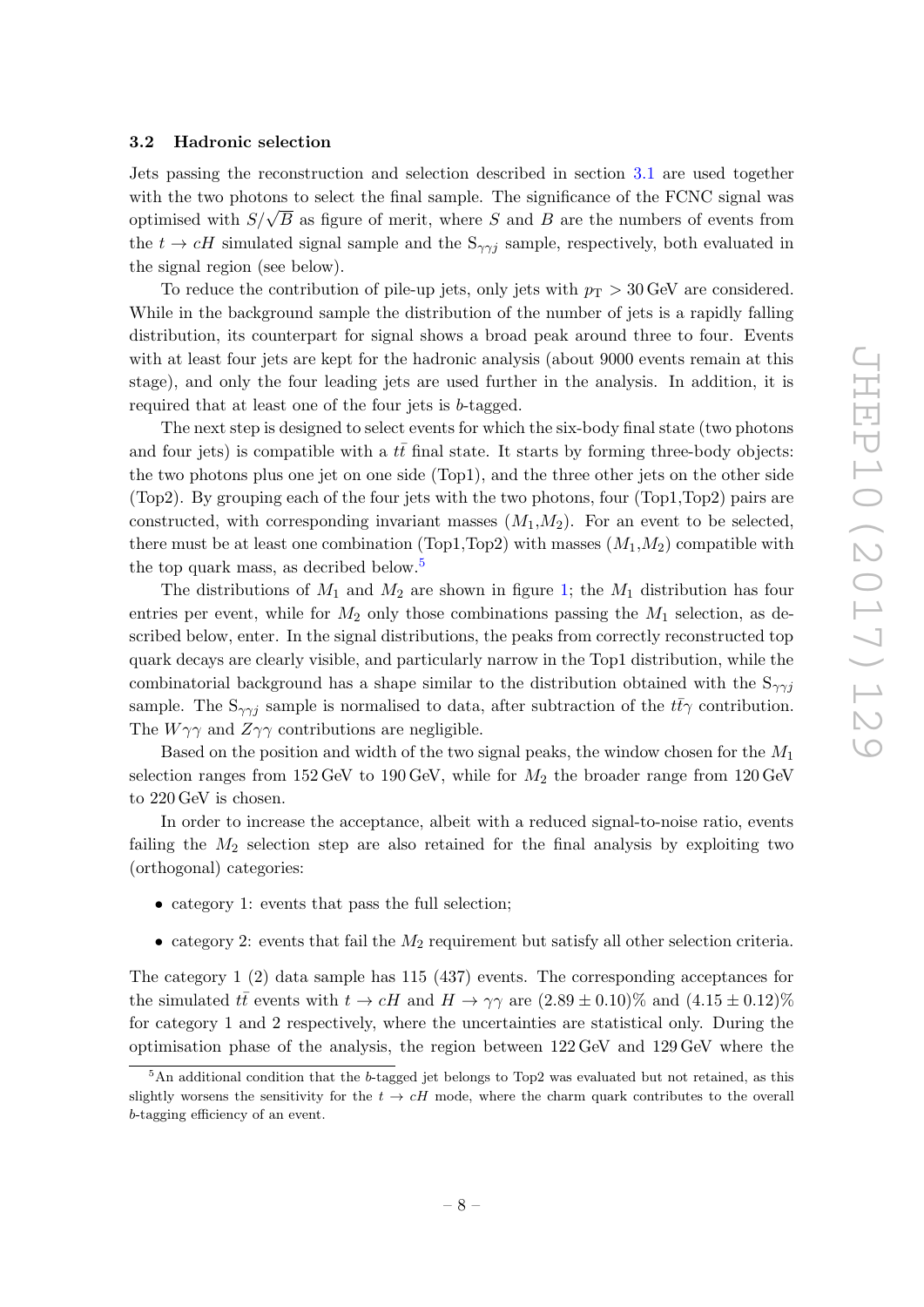<span id="page-9-1"></span>

Figure 1. Distribution of the invariant mass of (a) the two selected photons, together with one of the four selected jets (Top1, four entries per event), and (b) the three remaining jets (Top2, one entry per combination fulfilling the  $M_1$  selection). At least one b-tagged jet per event is required. The  $t\bar{t}\gamma$ distributions, normalised to the data's integrated luminosity using the theoretical cross section, are superimposed, together with the SHERPA  $S_{\gamma\gamma j}$  contribution normalised to the difference between data and  $t\bar{t}\gamma$ . The signal distributions are normalised assuming a branching ratio of (a) 5% and (b) 2%. The vertical dotted lines indicate the (a)  $M_1$  and (b)  $M_2$  selection windows (see text).

sought-for FCNC signal is expected to appear, and called the signal region (SR) in the following, was masked (with a margin of 2 GeV on the low side and 1 GeV in the high side). The category 1 (2) data sample has  $14(69)$  events with the diphoton mass falling in the signal region.

The  $\gamma\gamma$  invariant mass spectra for data and for the  $S_{\gamma\gamma j}$  and  $t\bar{t}\gamma$  samples are compared in figures  $2(a)$  $2(a)$  and  $2(b)$  for categories 1 and 2, respectively. The normalisation of simulation to data excludes the mass range from 122 to 129 GeV in both cases. The  $t\bar{t}\gamma$  contribution is normalised to the integrated luminosity of the data using its theoretical cross section, while  $S_{\gamma\gamma j}$  covers the difference between data and  $t\bar{t}\gamma$ . The expected SM Higgs boson production and an additional FCNC signal normalised assuming  $B = 0.2\%$  are shown stacked over the sum of the backgrounds.

Good agreement is observed between the shapes of the data and the  $\gamma\gamma$ +jets background represented by the  $S_{\gamma\gamma j}$  sample, for the  $M_1$  and  $M_2$  spectra shown in figure [1.](#page-9-1) Since this background and the data agree rather well in the sidebands of the  $\gamma\gamma$  mass spectra (figure [2\)](#page-10-0), the  $S_{\gamma\gamma j}$  sample is used (see section [4\)](#page-12-0) to determine the background fitting function needed for the final signal extraction.

#### <span id="page-9-0"></span>3.3 Leptonic selection

The aim of the leptonic analysis is to identify  $t\bar{t}$  events where one top quark decays into  $qH$ , and the  $W$  boson originating from the other top quark decays leptonically. Only electrons and muons are considered as candidates for lepton identification.

The selection of leptonic candidate events starts by applying the "tight diphoton selection". Requiring in addition one identified lepton reduces the sample to 833 events. The  $p<sub>T</sub>$  threshold for leptons is set to 10 GeV for muons, and 15 GeV for electrons. The higher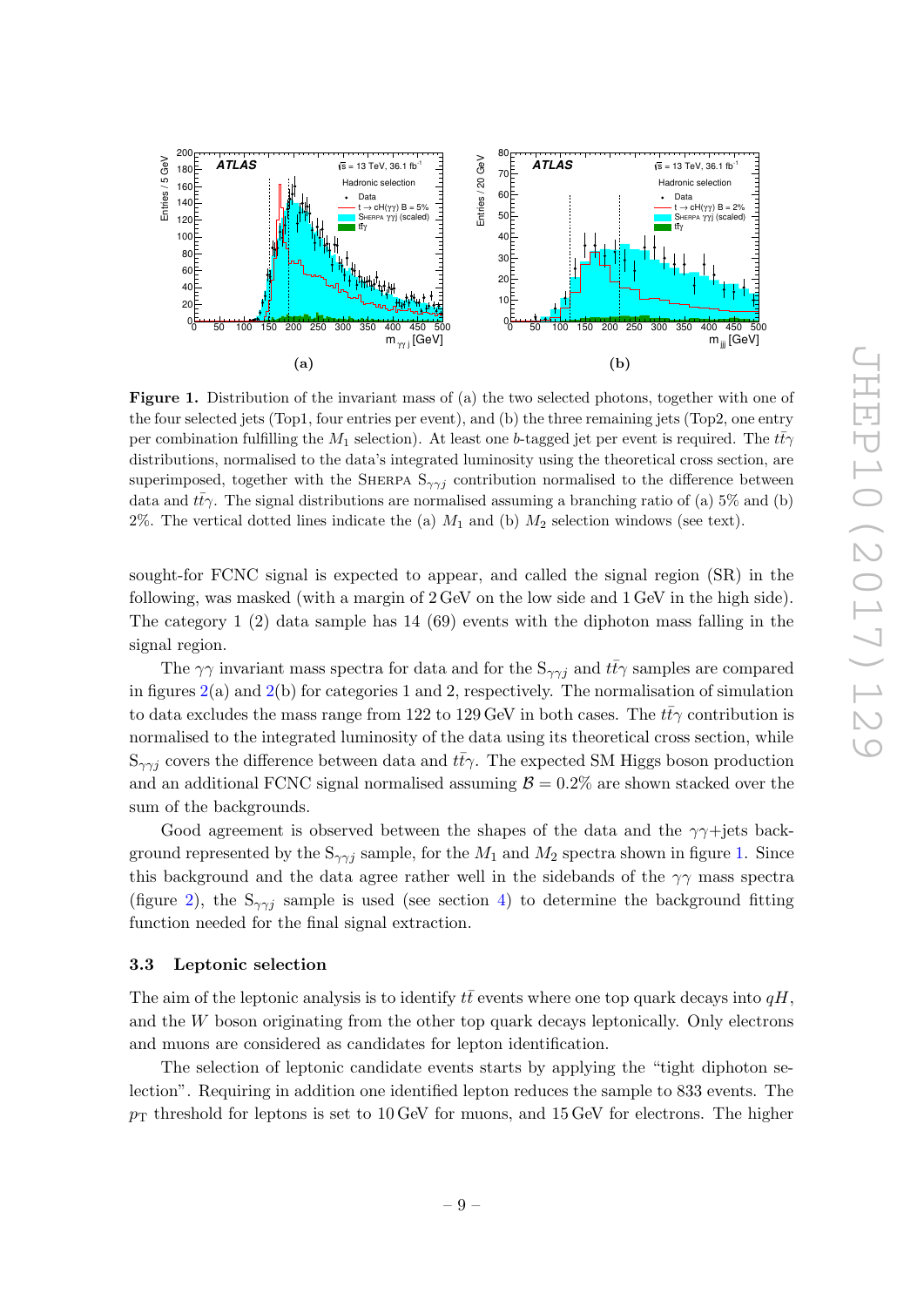<span id="page-10-0"></span>

Figure 2. Distributions of the diphoton invariant mass, for data events, the  $t\bar{t}\gamma$  sample, and the  $S_{\gamma\gamma j}$  sample for (a) category 1 and (b) category 2 of the hadronic selection. The  $t\bar{t}\gamma$  sample is normalised using the data's integrated luminosity and the theoretical cross section. The SHERPA  $S_{\gamma\gamma j}$  sample is normalised to the difference between data and  $t\bar{t}\gamma$ . The SM Higgs boson production and an additional FCNC signal normalised assuming  $\mathcal{B} = 0.2\%$  are shown stacked over the sum of the backgrounds. The vertical dotted lines indicate the signal region (see text).

threshold in the electron case is motivated by a comparatively larger fraction of jets faking electrons. Requiring two or more jets with  $p_T > 30$  GeV further reduces the sample to 223 events. Only the two leading jets are used further in the analysis.

The dominant background sources are  $t\bar{t}\gamma$ ,  $W\gamma\gamma$  and  $Z\gamma\gamma$  and the diphoton + jets background, in which a small fraction of jets are wrongly identified as leptons.

In order to further select leptonic signal events, the missing transverse momentum is used to determine, with the lepton  $p<sub>T</sub>$ , the transverse mass  $m<sub>T</sub>$  whose distribution is shown in figure  $3(a)$  $3(a)$  for data and the relevant simulated samples. In the region between  $56 \text{ GeV}$ and 88 GeV the background prediction, dominated by  $t\bar{t}\gamma$ ,  $W\gamma\gamma$  and  $Z\gamma\gamma$ , significantly underestimates the data: while  $25\pm3\%$  of data events fall in this region, the corresponding fraction for the simulation is  $16 \pm 1\%$ , where the uncertainties are statistical only. The discrepancy is attributed to the large uncertainty affecting the theoretical cross sections of these processes and to the lack of  $W\gamma$  and  $Z\gamma$  events with an extra photon from ISR, FSR or jets faking photons, for which the size of the simulated samples was not large enough to have a meaningful estimate after the full selection. Applying a scaling factor of 3 to the  $W\gamma\gamma$  and  $Z\gamma\gamma$  contributions (as derived from the comparison of the  $t\bar{t}\gamma$  and  $t\bar{t}\gamma\gamma$  samples), the fraction of simulated events with  $m<sub>T</sub>$  between 56 GeV and 88 GeV becomes  $27 \pm 1\%$ , thus compatible with the data. As explained in section [1,](#page-1-0) the disagreement as observed in figure  $3(a)$  $3(a)$  does not affect the result because in the final fit (see section [4\)](#page-12-0) the background is determined from data only. A selection requiring  $m<sub>T</sub>$  larger than 30 GeV, which preserves a large fraction of the signal and rejects much of the background (especially from the  $S_{\gamma\gamma j}$ sample), is applied. The number of data events remaining at this stage of the analysis is 124.

The next step is to verify, as was done for the hadronic selection, that the final-state particles are kinematically compatible with the decay of two top quarks. The invariant mass  $M_1$  of the two photons and one of the two jets (Top1) is calculated, as well as the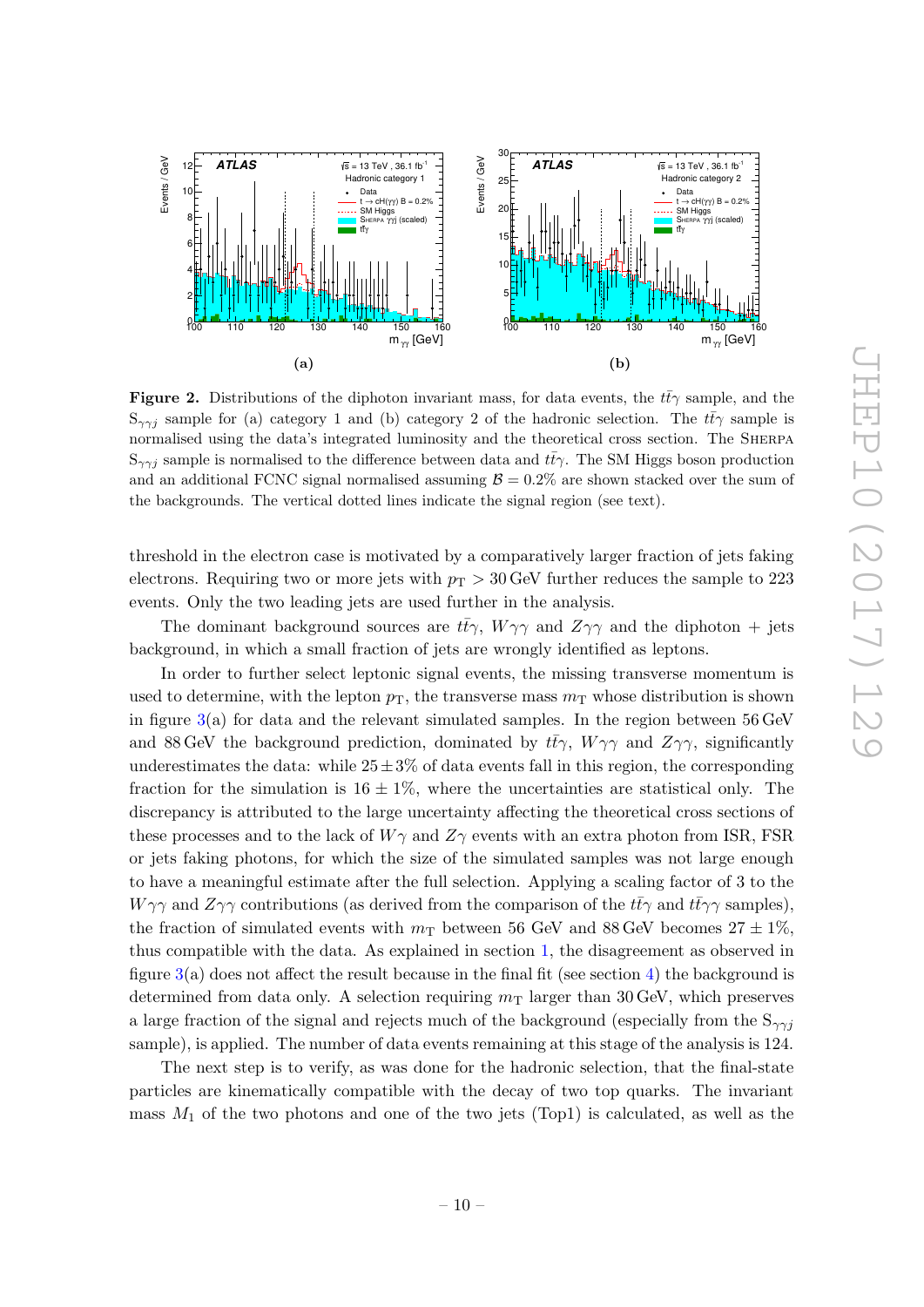<span id="page-11-0"></span>

Figure 3. Distribution (a) of the transverse mass calculated from the lepton kinematics and the missing transverse momentum and (b) of the invariant mass of the lepton, the neutrino, and one jet for each  $\gamma \gamma j$  combination where the  $m_{\gamma \gamma j}$  mass falls in the  $M_1$  acceptance window. No b-tagging is required. The  $t\bar{t}\gamma$ ,  $W\gamma\gamma$  and  $Z\gamma\gamma$  distributions are superimposed, normalised to the data's integrated luminosity using theoretical cross sections. The SHERPA  $S_{\gamma\gamma j}$  sample is normalised to the difference between data and the sum of  $t\bar{t}\gamma$ ,  $W\gamma\gamma$  and  $Z\gamma\gamma$ . The distribution of the FCNC signal is normalised assuming a branching ratio of (a) 2% and (b) 1%. The vertical dotted lines in (b) indicate the  $M_2$  selection window (see text).

mass  $M_2$  of the remaining jet, the lepton, and the neutrino (Top2). For the latter, the neutrino longitudinal momentum is estimated by using a W boson mass constraint, as was done in ref. [\[33\]](#page-22-10). The same calculation is repeated, exchanging the role of the two jets. If the invariant masses  $(M_1, M_2)$  of one of the two (Top1, Top2) combinations fall in predefined windows around the top quark mass, the event is selected, provided one of the two jets is b-tagged. This defines category-1 events. Events fulfilling all requirements, except the one on  $M_2$  are kept as category-2 events. As was done for the hadronic mode, the acceptance windows were optimised, resulting in the same interval for  $M_1$  (152 GeV to 190 GeV), and in a slightly narrower interval for  $M_2$ , from 130 GeV to 210 GeV.

The event sample remaining at the end of the selection is extremely small. Three events are selected in each of category 1 and category 2. The corresponding acceptances for the simulated  $t\bar{t}$  events with  $t \to cH$  and  $H \to \gamma\gamma$  are  $(0.96 \pm 0.03)\%$  for category 1 and  $(0.27 \pm 0.02)\%$  for category 2, where the uncertainties are statistical only. The corresponding diphoton invariant mass distributions are shown in figure [4.](#page-12-2) In this figure, the  $t\bar{t}\gamma$ ,  $W\gamma\gamma$  and  $Z\gamma\gamma$  backgrounds, affected by large statistical fluctuations, are shown using large bins, 10 GeV wide. Only  $t\bar{t}\gamma$  remains significant at this stage. Its contribution is normalised to the data's integrated luminosity using the theoretical cross section. Like for the hadronic analysis, the contributions from  $S_{\gamma\gamma j}$  are normalised to match the number of events observed in the sidebands, once the  $t\bar{t}\gamma$  background is taken into account. No contribution of this type is actually necessary for category 1. The expected SM Higgs boson contribution and an additional FCNC signal normalised assuming  $\mathcal{B} = 0.2\%$  are shown stacked over the backgrounds.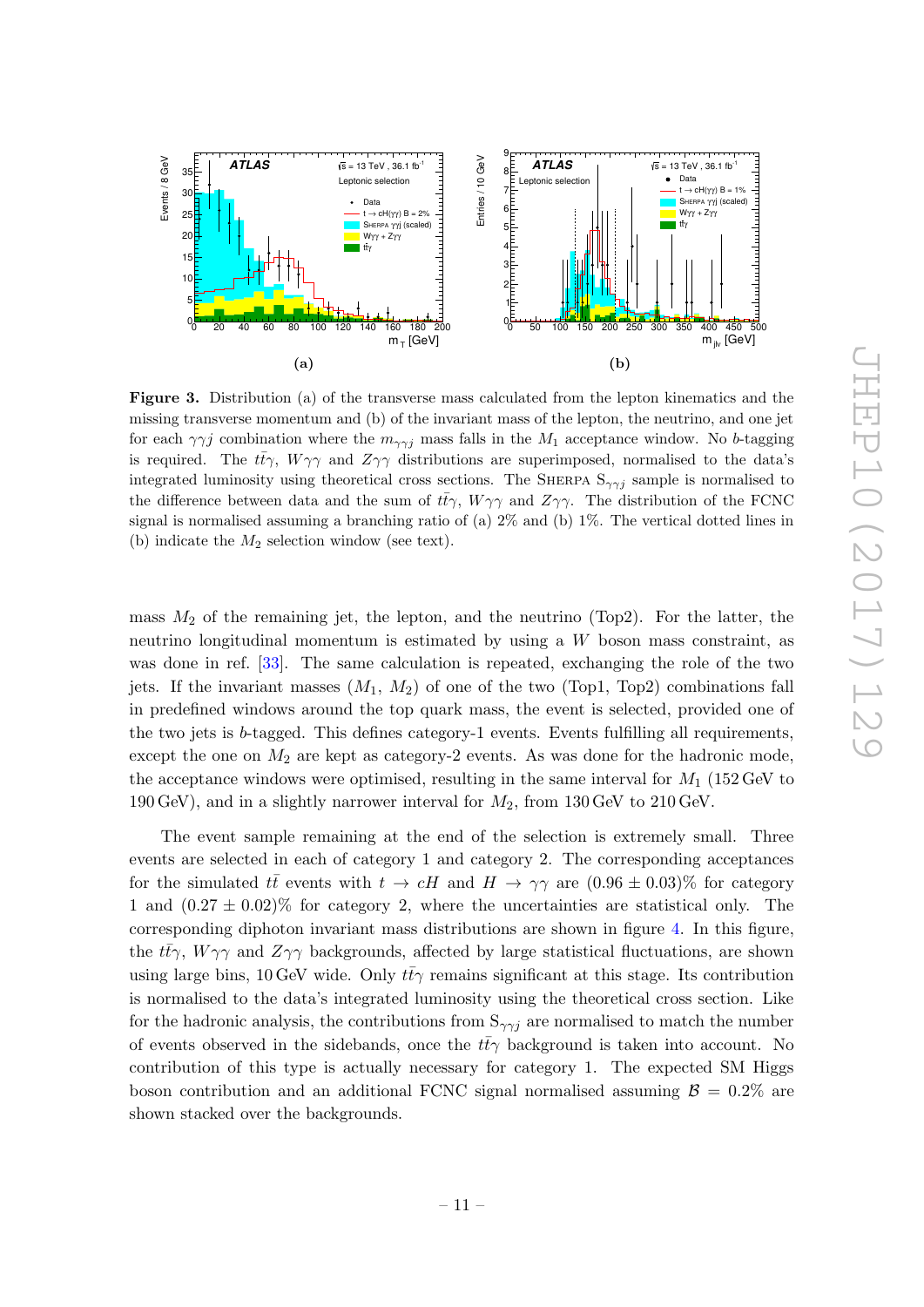<span id="page-12-2"></span>

Figure 4. Distributions of the diphoton invariant mass for (a) category 1 and (b) category 2 of the leptonic analysis. The  $t\bar{t}\gamma$  distribution is normalised to the data's integrated luminosity using the theoretical cross section. The SHERPA  $S_{\gamma\gamma j}$  contribution is shown for category 2, where its contribution is significant (see text). The SM Higgs boson production and an additional FCNC signal normalised assuming  $\mathcal{B} = 0.2\%$  are shown stacked over the backgrounds. The vertical dotted lines indicate the signal region (see text).

### <span id="page-12-0"></span>4 Statistical analysis and systematic uncertainties

The branching ratio B of the decay  $t \to c(u)H$  is determined in a fit to data by using a likelihood function, L, which is the product of the likelihoods for the four channels (hadronic and leptonic selections, each with two categories). Hypothesised values of  $\beta$  are probed with a test statistic based on the profile likelihood ratio [\[73\]](#page-25-2). For the hadronic selection a fit to the  $m_{\gamma\gamma}$  distributions in category 1 and category 2 is performed. The analysis in the leptonic selection is based on event counting, for each category, in two  $m_{\gamma\gamma}$  regions: the control region (CR), from 100 to 122 GeV and from 129 to 160 GeV, and the signal region.

The theoretical uncertainties are mainly related to the  $t\bar{t}$  production cross section, the Higgs boson branching ratio to  $\gamma\gamma$ , the resonant background from SM processes and the signal generator uncertainties. The experimental and the generator systematic uncertainties are detailed in section [4.4.](#page-14-1) All of them are introduced as nuisance parameters in the likelihood.

#### <span id="page-12-1"></span>4.1 Expected event yields

The relevant acceptances and expected resulting numbers of events for the  $t \to cH$  signal simulation are reported in table [1](#page-13-1) for the hadronic and leptonic analyses, taking  $0.2\%$  as branching ratio for  $t \to cH$ .

A fraction of the SM Higgs boson events produced in association with jets (and one lepton) is accepted by the hadronic (leptonic) analysis if the Higgs boson decays into two photons. These events appear as an additional resonant contribution to the sought-for FCNC diphoton signal. All known SM processes, as listed in section [2.3,](#page-4-0) were simulated to obtain the acceptances for the hadronic and leptonic selections. Summing all channels gives the expected numbers of events listed in table [1.](#page-13-1) The  $t\bar{t}H$  production mode gives the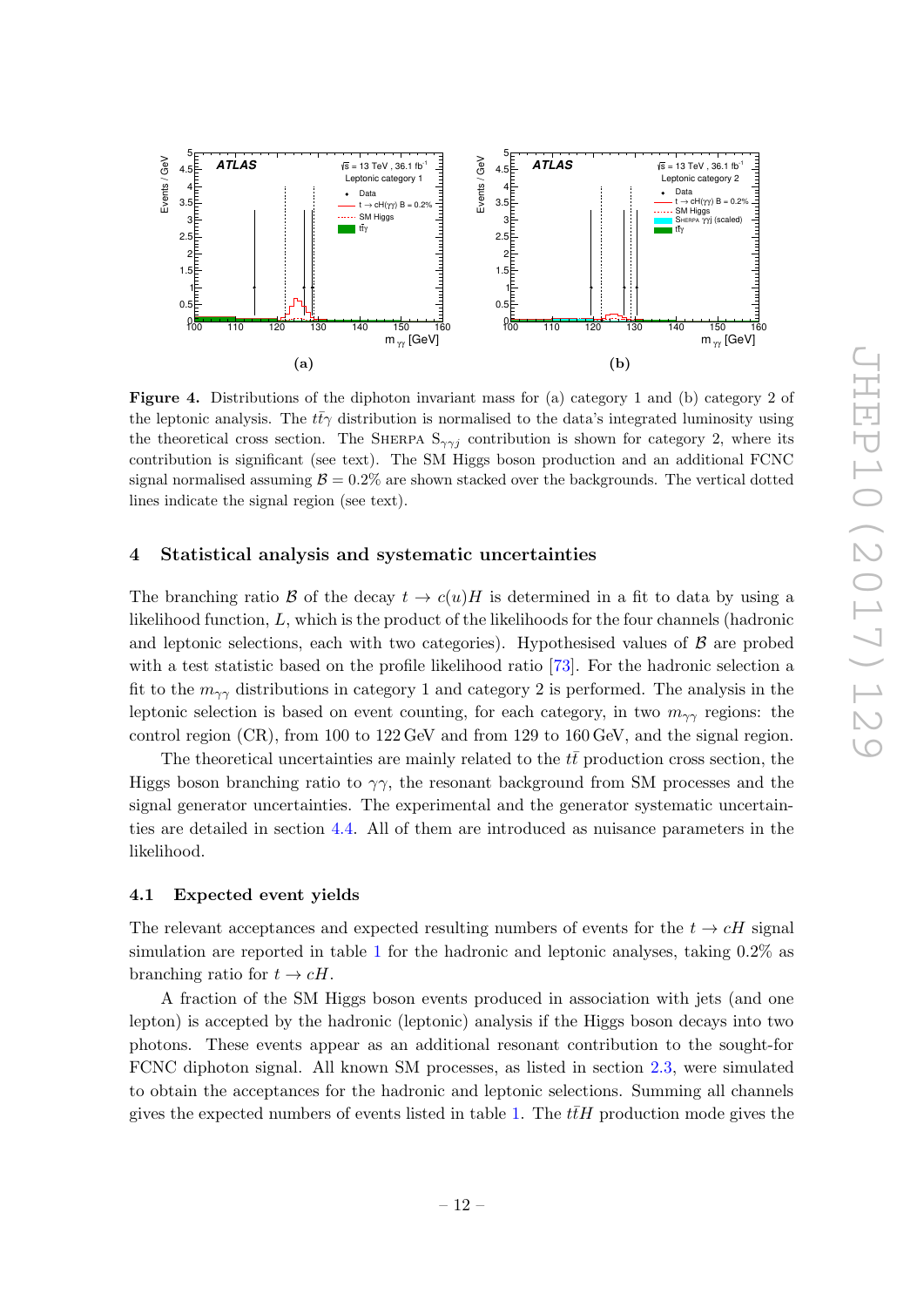<span id="page-13-1"></span>

| Selection                                 | Hadronic                           |                        | Leptonic                                                              |                        |  |
|-------------------------------------------|------------------------------------|------------------------|-----------------------------------------------------------------------|------------------------|--|
| Category                                  |                                    | $\overline{2}$         |                                                                       | 2                      |  |
|                                           | Signal $t \to cH$                  |                        |                                                                       |                        |  |
| Acceptance with stat. unc. $[\%]$         | $2.89 \pm 0.10$                    | $4.15 \pm 0.12$        | $0.96 \pm 0.03$                                                       | $0.27 \pm 0.02$        |  |
| Expected events for $\mathcal{B} = 0.2\%$ | $7.85^{+0.64}_{-0.67}$             |                        | $11.30^{+0.91}_{-0.96}$ $2.60^{+0.21}_{-0.23}$ $0.71^{+0.07}_{-0.07}$ |                        |  |
|                                           | SM Higgs boson resonant background |                        |                                                                       |                        |  |
| Expected events                           | $1.17^{+0.09}_{-0.11}$             | $3.27^{+0.25}_{-0.27}$ | $0.26_{-0.03}^{+0.02}$                                                | $0.23^{+0.02}_{-0.02}$ |  |
| $t\bar{t}H$ fraction                      | $90\%$                             | 68\%                   | $92\%$                                                                | 77%                    |  |

**Table 1.** Expected acceptances (including efficiencies) for simulated  $t\bar{t}$  events, with  $t \to cH$  and  $H \to \gamma\gamma$ . The corresponding expected numbers of events are also shown, together with those for SM Higgs boson production, followed by  $H \to \gamma\gamma$ . The fraction of events from the  $t\bar{t}H$  channel, dominant in the SM contribution, is also given. The uncertainties in the acceptances are only statistical. The uncertainties in the expected numbers of events include statistical uncertainties and theoretical uncertainties in the cross sections.

dominant contribution for both selections and both categories. The uncertainties include statistical uncertainties and uncertainties in the cross sections, as given in ref. [\[32\]](#page-22-9).

Dalitz decays (of the type  $H \to \gamma f \bar{f}$ , where f is a light fermion) are present in both the signal and SM Higgs boson simulations while the 0.23% branching ratio taken for the  $H \to \gamma\gamma$  decay does not include these processes. As their acceptance is essentially zero, a consistent normalisation is restored by removing their contribution to the normalisation factor of each simulated sample. No associated uncertainty is assigned.

# <span id="page-13-0"></span>4.2 Likelihood for the hadronic selection

The (unbinned) likelihood for each hadronic category includes a Poisson term, the product over all events of the expected  $m_{\gamma\gamma}$  distribution function (background + signal parameterised as described below), and a term constraining the external parameters (nuisance parameters) to their expected values, within uncertainties, by the product of the corresponding Gaussian factors.

The signal distribution, assumed identical for SM Higgs boson production and the  $t \to cH, H \to \gamma\gamma$  signal is described by a double-sided Crystal Ball function (a Gaussian function with power-law tails on both sides) whose parameters are obtained from a fit to the mass spectrum of the simulated FCNC signal. The Crystal Ball function's mean value is shifted by 90 MeV to account for the difference between the measured Higgs boson mass of 125.09 GeV, and the value of 125 GeV used in the signal simulation. The same signal parameterisation is used for the leptonic analysis (see below).

The parameterisations of the background are obtained from the  $m_{\gamma\gamma}$  shapes of the  $S_{\gamma\gamma j}$  sample. In order to verify that the parameterisations do not induce a spurious signal when fitting the data, the two distributions are smoothed using non-parametric probability density functions [\[74\]](#page-25-3), and used to generate background-only pseudo-experiments with on average 115 and 445 events for categories 1 and 2, respectively. The contribution from  $t\bar{t}\gamma$ ,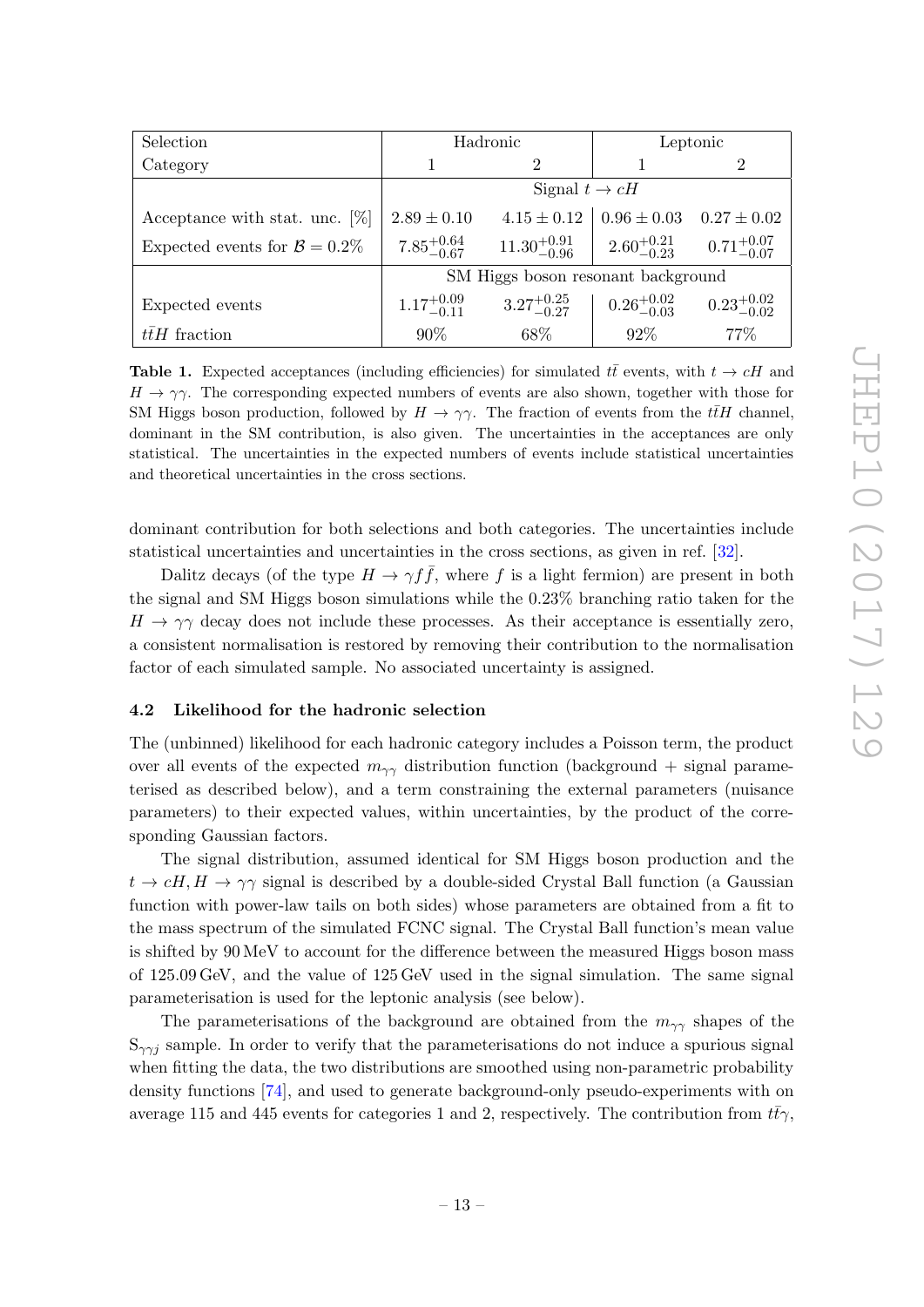which is small and has large statistical fluctuations, is neglected. The corresponding  $m_{\gamma\gamma}$ spectra are fitted with different shape parameterisations. For background-only fits a bias is defined as the difference between the true number of events and the fitted number of events in the SR. For signal+background fits, the bias is defined as the fitted number of signal events. The criterion used to select a background parameterisation is that these biases have to be smaller than 10% of the number of signal events at the expected limit or 20% of the expected uncertainty in this number, mainly resulting from the statistical uncertainty in the number of events in the SR. The background-only and signal+background fits give consistent results. Third- and fourth-order polynomial parameterisations were found to satisfy this criterion and the one with fewer free parameters, the third-order polynomial, was chosen. The associated biases are 0.5 and 1.7 events in category 1 and 2, respectively, and are used as a systematic uncertainty in the final fit.

# <span id="page-14-0"></span>4.3 Likelihood for the leptonic selection

Given the very low observed number of events in each leptonic category, the likelihood for the leptonic channels is simply taken as a Poisson term, for two intervals of the diphoton invariant mass distribution, the SR and the CR. Instead of using a full probability density function, the distribution of the background is controlled by a free parameter  $\alpha$ , defined as the ratio of the numbers of background events expected in the SR and CR. The signal,  $\sim 90\%$  of which is confined to the SR, is controlled by its magnitude, the other free parameter. The  $\alpha$  parameter is one of the nuisance parameters, and its uncertainty is estimated by considering its variations as a function of the assumed background shapes. For a uniform  $m_{\gamma\gamma}$  distribution  $\alpha = 0.13$  is expected. Using the smooth probability density function from the hadronic analysis yields  $\alpha \sim 0.17$ . The S<sub>γγj</sub> background remaining after the leptonic selection (see section [3.3\)](#page-9-0), without any b-tagging requirement and summing categories 1 and 2 to enlarge the available sample, gives  $\alpha \sim 0.11$ . The nominal value chosen in the fit is  $\alpha = 0.14$ , with a 30% uncertainty.

# <span id="page-14-1"></span>4.4 Systematic uncertainties

A summary of the systematic uncertainties affecting the signal yields is given in table [2.](#page-15-0) The impact of these uncertainties (where relevant) on the parameters of the double-sided Crystal Ball functions is also taken into account. Since many of the uncertainties have a small impact and the analysis is statistically limited, uncertainties affecting jet energy scale, b-tagging,  $E_{\rm T}^{\rm miss}$ , photon identification and lepton-related uncertainties have been grouped so as to have only one equivalent nuisance parameter for each of these quantities.

- The uncertainties in the  $t\bar{t}$  production cross section, the  $H \to \gamma\gamma$  branching ratio and the integrated luminosity, affect only the normalisation of the signal yield.
- The systematic uncertainties in the energy scale ( $\sim 0.5\%$ ) and resolution ( $\sim 12\%$ ) of photons have a very small impact on the signal acceptance, as shown in table [2.](#page-15-0) They affect more significantly the parameters of the double-sided Crystal Ball functions used to fit the signal line shape.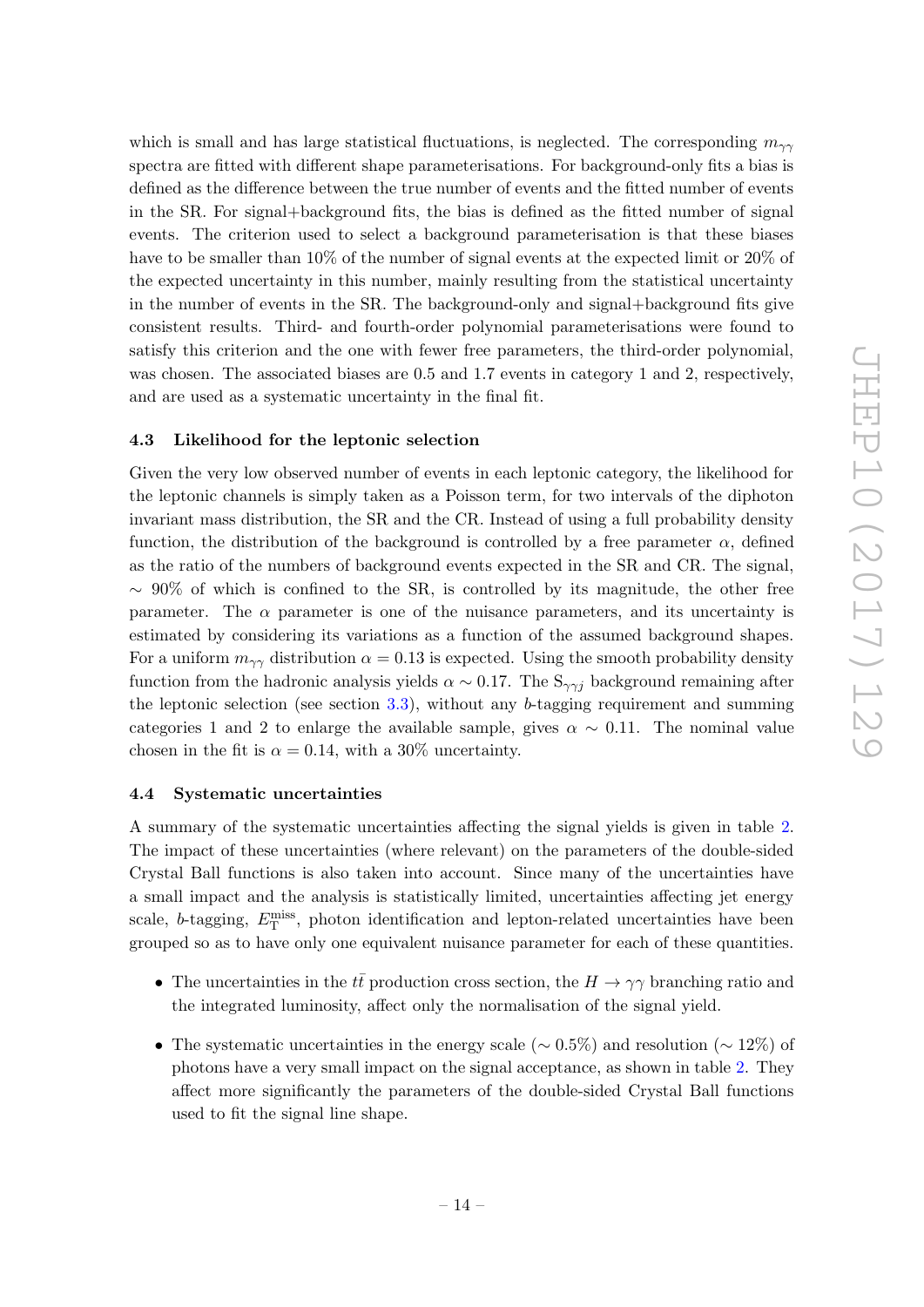<span id="page-15-0"></span>

|                                                   | Systematic uncertainty [%] |                  |                  |                  |
|---------------------------------------------------|----------------------------|------------------|------------------|------------------|
| Selection                                         |                            | Hadronic         | Leptonic         |                  |
| Category                                          | $\mathbf{1}$               | $\overline{2}$   | 1                | $\overline{2}$   |
| $t\bar{t}$ production cross section               |                            |                  | $+4.8$<br>$-5.5$ |                  |
| Branching ratio of the $H \to \gamma\gamma$ decay |                            |                  | 5.0              |                  |
| Luminosity                                        |                            |                  | 3.2              |                  |
| Photon energy scale                               | 0.3                        | 0.5              | 1.9              | 0.6              |
| Photon energy resolution                          | 0.3                        | 0.2              | 0.3              | 0.6              |
| Photon identification                             | 1.8                        | 1.7              | 1.7              | 1.7              |
| Jet energy scale                                  | $+7.9$<br>$-6.5$           | $+6.2$<br>$-4.8$ | $^{+0.8}_{-2.1}$ | $+4.3$<br>$-5.2$ |
| Jet energy resolution                             | $-2.1$                     | 3.0              | $-2.2$           | 3.5              |
| Jet vertex tagging                                | 0.7                        | $0.4\,$          | 0.3              | 0.2              |
| $b$ -tagging                                      |                            | 3.6              | 3.2              | 6.5              |
| Lepton identification and scale                   |                            |                  | 0.6              | 1.2              |
| $E_{\rm T}^{\rm miss}$ scale                      |                            |                  | $+1.1$<br>$-0.6$ | $+1.8$<br>$-3.9$ |
| Pile-up reweighting                               | 1.6                        | 1.2              | 1.5              | 1.2              |
| QCD scales                                        | 1.7                        | 1.6              | 1.6              | 3.2              |
| <b>PDFs</b>                                       | 0.7                        | 0.5              | 0.7              | 0.5              |
| Top quark mass                                    | 1.0                        | 1.0              | 1.0              | 3.0              |
| Generator                                         | 5.7                        | $-5.8$           | 11.7             | 6.3              |
| ISR/FSR                                           | $+0.4$<br>$-8.2$           | $-8.0$<br>$+3.8$ | $-4.4$<br>$+0.7$ | $-1.1$<br>$+4.3$ |
| Hadronisation/underlying event                    | $-5.8$                     | 9.6              | $-4.9$           | 23.2             |

Table 2. Summary of theoretical, experimental and generator (see text) relative uncertainties in the signal yields, for the hadronic and leptonic selections (in percent, per event). The top three rows affect only the normalisation. The uncertainty related to the photon and lepton isolation selections is included in the identification uncertainty.

- The uncertainties related to the photon trigger and identification amount to about 2%, dominated by the identification efficiency uncertainty.
- The systematic uncertainty associated with the jet energy scale [\[75\]](#page-25-4) is determined by changing each of the parameters to which it is sensitive by one standard deviation in each direction and one at a time, and taking the quadratic sum of all up (down) variations. The upper (lower) rows in the table correspond respectively to the up (down) variations. The same methodology is used for the jet energy resolution. The sign is negative if the yield decreases when the resolution improves.
- The differences in b-tagging efficiency between data and simulation are included in the event weights of the simulated samples. Replacing the corresponding scale factors by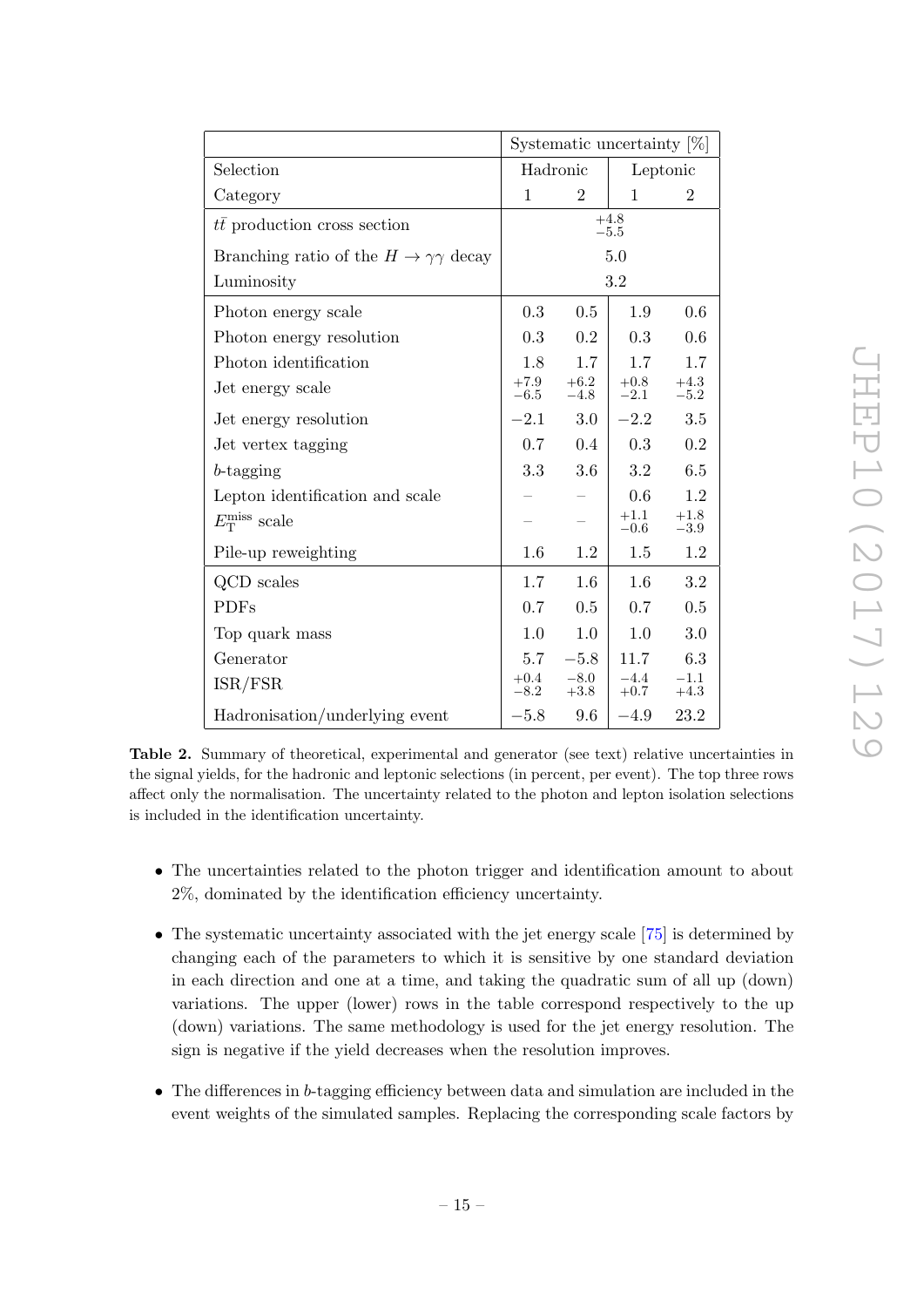the values obtained when adding (subtracting) their uncertainty induces variations of the expected signal yield of the order of 3%. The uncertainty related to the JVT selection is estimated in the same way.

- The uncertainty associated with the lepton energy scale, identification and reconstruction efficiency, averaged for electrons and muons, is about 1%.
- The uncertainty of about 2% associated with  $E_{\rm T}^{\rm miss}$  was obtained with the same methodology as that used for the jet energy scale, applied to the *soft term* as introduced in section [3.1.](#page-5-1)
- The pile-up reweighting uncertainty accounts for the variations allowed when reweighting the distribution of the mean number of interactions per bunch crossing,  $\mu$ , from simulation to data.

The uncertainties in the signal event generation are evaluated as follows:

- The impact of the factorisation and renormalisation scales (QCD scales) on the signal acceptance is obtained by varying them by a factor of 0.5 or 2 with respect to the nominal values.
- The systematic uncertainty associated with the PDF choice is obtained by using the root mean square of the signal acceptance when considering the 100 Monte Carlo replicas available in the NNPDF3.0 set.
- The systematic uncertainty related to the top quark mass uncertainty is obtained from the variation of acceptance observed when reweighting the simulated signal events by the ratio of a Breit-Wigner function at a mass M (between 171 GeV and 174 GeV) to a Breit-Wigner function at a mass of 172.5 GeV (the mass used at event generation). The uncertainty in the Higgs boson mass, now known at  $\pm 0.2\%$  [\[3\]](#page-21-2), has a negligible impact on the result.
- The uncertainty associated with the hard-process generation is obtained by com-paring, at particle level,<sup>[6](#page-16-0)</sup> the acceptances obtained with  $MG5_AMC@NLO$  and POWHEG for the  $t\bar{t}$  generation (both interfaced to PYTHIA 8). The sign of the uncertainty is positive when Powheg gives a larger yield.
- The uncertainty labelled "ISR/FSR" corresponds to the variation of the signal acceptance observed at particle level when the parameters governing QCD initial- and final-state radiation in PYTHIA 8 are varied within the allowed range  $[42]$ . The upper (lower) row in the table corresponds to the up (down) variation of both ISR and FSR.
- The systematic uncertainty associated with the hadronisation and underlying-event modelling is estimated by comparing the acceptances of events generated with MG5\_AMC@NLO interfaced to either PYTHIA 8 or HERWIG 7 [\[76\]](#page-25-5), at particle level. The sign of the uncertainty is positive when the yield from Herwig 7 is larger.

<span id="page-16-0"></span><sup>&</sup>lt;sup>6</sup>In a particle level simulation, the same reconstruction algorithms as for the full simulation are used (see sections [2.3](#page-4-0) and [3.1\)](#page-5-1), but with final state particles as input instead of tracks and clusters.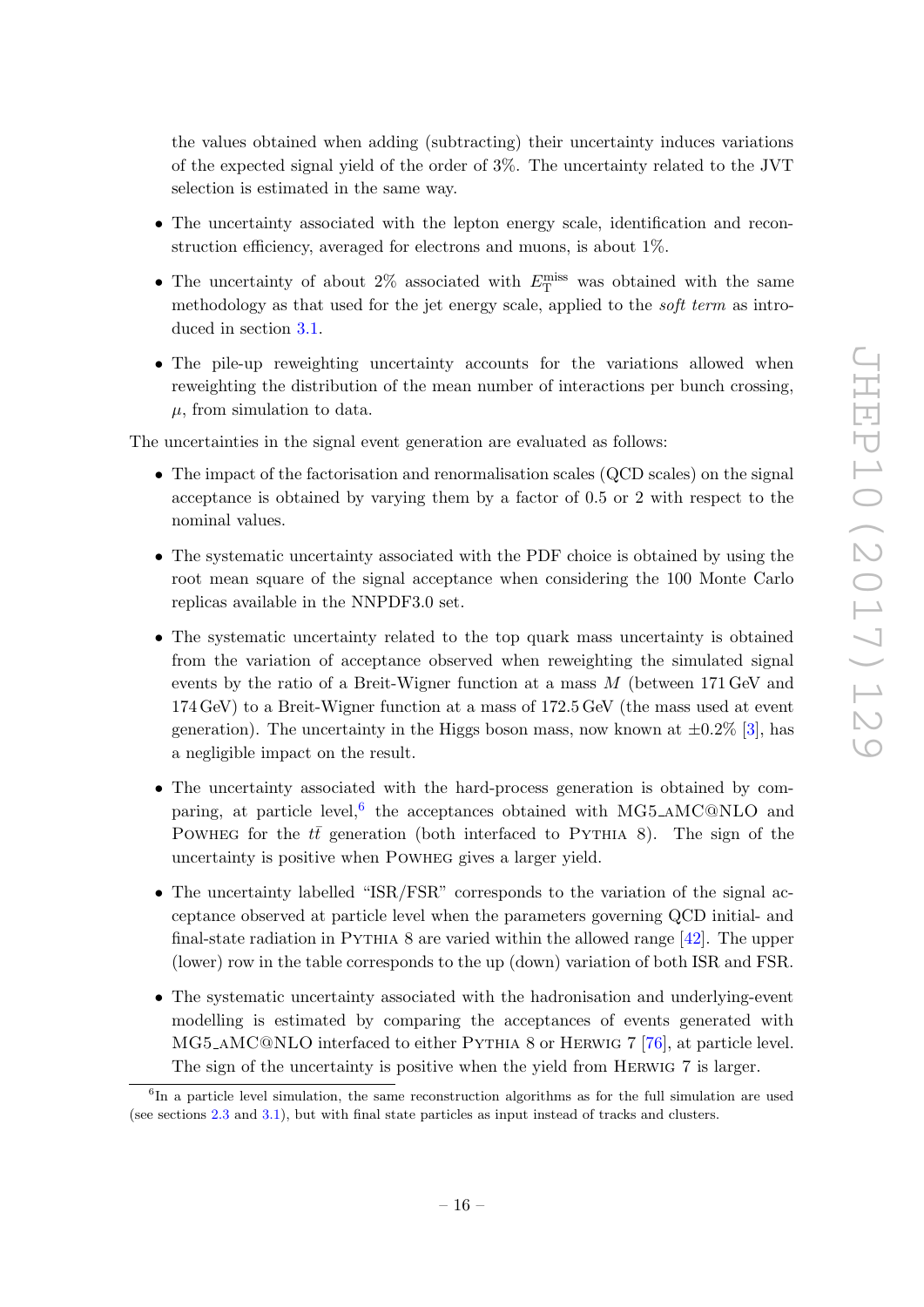<span id="page-17-1"></span>

**Figure 5.** Observed evolution of  $q_B$  (see text) as a function of the  $t \to cH$  branching ratio B. The dotted curve corresponds to the case where all constrained nuisance parameters are fixed to their maximum-likelihood estimators at  $\hat{\mathcal{B}}$ . The likelihood functions are only defined for a positive number of expected events, hence the leptonic categories and combined curves do not cover the full scanned range. The intersection of the combined  $q_B$  curve with the line at 1.96 $\sigma$  gives the 95% CL upper limit in the asymptotic approximation.

<span id="page-17-2"></span>

| Selection                          |     | Hadronic                    |      | Leptonic       |  |
|------------------------------------|-----|-----------------------------|------|----------------|--|
| Category                           |     | $\mathcal{D}_{\mathcal{L}}$ |      | $\mathfrak{D}$ |  |
| Signal $t \to cH$                  | 2.4 | 3.7                         | 0.82 | 0.23           |  |
| SM Higgs boson resonant background | 1.1 | 3.1                         | 0.24 | 0.22           |  |
| Other background                   | 16  | 63                          | 0.14 | 0.29           |  |
| Total background                   | 17  | 66                          | 0.38 | 0.51           |  |
| Data                               | 14  | 69                          | 2    |                |  |

**Table 3.** Numbers of FCNC signal events in the SR ( $m_{\gamma\gamma} \in [122, 129]$  GeV) for the fitted  $t \to cH$ branching ratio  $\mathcal{B} = 6.9 \times 10^{-4}$ . The numbers of events for the SM Higgs boson production and the fitted non-resonant background are also shown, together with the number of observed events in data, in the four categories.

Finally the uncertainty in the normalisation of the expected yield for the SM Higgs boson production, as a resonant background, is obtained by combining the uncertainties in the individual cross-section predictions (from the renormalisation and factorisation scales, the PDFs and the strong coupling constant, as they are used for table [1\)](#page-13-1), increased to 15% for  $t\bar{t}H$ , 100% for ggH, VBF and WH, and 50% for the other channels, to account for the fact that the simulations used are not very accurate in the phase space probed by this analysis.

# <span id="page-17-0"></span>5 Results

Figure [5](#page-17-1) shows the evolution of  $q_B = -2\left(\ln L(\mathcal{B}) - \ln L(\hat{\mathcal{B}})\right)$  as a function of  $\mathcal B$  for each category individually, and for the combined likelihood. The fitted branching ratio is  $\hat{B} = 6.9^{+6.8}_{-5.2} \text{(stat.)}^{+3.1}_{-1.5} \text{(syst.)} \times 10^{-4}$ . A summary of the fitted numbers of signal and background events, together with the numbers of observed events in the SR, is given in table [3.](#page-17-2)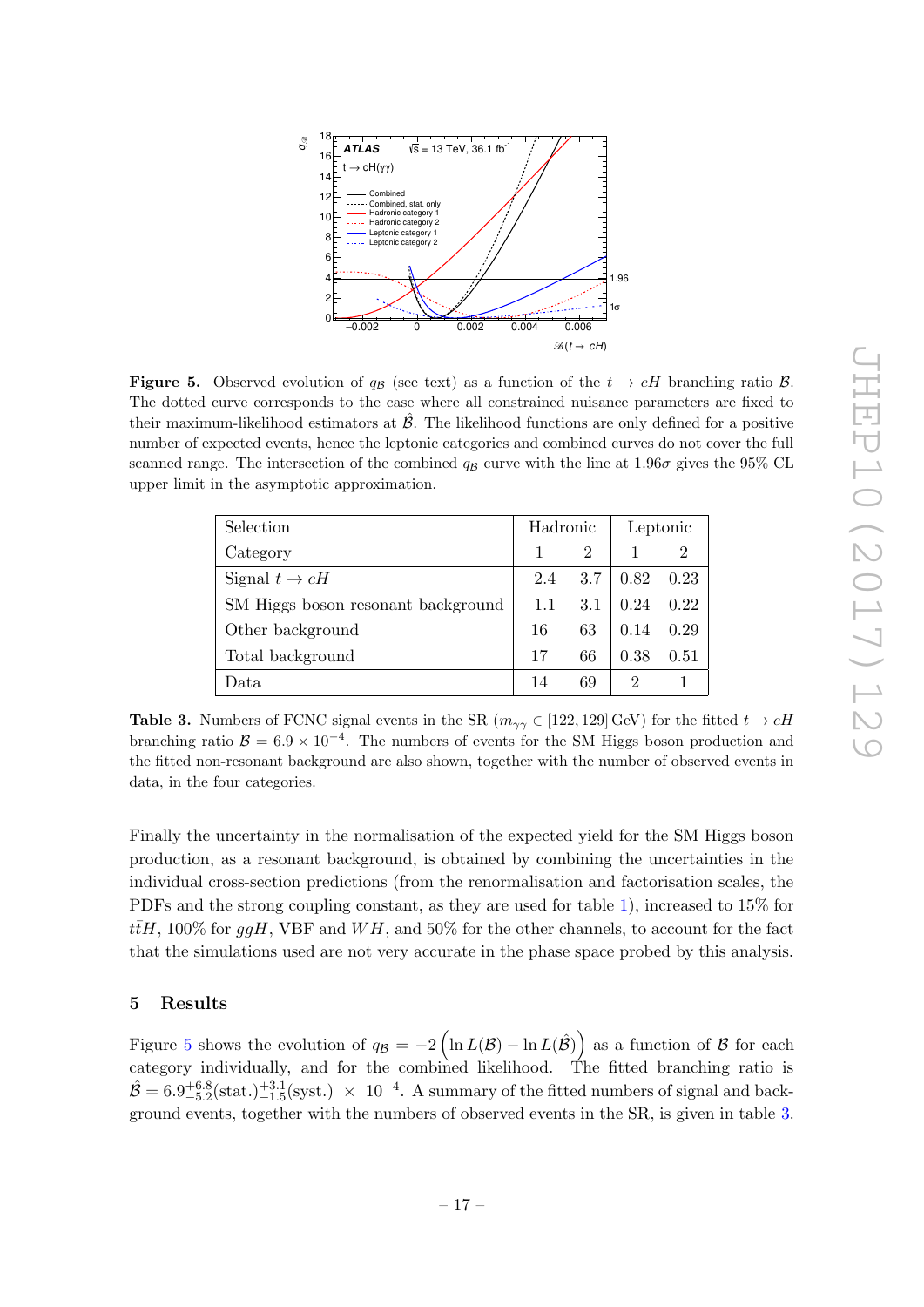<span id="page-18-0"></span>

**Figure 6.** Distributions of  $m_{\gamma\gamma}$  for the selected sample in the (a) hadronic category 1, (b) hadronic category 2, (c) leptonic category 1 and (d) leptonic category 2 channels. The result of fitting the data with the sum (full line) of a signal component with the mass of the Higgs boson fixed to  $m_H$  = 125.09 GeV, a continuum background component (dashed line) and the SM Higgs boson contribution (difference between the dotted and dashed lines) is superimposed. The leptonic categories have only two bins: the seven-GeV-wide SR and the CR (see text). The CR region bin extends from the signal region to both higher and lower masses; the content of the CR is shared equally between the lowmass part (100 GeV to 122 GeV) and the high-mass part (129 GeV to 160 GeV) of the CR bin.

The small excesses observed in leptonic category 1 and hadronic category 2 result in minima of their  $q_B$  at positive values of  $\beta$ . On the contrary the tight hadronic selection, where a deficit is observed, pulls  $\mathcal B$  to (unphysical) negative values. The compatibility of the four channels is about 2.3 standard deviations.

The mass distributions corresponding to the result of the combined fit are illustrated for the hadronic and leptonic selections in figure [6.](#page-18-0) The result of fitting the data with the sum of a signal component and a background component (dashed), described by a third-order polynomial for the hadronic selection, is superimposed. The small contribution from SM Higgs boson production, included in the fit, is also shown (difference between the dotted and dashed lines). For the leptonic channels, the regions  $m_{\gamma\gamma} < 122 \,\text{GeV}$  and  $m_{\gamma\gamma} > 129 \,\text{GeV}$  are used as a single-bin control region to estimate the background in the one-bin signal region. For presentation in figure  $6$ , the content of the single-bin CR is shared equally between its low mass part and its high mass part.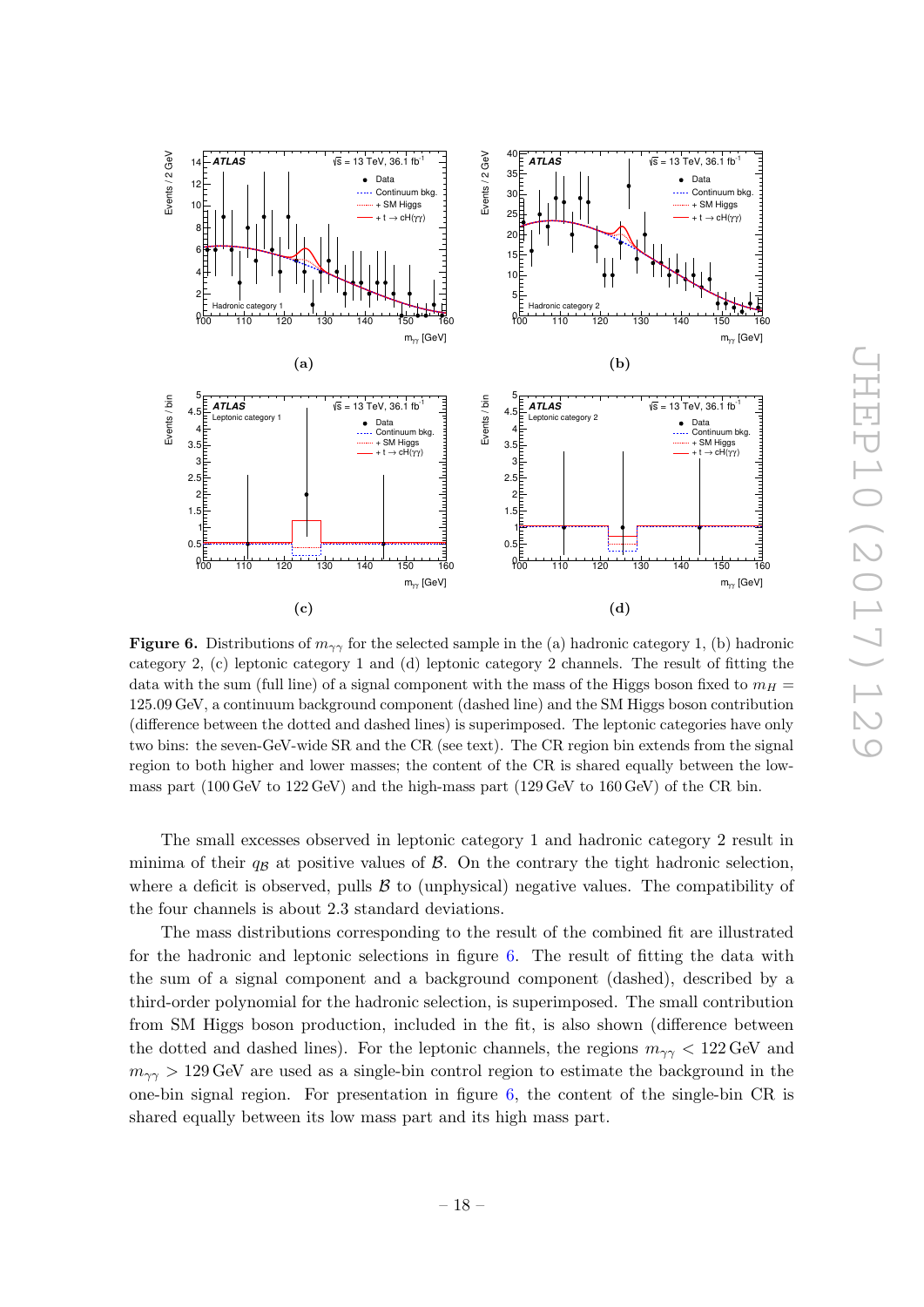<span id="page-19-1"></span>

**Figure 7.** Evolution of the signal confidence level, CL<sub>s</sub>, as a function of the  $t \rightarrow cH$  branching ratio  $\beta$  for the observation (full line) and the expectation in the absence of signal (dashed line). The bands at  $\pm 1\sigma$  and  $\pm 2\sigma$  around the expected curve are also shown.

Large-sample pseudo-experiments (which take into account the contribution of the SM Higgs boson production) are used to set the limit on  $\beta$ . The evolution of the signal confidence level  $CL_s$  [\[77\]](#page-25-6) as a function of  $\beta$ , computed from these pseudo-experiments, is shown in figure [7,](#page-19-1) where the observed result  $\mathcal{B} < 2.2 \times 10^{-3}$  at the 95% CL is compared to the expected one in the absence of signal,  $\mathcal{B} < 1.6 \times 10^{-3}$ . The limit derived from these pseudo-experiments is close to the value obtained, in the asymptotic approximation, from the intersection of the combined  $q_B$  curve with the line at 3.84, marking the 95% confidence level. It is dominated by statistical uncertainties, as shown in figure [5.](#page-17-1)

The acceptance of the  $t \to uH$  decays is about 8% lower than for  $t \to cH$  in the four analysed channels. The higher acceptance for  $t \to cH$  is mostly driven by the additional b-tagging efficiency given by the charm quark as opposed to the up quark. The observed limit for  $t \to uH$  is  $2.4 \times 10^{-3}$  and the expected limit is  $1.7 \times 10^{-3}$ , both at the 95% CL.

These limits on  $\beta$  can be translated to limits on the off-diagonal Yukawa coupling via the relation √

$$
\lambda_{tqH} = (1.92 \pm 0.02) \times \sqrt{\mathcal{B}},
$$

where the mass of the light quark is neglected [\[33\]](#page-22-10). The  $\lambda_{tqH}$  coupling corresponds to the sum in quadrature of the couplings relative to the two possible chirality combinations of the quark fields,  $\lambda_{tqH} \equiv \sqrt{|\lambda_{t_{\text{L}}q_{\text{R}}}|^2 + |\lambda_{q_{\text{L}}t_{\text{R}}}|^2}$  [\[78\]](#page-25-7). The observed (expected) limits are  $\lambda_{tcH}$  < 0.090 (0.077) and  $\lambda_{tuH}$  < 0.094 (0.079) at the 95% CL. As the analysis does not distinguish between the two channels, the limit can be written as:  $\sqrt{\lambda_{tcH}^2 + 0.92\lambda_{tuH}^2} < 0.090$ , where the factor 0.92 is due to the difference in acceptance between the two modes. With this limit ATLAS reaches the sensitivity region where an observation is possible according to models predicting the largest yields (see section [1](#page-1-0) and ref. [\[31\]](#page-22-8)).

#### <span id="page-19-0"></span>6 Conclusions

The FCNC decay of a top quark into a lighter up-type quark  $(q = c, u)$  and a Higgs boson,  $t \to qH$ , followed by the decay  $H \to \gamma\gamma$ , has been searched for in a data set of 36.1 fb<sup>-1</sup> of 13 TeV proton-proton collisions recorded by the ATLAS experiment at the LHC. The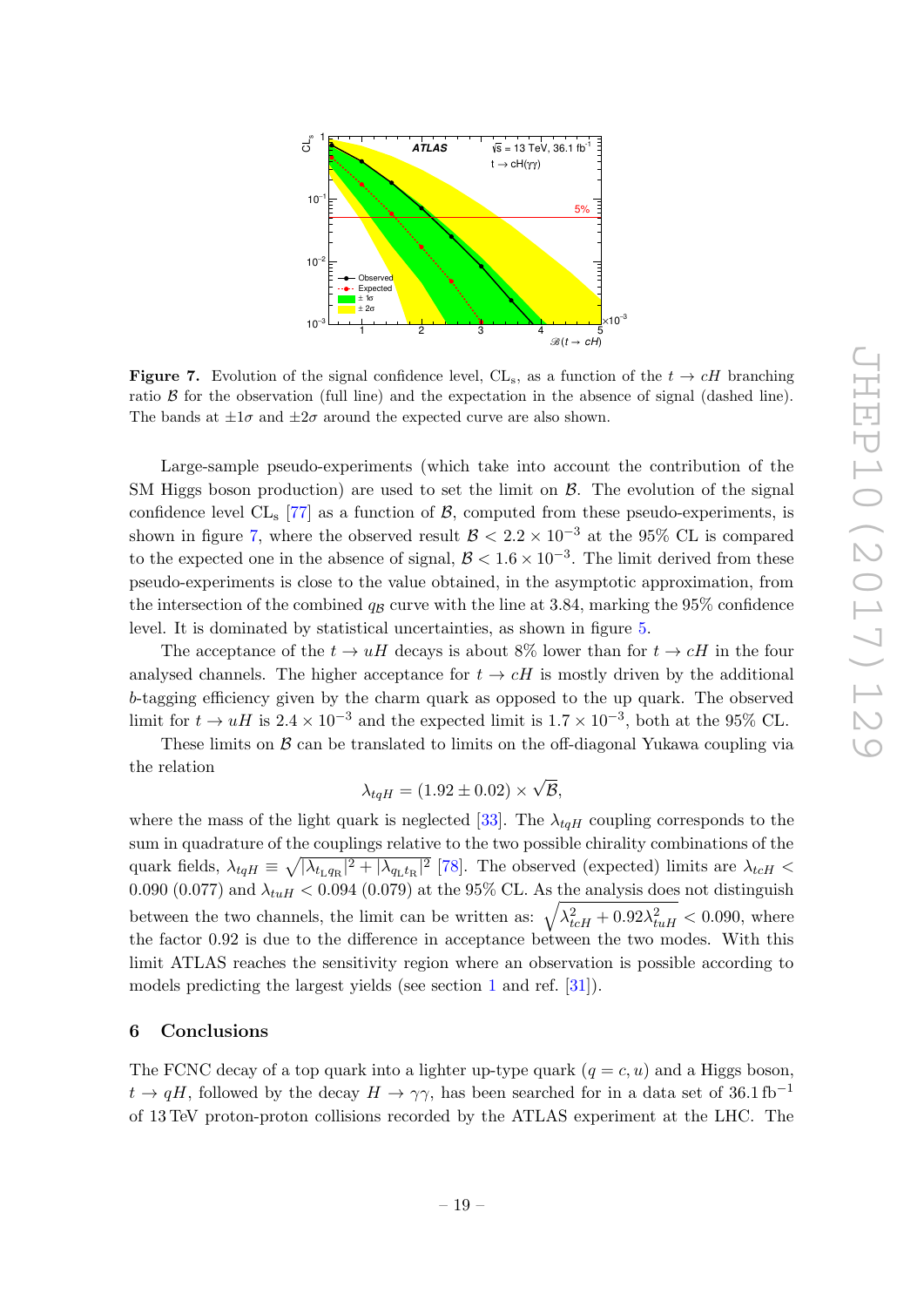analysis selects events with one top quark decaying into  $bW$  (SM decay) and the other into  $qH$ . It is split into two final states, targeting the decay of the W boson from the SM top quark decay either in the hadronic mode or in the leptonic mode.

Exploiting the diphoton invariant mass distributions, a sideband technique is used to constrain the background to the sought-for signal. Taking into account the contribution of the SM Higgs boson production, an expected upper limit on the  $t \to cH$  decay branching ratio in the absence of signal of  $1.6 \times 10^{-3}$  is estimated. No statistically significant excess is observed in the data, and a limit of  $2.2 \times 10^{-3}$  is set at the 95% CL for  $m_H = 125.09$  GeV. From this limit, an upper limit on the  $\lambda_{tcH}$  coupling of 0.090 is obtained. As the analysis is almost equally sensitive to the  $t \to uH$  mode, the limit obtained can more generally be expressed as  $\sqrt{\lambda_{tcH}^2 + 0.92\lambda_{tuH}^2}$  < 0.090.

# Acknowledgments

We thank CERN for the very successful operation of the LHC, as well as the support staff from our institutions without whom ATLAS could not be operated efficiently.

We acknowledge the support of ANPCyT, Argentina; YerPhI, Armenia; ARC, Australia; BMWFW and FWF, Austria; ANAS, Azerbaijan; SSTC, Belarus; CNPq and FAPESP, Brazil; NSERC, NRC and CFI, Canada; CERN; CONICYT, Chile; CAS, MOST and NSFC, China; COLCIENCIAS, Colombia; MSMT CR, MPO CR and VSC CR, Czech Republic; DNRF and DNSRC, Denmark; IN2P3-CNRS, CEA-DSM/IRFU, France; SRNSF, Georgia; BMBF, HGF, and MPG, Germany; GSRT, Greece; RGC, Hong Kong SAR, China; ISF, I-CORE and Benoziyo Center, Israel; INFN, Italy; MEXT and JSPS, Japan; CNRST, Morocco; NWO, Netherlands; RCN, Norway; MNiSW and NCN, Poland; FCT, Portugal; MNE/IFA, Romania; MES of Russia and NRC KI, Russian Federation; JINR; MESTD, Serbia; MSSR, Slovakia; ARRS and MIZŠ, Slovenia; DST/NRF, South Africa; MINECO, Spain; SRC and Wallenberg Foundation, Sweden; SERI, SNSF and Cantons of Bern and Geneva, Switzerland; MOST, Taiwan; TAEK, Turkey; STFC, United Kingdom; DOE and NSF, United States of America. In addition, individual groups and members have received support from BCKDF, the Canada Council, CANARIE, CRC, Compute Canada, FQRNT, and the Ontario Innovation Trust, Canada; EPLANET, ERC, ERDF, FP7, Horizon 2020 and Marie Skłodowska-Curie Actions, European Union; Investissements d'Avenir Labex and Idex, ANR, Région Auvergne and Fondation Partager le Savoir, France; DFG and AvH Foundation, Germany; Herakleitos, Thales and Aristeia programmes co-financed by EU-ESF and the Greek NSRF; BSF, GIF and Minerva, Israel; BRF, Norway; CERCA Programme Generalitat de Catalunya, Generalitat Valenciana, Spain; the Royal Society and Leverhulme Trust, United Kingdom.

The crucial computing support from all WLCG partners is acknowledged gratefully, in particular from CERN, the ATLAS Tier-1 facilities at TRIUMF (Canada), NDGF (Denmark, Norway, Sweden), CC-IN2P3 (France), KIT/GridKA (Germany), INFN-CNAF (Italy), NL-T1 (Netherlands), PIC (Spain), ASGC (Taiwan), RAL (U.K.) and BNL (U.S.A.), the Tier-2 facilities worldwide and large non-WLCG resource providers. Major contributors of computing resources are listed in ref. [\[79\]](#page-25-8).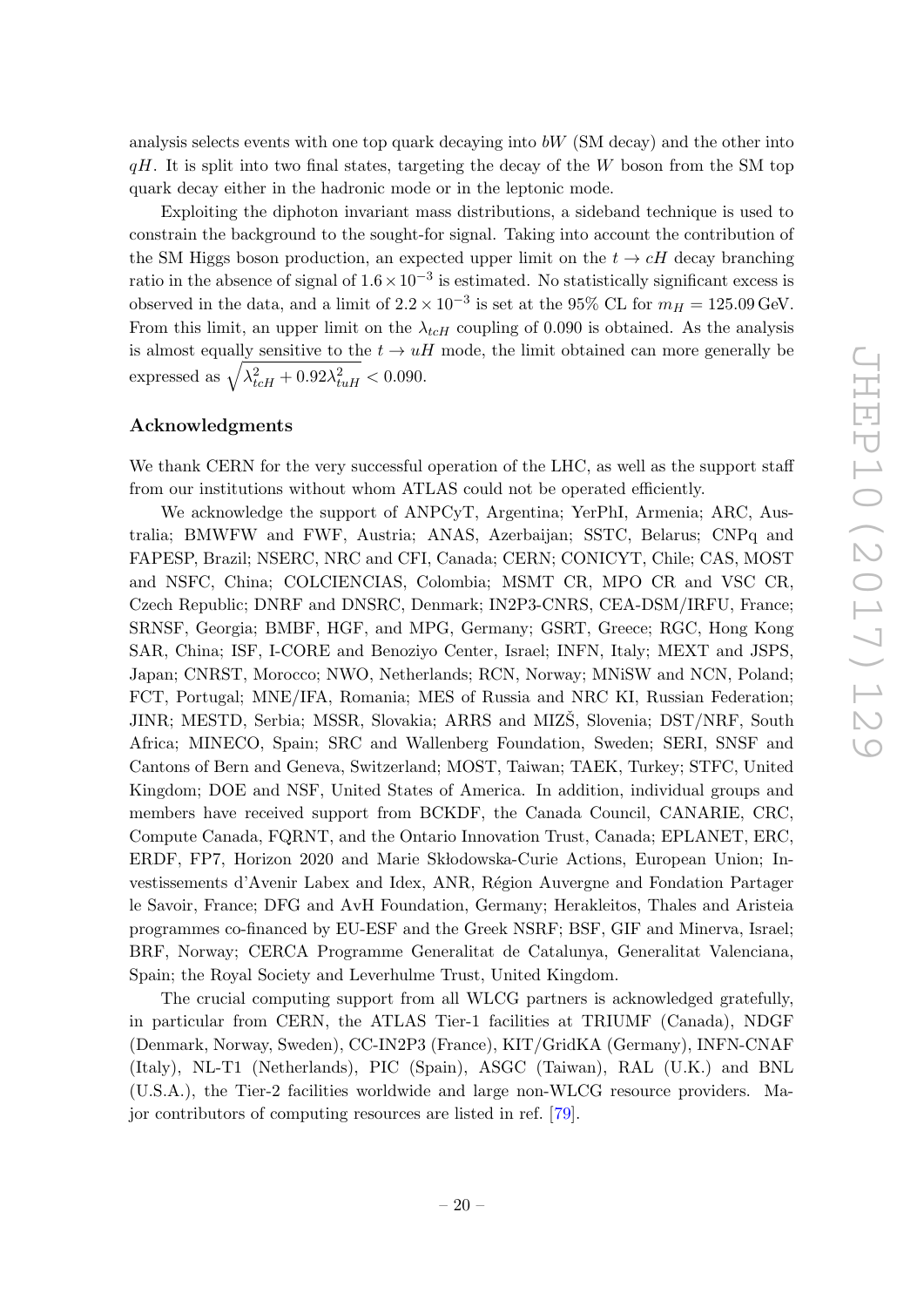Open Access. This article is distributed under the terms of the Creative Commons Attribution License [\(CC-BY 4.0\)](https://creativecommons.org/licenses/by/4.0/), which permits any use, distribution and reproduction in any medium, provided the original author(s) and source are credited.

# References

- <span id="page-21-0"></span>[1] ATLAS collaboration, Observation of a new particle in the search for the Standard Model Higgs boson with the ATLAS detector at the LHC, [Phys. Lett.](https://doi.org/10.1016/j.physletb.2012.08.020) **B** 716 (2012) 1 [[arXiv:1207.7214](https://arxiv.org/abs/1207.7214)] [IN[SPIRE](https://inspirehep.net/search?p=find+EPRINT+arXiv:1207.7214)].
- <span id="page-21-1"></span>[2] CMS collaboration, Observation of a new boson at a mass of 125 GeV with the CMS experiment at the LHC, [Phys. Lett.](https://doi.org/10.1016/j.physletb.2012.08.021) **B** 716 (2012) 30  $\left[\text{arXiv:1207.7235}\right]$  $\left[\text{arXiv:1207.7235}\right]$  $\left[\text{arXiv:1207.7235}\right]$   $\left[\text{INSPIRE}\right]$  $\left[\text{INSPIRE}\right]$  $\left[\text{INSPIRE}\right]$ .
- <span id="page-21-2"></span>[3] ATLAS, CMS collaborations, *Combined Measurement of the Higgs Boson Mass in pp* Collisions at  $\sqrt{s} = 7$  and 8 TeV with the ATLAS and CMS Experiments, [Phys. Rev. Lett.](https://doi.org/10.1103/PhysRevLett.114.191803) 114 [\(2015\) 191803](https://doi.org/10.1103/PhysRevLett.114.191803) [[arXiv:1503.07589](https://arxiv.org/abs/1503.07589)] [IN[SPIRE](https://inspirehep.net/search?p=find+EPRINT+arXiv:1503.07589)].
- <span id="page-21-3"></span>[4] S.L. Glashow, J. Iliopoulos and L. Maiani, Weak Interactions with Lepton-Hadron Symmetry, Phys. Rev. **D 2** [\(1970\) 1285](https://doi.org/10.1103/PhysRevD.2.1285) [IN[SPIRE](https://inspirehep.net/search?p=find+J+%22Phys.Rev.,D2,1285%22)].
- <span id="page-21-4"></span>[5] J.A. Aguilar-Saavedra, Top flavor-changing neutral interactions: Theoretical expectations and experimental detection, Acta Phys. Polon. **B** 35 (2004) 2695 [[hep-ph/0409342](https://arxiv.org/abs/hep-ph/0409342)] [IN[SPIRE](https://inspirehep.net/search?p=find+EPRINT+hep-ph/0409342)].
- <span id="page-21-5"></span>[6] J.A. Aguilar-Saavedra and B.M. Nobre, Rare top decays  $t \to c\gamma$ ,  $t \to cg$  and CKM unitarity, [Phys. Lett.](https://doi.org/10.1016/S0370-2693(02)03230-6) **B 553** (2003) 251 [[hep-ph/0210360](https://arxiv.org/abs/hep-ph/0210360)] [IN[SPIRE](https://inspirehep.net/search?p=find+EPRINT+hep-ph/0210360)].
- [7] F. del Aguila, J.A. Aguilar-Saavedra and R. Miquel, Constraints on top couplings in models with exotic quarks, [Phys. Rev. Lett.](https://doi.org/10.1103/PhysRevLett.82.1628)  $82$  (1999) 1628 [[hep-ph/9808400](https://arxiv.org/abs/hep-ph/9808400)] [IN[SPIRE](https://inspirehep.net/search?p=find+EPRINT+hep-ph/9808400)].
- <span id="page-21-6"></span>[8] J.A. Aguilar-Saavedra, Effects of mixing with quark singlets, Phys. Rev. D 67 [\(2003\) 035003](https://doi.org/10.1103/PhysRevD.69.099901) [Erratum ibid. **D 69** (2004) 099901] [[hep-ph/0210112](https://arxiv.org/abs/hep-ph/0210112)] [IN[SPIRE](https://inspirehep.net/search?p=find+EPRINT+hep-ph/0210112)].
- <span id="page-21-7"></span>[9] T.P. Cheng and M. Sher, Mass Matrix Ansatz and Flavor Nonconservation in Models with Multiple Higgs Doublets, Phys. Rev.  $\bf{D}$  35 [\(1987\) 3484](https://doi.org/10.1103/PhysRevD.35.3484) [IN[SPIRE](https://inspirehep.net/search?p=find+J+%22Phys.Rev.,D35,3484%22)].
- [10] B. Grzadkowski, J.F. Gunion and P. Krawczyk, Neutral current flavor changing decays for the Z boson and the top quark in two Higgs doublet models, [Phys. Lett.](https://doi.org/10.1016/0370-2693(91)90931-F) **B** 268 (1991) 106 [IN[SPIRE](https://inspirehep.net/search?p=find+J+%22Phys.Lett.,B268,106%22)].
- [11] M.E. Luke and M.J. Savage, Flavor changing neutral currents in the Higgs sector and rare top decays, [Phys. Lett.](https://doi.org/10.1016/0370-2693(93)90238-D) **B 307** (1993) 387 [[hep-ph/9303249](https://arxiv.org/abs/hep-ph/9303249)] [IN[SPIRE](https://inspirehep.net/search?p=find+EPRINT+hep-ph/9303249)].
- [12] D. Atwood, L. Reina and A. Soni, Probing flavor changing top-charm-scalar interactions in  $e^+e^-$  collisions, *Phys. Rev.* **D 53** [\(1996\) 1199](https://doi.org/10.1103/PhysRevD.53.1199) [[hep-ph/9506243](https://arxiv.org/abs/hep-ph/9506243)] [IN[SPIRE](https://inspirehep.net/search?p=find+EPRINT+hep-ph/9506243)].
- [13] D. Atwood, L. Reina and A. Soni, *Phenomenology of two Higgs doublet models with flavor* changing neutral currents, Phys. Rev.  $\overline{D}$  55 [\(1997\) 3156](https://doi.org/10.1103/PhysRevD.55.3156) [[hep-ph/9609279](https://arxiv.org/abs/hep-ph/9609279)] [IN[SPIRE](https://inspirehep.net/search?p=find+EPRINT+hep-ph/9609279)].
- [14] S. Bejar, J. Guasch and J. Solà, Loop induced flavor changing neutral decays of the top quark in a general two Higgs doublet model, [Nucl. Phys.](https://doi.org/10.1016/S0550-3213(01)00044-X)  $\bf{B}$  600 (2001) 21 [[hep-ph/0011091](https://arxiv.org/abs/hep-ph/0011091)] [IN[SPIRE](https://inspirehep.net/search?p=find+EPRINT+hep-ph/0011091)].
- [15] I. Baum, G. Eilam and S. Bar-Shalom, Scalar flavor changing neutral currents and rare top quark decays in a two H iggs doublet model 'for the top quark', [Phys. Rev.](https://doi.org/10.1103/PhysRevD.77.113008)  $\bf{D}$  77 (2008) [113008](https://doi.org/10.1103/PhysRevD.77.113008) [[arXiv:0802.2622](https://arxiv.org/abs/0802.2622)] [IN[SPIRE](https://inspirehep.net/search?p=find+EPRINT+arXiv:0802.2622)].
- [16] K.-F. Chen, W.-S. Hou, C. Kao and M. Kohda, When the Higgs meets the Top: Search for  $t \to ch^0$  at the LHC, [Phys. Lett.](https://doi.org/10.1016/j.physletb.2013.07.060) **B 725** (2013) 378 [[arXiv:1304.8037](https://arxiv.org/abs/1304.8037)] [IN[SPIRE](https://inspirehep.net/search?p=find+EPRINT+arXiv:1304.8037)].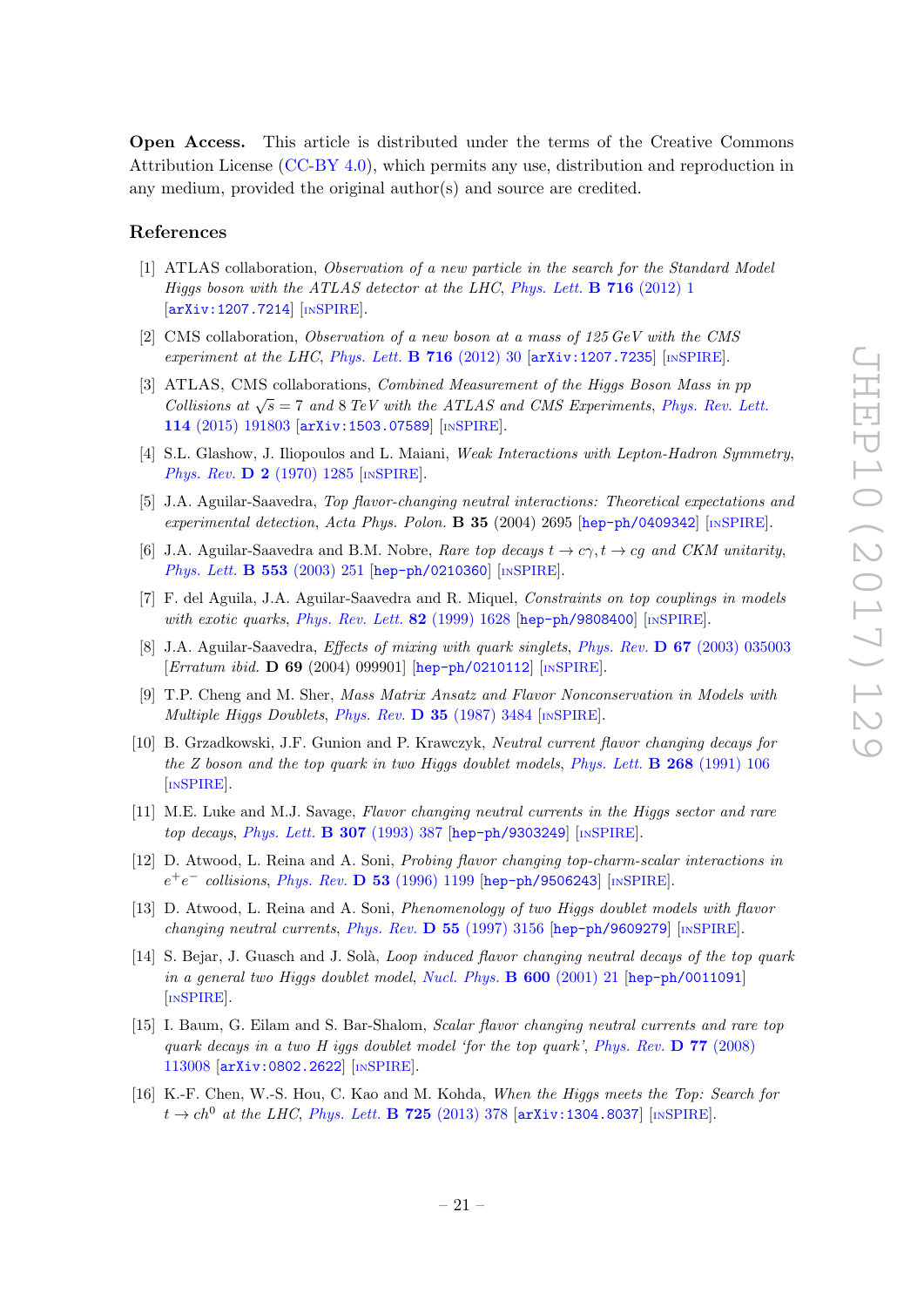- <span id="page-22-0"></span>[17] D. Atwood, S.K. Gupta and A. Soni, Constraining the flavor changing Higgs couplings to the top-quark at the LHC, JHEP  $10$  [\(2014\) 57](https://doi.org/10.1007/JHEP10(2014)057)  $\text{arXiv:1305.2427}$  $\text{arXiv:1305.2427}$  $\text{arXiv:1305.2427}$  [IN[SPIRE](https://inspirehep.net/search?p=find+EPRINT+arXiv:1305.2427)].
- <span id="page-22-1"></span>[18] C.S. Li, R.J. Oakes and J.M. Yang, Rare decay of the top quark in the minimal supersymmetric model, [Phys. Rev.](https://doi.org/10.1103/PhysRevD.49.293)  $\bf{D}$  49 (1994) 293 [Erratum ibid.  $\bf{D}$  56 (1997) 3156] [IN[SPIRE](https://inspirehep.net/search?p=find+J+%22Phys.Rev.,D49,293%22)].
- [19] G.M. de Divitiis, R. Petronzio and L. Silvestrini, Flavor changing top decays in supersymmetric extensions of the standard model, [Nucl. Phys.](https://doi.org/10.1016/S0550-3213(97)00476-8)  $\bf{B}$  504 (1997) 45 [[hep-ph/9704244](https://arxiv.org/abs/hep-ph/9704244)] [IN[SPIRE](https://inspirehep.net/search?p=find+EPRINT+hep-ph/9704244)].
- [20] J.L. Lopez, D.V. Nanopoulos and R. Rangarajan, New supersymmetric contributions to  $t \to cV$ , *Phys. Rev.* **D** 56 [\(1997\) 3100](https://doi.org/10.1103/PhysRevD.56.3100) [[hep-ph/9702350](https://arxiv.org/abs/hep-ph/9702350)] [IN[SPIRE](https://inspirehep.net/search?p=find+EPRINT+hep-ph/9702350)].
- [21] J. Guasch and J. Solà,  $FCNC$  top quark decays: A door to  $SUSY$  physics in high luminosity colliders?, [Nucl. Phys.](https://doi.org/10.1016/S0550-3213(99)00579-9) B 562 (1999) 3 [[hep-ph/9906268](https://arxiv.org/abs/hep-ph/9906268)] [IN[SPIRE](https://inspirehep.net/search?p=find+EPRINT+hep-ph/9906268)].
- [22] D. Delepine and S. Khalil, Top flavor violating decays in general supersymmetric models, [Phys. Lett.](https://doi.org/10.1016/j.physletb.2004.08.025) **B 599** (2004) 62 [[hep-ph/0406264](https://arxiv.org/abs/hep-ph/0406264)] [IN[SPIRE](https://inspirehep.net/search?p=find+EPRINT+hep-ph/0406264)].
- [23] J.J. Liu, C.S. Li, L.L. Yang and L.G. Jin,  $t \to cV$  via SUSY FCNC couplings in the unconstrained MSSM, [Phys. Lett.](https://doi.org/10.1016/j.physletb.2004.07.062) **B** 599 (2004) 92 [[hep-ph/0406155](https://arxiv.org/abs/hep-ph/0406155)] [IN[SPIRE](https://inspirehep.net/search?p=find+EPRINT+hep-ph/0406155)].
- <span id="page-22-2"></span>[24] J.J. Cao et al., SUSY-induced FCNC top-quark processes at the large hadron collider, [Phys.](https://doi.org/10.1103/PhysRevD.75.075021) Rev. D 75 [\(2007\) 075021](https://doi.org/10.1103/PhysRevD.75.075021) [[hep-ph/0702264](https://arxiv.org/abs/hep-ph/0702264)] [IN[SPIRE](https://inspirehep.net/search?p=find+EPRINT+hep-ph/0702264)].
- <span id="page-22-3"></span>[25] J.M. Yang, B.-L. Young and X. Zhang, Flavor changing top quark decays in r parity violating SUSY, Phys. Rev. D 58 [\(1998\) 055001](https://doi.org/10.1103/PhysRevD.58.055001) [[hep-ph/9705341](https://arxiv.org/abs/hep-ph/9705341)] [IN[SPIRE](https://inspirehep.net/search?p=find+EPRINT+hep-ph/9705341)].
- <span id="page-22-4"></span>[26] G.-r. Lu, F.-r. Yin, X.-l. Wang and L.-d. Wan, The Rare top quark decays  $t \to cV$  in the topcolor-assisted technicolor model, Phys. Rev. D 68 [\(2003\) 015002](https://doi.org/10.1103/PhysRevD.68.015002) [[hep-ph/0303122](https://arxiv.org/abs/hep-ph/0303122)] [IN[SPIRE](https://inspirehep.net/search?p=find+EPRINT+hep-ph/0303122)].
- <span id="page-22-5"></span>[27] K. Agashe, G. Perez and A. Soni, Flavor structure of warped extra dimension models, [Phys.](https://doi.org/10.1103/PhysRevD.71.016002) Rev. D 71 [\(2005\) 016002](https://doi.org/10.1103/PhysRevD.71.016002) [[hep-ph/0408134](https://arxiv.org/abs/hep-ph/0408134)] [IN[SPIRE](https://inspirehep.net/search?p=find+EPRINT+hep-ph/0408134)].
- [28] K. Agashe, G. Perez and A. Soni, Collider Signals of Top Quark Flavor Violation from a Warped Extra Dimension, Phys. Rev.  $D$  75 [\(2007\) 015002](https://doi.org/10.1103/PhysRevD.75.015002) [[hep-ph/0606293](https://arxiv.org/abs/hep-ph/0606293)] [IN[SPIRE](https://inspirehep.net/search?p=find+EPRINT+hep-ph/0606293)].
- <span id="page-22-6"></span>[29] K. Agashe and R. Contino, Composite Higgs-Mediated FCNC, [Phys. Rev.](https://doi.org/10.1103/PhysRevD.80.075016) D 80 (2009) [075016](https://doi.org/10.1103/PhysRevD.80.075016) [[arXiv:0906.1542](https://arxiv.org/abs/0906.1542)] [IN[SPIRE](https://inspirehep.net/search?p=find+EPRINT+arXiv:0906.1542)].
- <span id="page-22-7"></span>[30] B. Yang, N. Liu and J. Han, Top quark flavor-changing neutral-current decay to a 125 GeV Higgs boson in the littlest Higgs model with T parity, Phys. Rev.  $\bf{D}$  89 [\(2014\) 034020](https://doi.org/10.1103/PhysRevD.89.034020) [[arXiv:1308.4852](https://arxiv.org/abs/1308.4852)] [IN[SPIRE](https://inspirehep.net/search?p=find+EPRINT+arXiv:1308.4852)].
- <span id="page-22-8"></span>[31] Top QUARK WORKING GROUP collaboration, K. Agashe et al., Working Group Report: Top Quark, [arXiv:1311.2028](https://arxiv.org/abs/1311.2028) [IN[SPIRE](https://inspirehep.net/search?p=find+EPRINT+arXiv:1311.2028)].
- <span id="page-22-9"></span>[32] LHC Higgs Cross section Working Group collaboration, D. de Florian et al., Handbook of LHC Higgs Cross sections: 4. Deciphering the Nature of the Higgs Sector, [arXiv:1610.07922](https://arxiv.org/abs/1610.07922) [IN[SPIRE](https://inspirehep.net/search?p=find+EPRINT+arXiv:1610.07922)].
- <span id="page-22-10"></span>[33] ATLAS collaboration, Search for top quark decays  $t \to qH$  with  $H \to \gamma\gamma$  using the ATLAS detector, JHEP 06 [\(2014\) 008](https://doi.org/10.1007/JHEP06(2014)008) [[arXiv:1403.6293](https://arxiv.org/abs/1403.6293)] [IN[SPIRE](https://inspirehep.net/search?p=find+EPRINT+arXiv:1403.6293)].
- <span id="page-22-11"></span>[34] ATLAS collaboration, Search for flavour-changing neutral current top quark decays  $t \to Hq$ in pp collisions at  $\sqrt{s} = 8 \text{ TeV}$  with the ATLAS detector, JHEP 12 [\(2015\) 061](https://doi.org/10.1007/JHEP12(2015)061) [[arXiv:1509.06047](https://arxiv.org/abs/1509.06047)] [IN[SPIRE](https://inspirehep.net/search?p=find+EPRINT+arXiv:1509.06047)].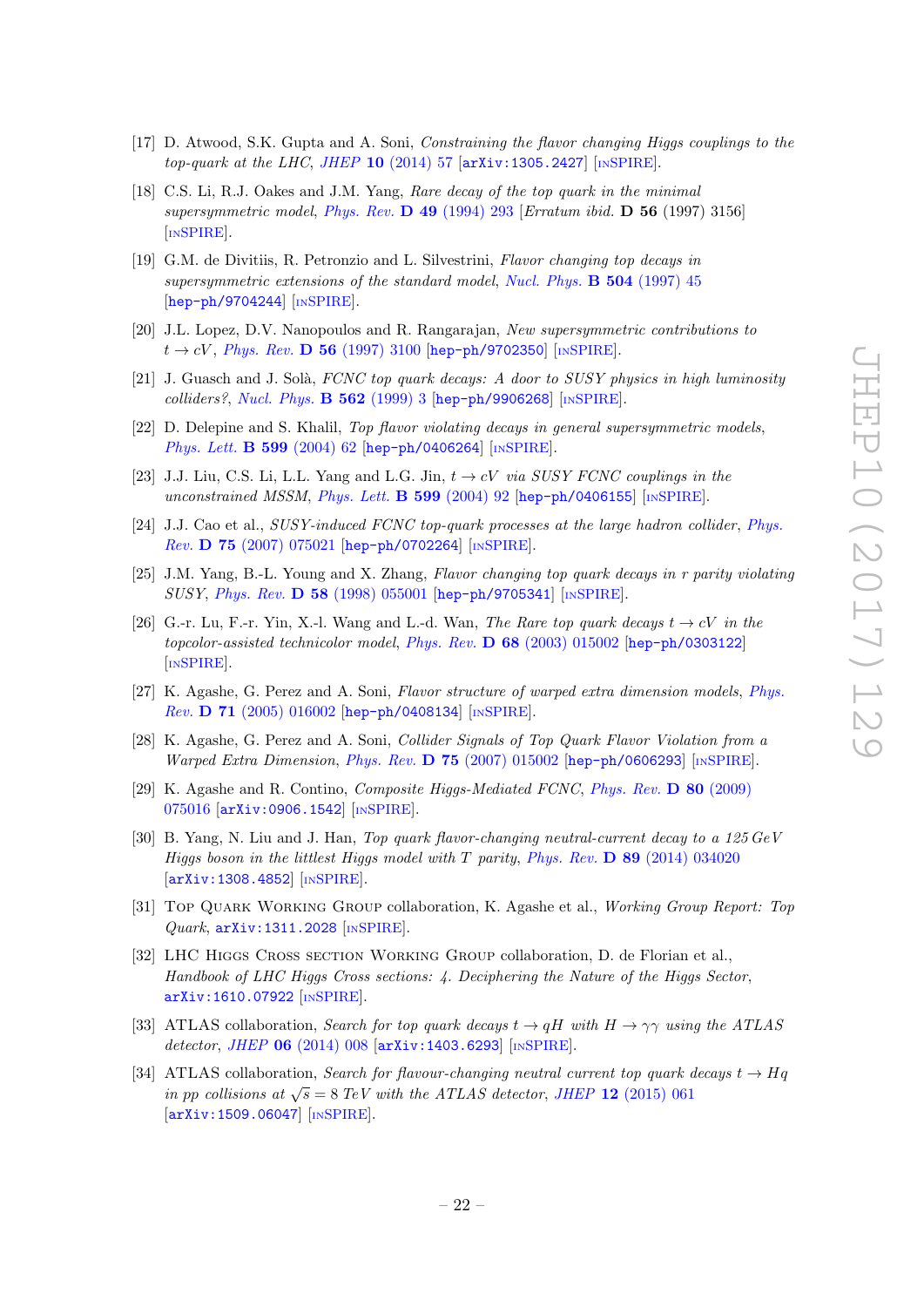- <span id="page-23-0"></span>[35] CMS collaboration, Search for top quark decays via Higgs-boson-mediated flavor-changing neutral currents in pp collisions at  $\sqrt{s} = 8 \text{ TeV}$ , JHEP 02 [\(2017\) 079](https://doi.org/10.1007/JHEP02(2017)079) [[arXiv:1610.04857](https://arxiv.org/abs/1610.04857)] [IN[SPIRE](https://inspirehep.net/search?p=find+EPRINT+arXiv:1610.04857)].
- <span id="page-23-1"></span>[36] ATLAS collaboration, The ATLAS Experiment at the CERN Large Hadron Collider, [2008](https://doi.org/10.1088/1748-0221/3/08/S08003)  $JINST$  3 [S08003](https://doi.org/10.1088/1748-0221/3/08/S08003) [IN[SPIRE](https://inspirehep.net/search?p=find+J+%22JINST,3,S08003%22)].
- <span id="page-23-2"></span>[37] ATLAS collaboration, ATLAS Insertable B-Layer Technical Design Report, [ATLAS-TDR-19](https://cds.cern.ch/record/1291633) (2010).
- <span id="page-23-3"></span>[38] ATLAS collaboration, ATLAS Insertable B-Layer Technical Design Report Addendum, [ATLAS-TDR-19-ADD-1](https://cds.cern.ch/record/1451888) (2012).
- <span id="page-23-4"></span>[39] ATLAS collaboration, Luminosity determination in pp collisions at  $\sqrt{s} = 8$  TeV using the ATLAS detector at the LHC, [Eur. Phys. J.](https://doi.org/10.1140/epjc/s10052-016-4466-1) C  $76$  (2016) 653 [[arXiv:1608.03953](https://arxiv.org/abs/1608.03953)] [IN[SPIRE](https://inspirehep.net/search?p=find+EPRINT+arXiv:1608.03953)].
- <span id="page-23-5"></span>[40] J. Alwall et al., The automated computation of tree-level and next-to-leading order differential cross sections and their matching to parton shower simulations, JHEP **07** [\(2014\)](https://doi.org/10.1007/JHEP07(2014)079) [079](https://doi.org/10.1007/JHEP07(2014)079) [[arXiv:1405.0301](https://arxiv.org/abs/1405.0301)] [IN[SPIRE](https://inspirehep.net/search?p=find+EPRINT+arXiv:1405.0301)].
- <span id="page-23-6"></span>[41] T. Sjöstrand, S. Mrenna and P.Z. Skands, A Brief Introduction to PYTHIA 8.1, [Comput.](https://doi.org/10.1016/j.cpc.2008.01.036) [Phys. Commun.](https://doi.org/10.1016/j.cpc.2008.01.036) 178 (2008) 852 [[arXiv:0710.3820](https://arxiv.org/abs/0710.3820)] [IN[SPIRE](https://inspirehep.net/search?p=find+EPRINT+arXiv:0710.3820)].
- <span id="page-23-7"></span>[42] ATLAS collaboration, ATLAS Run 1 PYTHIA8 tunes, [ATL-PHYS-PUB-2014-021](http://cds.cern.ch/record/1966419) (2014).
- <span id="page-23-8"></span>[43] C. Degrande, F. Maltoni, J. Wang and C. Zhang, Automatic computations at next-to-leading order in QCD for top-quark flavor-changing neutral processes, [Phys. Rev.](https://doi.org/10.1103/PhysRevD.91.034024) D 91 (2015) [034024](https://doi.org/10.1103/PhysRevD.91.034024) [[arXiv:1412.5594](https://arxiv.org/abs/1412.5594)] [IN[SPIRE](https://inspirehep.net/search?p=find+EPRINT+arXiv:1412.5594)].
- <span id="page-23-9"></span>[44] NNPDF collaboration, R.D. Ball et al., *Parton distributions for the LHC Run II, [JHEP](https://doi.org/10.1007/JHEP04(2015)040)* 04 [\(2015\) 040](https://doi.org/10.1007/JHEP04(2015)040) [[arXiv:1410.8849](https://arxiv.org/abs/1410.8849)] [IN[SPIRE](https://inspirehep.net/search?p=find+EPRINT+arXiv:1410.8849)].
- <span id="page-23-10"></span>[45] M. Czakon, P. Fiedler and A. Mitov, Total Top-Quark Pair-Production Cross section at Hadron Colliders Through  $\mathcal{O}(\alpha_S^4)$ , [Phys. Rev. Lett.](https://doi.org/10.1103/PhysRevLett.110.252004) 110 (2013) 252004 [[arXiv:1303.6254](https://arxiv.org/abs/1303.6254)] [IN[SPIRE](https://inspirehep.net/search?p=find+EPRINT+arXiv:1303.6254)].
- <span id="page-23-11"></span>[46] M. Czakon and A. Mitov,  $Top++:$  A program for the calculation of the top-pair cross-section at hadron colliders, [Comput. Phys. Commun.](https://doi.org/10.1016/j.cpc.2014.06.021) 185 (2014) 2930 [[arXiv:1112.5675](https://arxiv.org/abs/1112.5675)] [IN[SPIRE](https://inspirehep.net/search?p=find+EPRINT+arXiv:1112.5675)].
- <span id="page-23-12"></span>[47] ATLAS collaboration, Measurement of fiducial, differential and production cross sections in the H  $\rightarrow \gamma \gamma$  decay channel with 13.3 fb<sup>-1</sup> of 13 TeV proton-proton collision data with the ATLAS detector, [ATLAS-CONF-2016-067](http://cds.cern.ch/record/2206210) (2016).
- <span id="page-23-13"></span>[48] F. Demartin, B. Maier, F. Maltoni, K. Mawatari and M. Zaro, tWH associated production at the LHC, [Eur. Phys. J.](https://doi.org/10.1140/epjc/s10052-017-4601-7) C 77 (2017) 34  $[$ [arXiv:1607.05862](https://arxiv.org/abs/1607.05862) $]$  [IN[SPIRE](https://inspirehep.net/search?p=find+EPRINT+arXiv:1607.05862)].
- <span id="page-23-14"></span>[49] S. Alioli, P. Nason, C. Oleari and E. Re, NLO Higgs boson production via gluon fusion matched with shower in POWHEG, JHEP 04  $(2009)$  002  $\left[$ [arXiv:0812.0578](https://arxiv.org/abs/0812.0578) $\right]$  [IN[SPIRE](https://inspirehep.net/search?p=find+EPRINT+arXiv:0812.0578)].
- <span id="page-23-15"></span>[50] P. Nason and C. Oleari, NLO Higgs boson production via vector-boson fusion matched with shower in POWHEG, JHEP  $02$  [\(2010\) 037](https://doi.org/10.1007/JHEP02(2010)037)  $\ar{xiv:}0911.5299$   $\ln{\text{SPIRE}}$  $\ln{\text{SPIRE}}$  $\ln{\text{SPIRE}}$ .
- <span id="page-23-16"></span>[51] ATLAS collaboration, Measurement of the  $Z/\gamma^*$  boson transverse momentum distribution in pp collisions at  $\sqrt{s} = 7 \text{ TeV}$  with the ATLAS detector, JHEP 09 [\(2014\) 145](https://doi.org/10.1007/JHEP09(2014)145) [[arXiv:1406.3660](https://arxiv.org/abs/1406.3660)] [IN[SPIRE](https://inspirehep.net/search?p=find+EPRINT+arXiv:1406.3660)].
- <span id="page-23-17"></span>[52] H.-L. Lai et al., New parton distributions for collider physics, Phys. Rev. D 82 [\(2010\) 074024](https://doi.org/10.1103/PhysRevD.82.074024) [[arXiv:1007.2241](https://arxiv.org/abs/1007.2241)] [IN[SPIRE](https://inspirehep.net/search?p=find+EPRINT+arXiv:1007.2241)].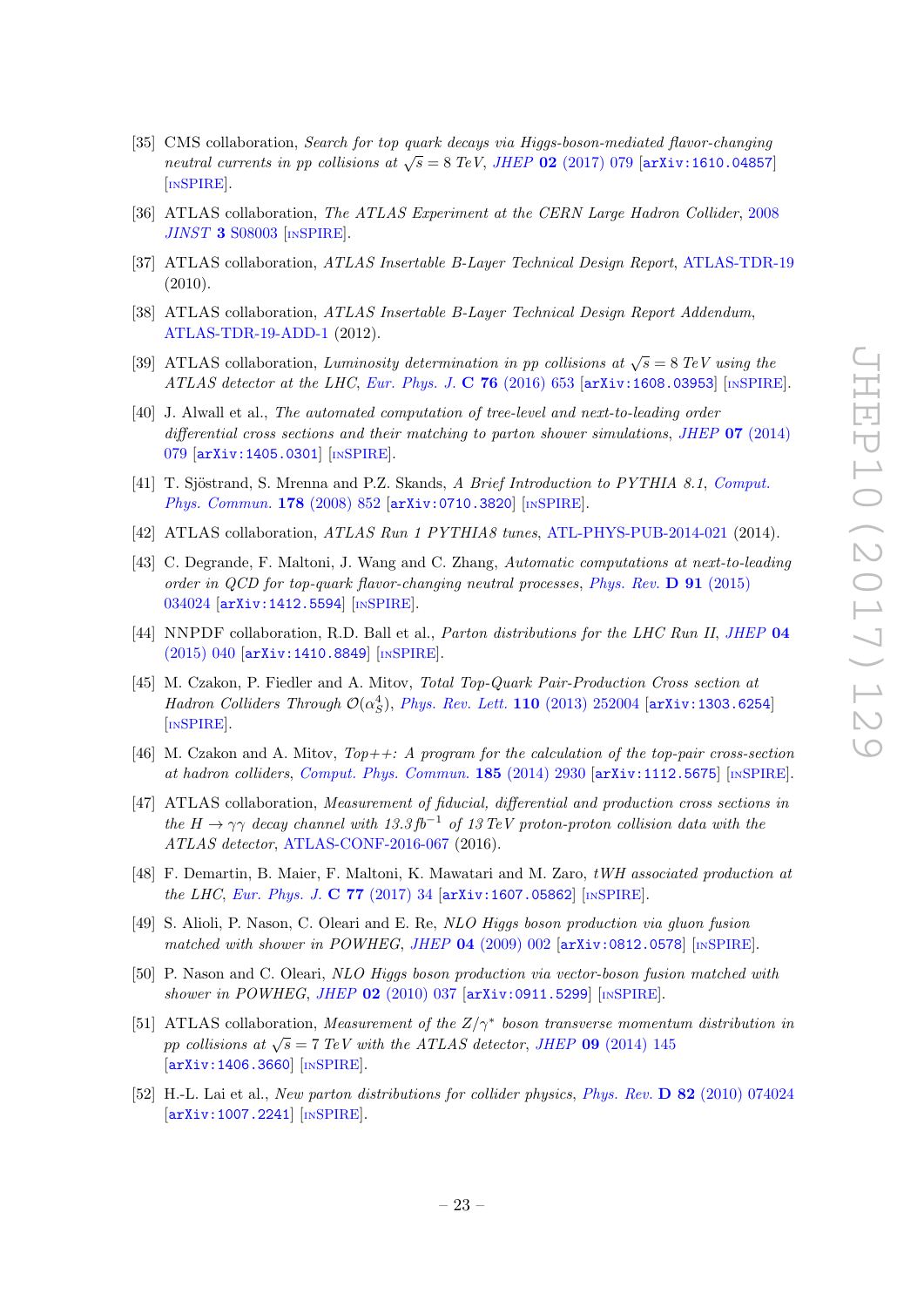- <span id="page-24-0"></span>[53] P.M. Nadolsky et al., *Implications of CTEQ global analysis for collider observables, [Phys.](https://doi.org/10.1103/PhysRevD.78.013004)* Rev. D 78 [\(2008\) 013004](https://doi.org/10.1103/PhysRevD.78.013004) [[arXiv:0802.0007](https://arxiv.org/abs/0802.0007)] [IN[SPIRE](https://inspirehep.net/search?p=find+EPRINT+arXiv:0802.0007)].
- <span id="page-24-1"></span>[54] T. Gleisberg, S. Hoeche, F. Krauss, M. Schonherr, S. Schumann, F. Siegert et al., Event generation with SHERPA 1.1, JHEP 02 [\(2009\) 007](https://doi.org/10.1088/1126-6708/2009/02/007)  $\left[$ [arXiv:0811.4622](https://arxiv.org/abs/0811.4622) $\right]$   $\left[$ IN[SPIRE](https://inspirehep.net/search?p=find+EPRINT+arXiv:0811.4622) $\right]$ .
- <span id="page-24-2"></span>[55] ATLAS collaboration, The ATLAS Simulation Infrastructure, [Eur. Phys. J.](https://doi.org/10.1140/epjc/s10052-010-1429-9) C 70 (2010) [823](https://doi.org/10.1140/epjc/s10052-010-1429-9) [[arXiv:1005.4568](https://arxiv.org/abs/1005.4568)] [IN[SPIRE](https://inspirehep.net/search?p=find+EPRINT+arXiv:1005.4568)].
- <span id="page-24-3"></span>[56] GEANT4 collaboration, S. Agostinelli et al., GEANT4: A simulation toolkit, [Nucl. Instrum.](https://doi.org/10.1016/S0168-9002(03)01368-8) Meth. A 506 [\(2003\) 250](https://doi.org/10.1016/S0168-9002(03)01368-8) [IN[SPIRE](https://inspirehep.net/search?p=find+J+%22Nucl.Instrum.Meth.,A506,250%22)].
- <span id="page-24-4"></span>[57] ATLAS collaboration, Measurement of the photon identification efficiencies with the ATLAS detector using LHC Run-1 data, [Eur. Phys. J.](https://doi.org/10.1140/epjc/s10052-016-4507-9) C 76 (2016) 666 [[arXiv:1606.01813](https://arxiv.org/abs/1606.01813)] [IN[SPIRE](https://inspirehep.net/search?p=find+EPRINT+arXiv:1606.01813)].
- <span id="page-24-5"></span>[58] ATLAS collaboration, Electron and photon energy calibration with the ATLAS detector using LHC Run 1 data, [Eur. Phys. J.](https://doi.org/10.1140/epjc/s10052-014-3071-4) C 74 (2014) 3071 [[arXiv:1407.5063](https://arxiv.org/abs/1407.5063)] [IN[SPIRE](https://inspirehep.net/search?p=find+EPRINT+arXiv:1407.5063)].
- <span id="page-24-6"></span>[59] ATLAS collaboration, Electron and photon energy calibration with the ATLAS detector using data collected in 2015 at  $\sqrt{s} = 13 \text{ TeV}$ , [ATLAS-PHYS-PUB-2016-015](https://cds.cern.ch/record/2203514) (2016).
- <span id="page-24-7"></span>[60] ATLAS collaboration, Photon identification in 2015 ATLAS data, [ATLAS-PHYS-PUB-2016-014](https://cdsweb.cern.ch/record/2203125) (2016).
- <span id="page-24-11"></span>[61] ATLAS collaboration, Topological cell clustering in the ATLAS calorimeters and its performance in LHC Run 1, [Eur. Phys. J.](https://doi.org/10.1140/epjc/s10052-017-5004-5) C 77 (2017) 490  $\left[$ [arXiv:1603.02934](https://arxiv.org/abs/1603.02934) $\right]$  [IN[SPIRE](https://inspirehep.net/search?p=find+EPRINT+arXiv:1603.02934)].
- <span id="page-24-8"></span>[62] M. Cacciari and G.P. Salam, Pileup subtraction using jet areas, [Phys. Lett.](https://doi.org/10.1016/j.physletb.2007.09.077) B 659 (2008) 119 [[arXiv:0707.1378](https://arxiv.org/abs/0707.1378)] [IN[SPIRE](https://inspirehep.net/search?p=find+EPRINT+arXiv:0707.1378)].
- <span id="page-24-9"></span>[63] ATLAS collaboration, Measurement of Higgs boson production in the diphoton decay channel in pp collisions at center-of-mass energies of 7 and 8 TeV with the ATLAS detector, Phys. Rev. D 90 [\(2014\) 112015](https://doi.org/10.1103/PhysRevD.90.112015) [[arXiv:1408.7084](https://arxiv.org/abs/1408.7084)] [IN[SPIRE](https://inspirehep.net/search?p=find+EPRINT+arXiv:1408.7084)].
- <span id="page-24-10"></span>[64] M. Cacciari, G.P. Salam and G. Soyez, The anti- $k_t$  jet clustering algorithm, JHEP 04 [\(2008\)](https://doi.org/10.1088/1126-6708/2008/04/063) [063](https://doi.org/10.1088/1126-6708/2008/04/063) [[arXiv:0802.1189](https://arxiv.org/abs/0802.1189)] [IN[SPIRE](https://inspirehep.net/search?p=find+EPRINT+arXiv:0802.1189)].
- <span id="page-24-12"></span>[65] ATLAS collaboration, Performance of pile-up mitigation techniques for jets in pp collisions at  $\sqrt{s} = 8$  TeV using the ATLAS detector, [Eur. Phys. J.](https://doi.org/10.1140/epjc/s10052-016-4395-z) C 76 (2016) 581 [[arXiv:1510.03823](https://arxiv.org/abs/1510.03823)] [IN[SPIRE](https://inspirehep.net/search?p=find+EPRINT+arXiv:1510.03823)].
- <span id="page-24-13"></span>[66] ATLAS collaboration, Optimisation of the ATLAS b-tagging performance for the 2016 LHC Run, [ATL-PHYS-PUB-2016-012](http://cds.cern.ch/record/2160731) (2016).
- <span id="page-24-14"></span>[67] ATLAS collaboration, Performance of b-Jet Identification in the ATLAS Experiment, [2016](https://doi.org/10.1088/1748-0221/11/04/P04008) JINST 11 [P04008](https://doi.org/10.1088/1748-0221/11/04/P04008) [[arXiv:1512.01094](https://arxiv.org/abs/1512.01094)] [IN[SPIRE](https://inspirehep.net/search?p=find+EPRINT+arXiv:1512.01094)].
- <span id="page-24-15"></span>[68] ATLAS collaboration, Electron performance measurements with the ATLAS detector using the 2010 LHC proton-proton collision data, [Eur. Phys. J.](https://doi.org/10.1140/epjc/s10052-012-1909-1)  $\bf{C}$  72 (2012) 1909 [[arXiv:1110.3174](https://arxiv.org/abs/1110.3174)] [IN[SPIRE](https://inspirehep.net/search?p=find+EPRINT+arXiv:1110.3174)].
- <span id="page-24-16"></span>[69] ATLAS collaboration, Electron efficiency measurements with the ATLAS detector using 2012 LHC proton-proton collision data, [Eur. Phys. J.](https://doi.org/10.1140/epjc/s10052-017-4756-2) C 77 (2017) 195 [[arXiv:1612.01456](https://arxiv.org/abs/1612.01456)] [IN[SPIRE](https://inspirehep.net/search?p=find+EPRINT+arXiv:1612.01456)].
- <span id="page-24-17"></span>[70] ATLAS collaboration, Electron efficiency measurements with the ATLAS detector using the 2015 LHC proton-proton collision data, [ATLAS-CONF-2016-024](http://cds.cern.ch/record/2157687) (2016).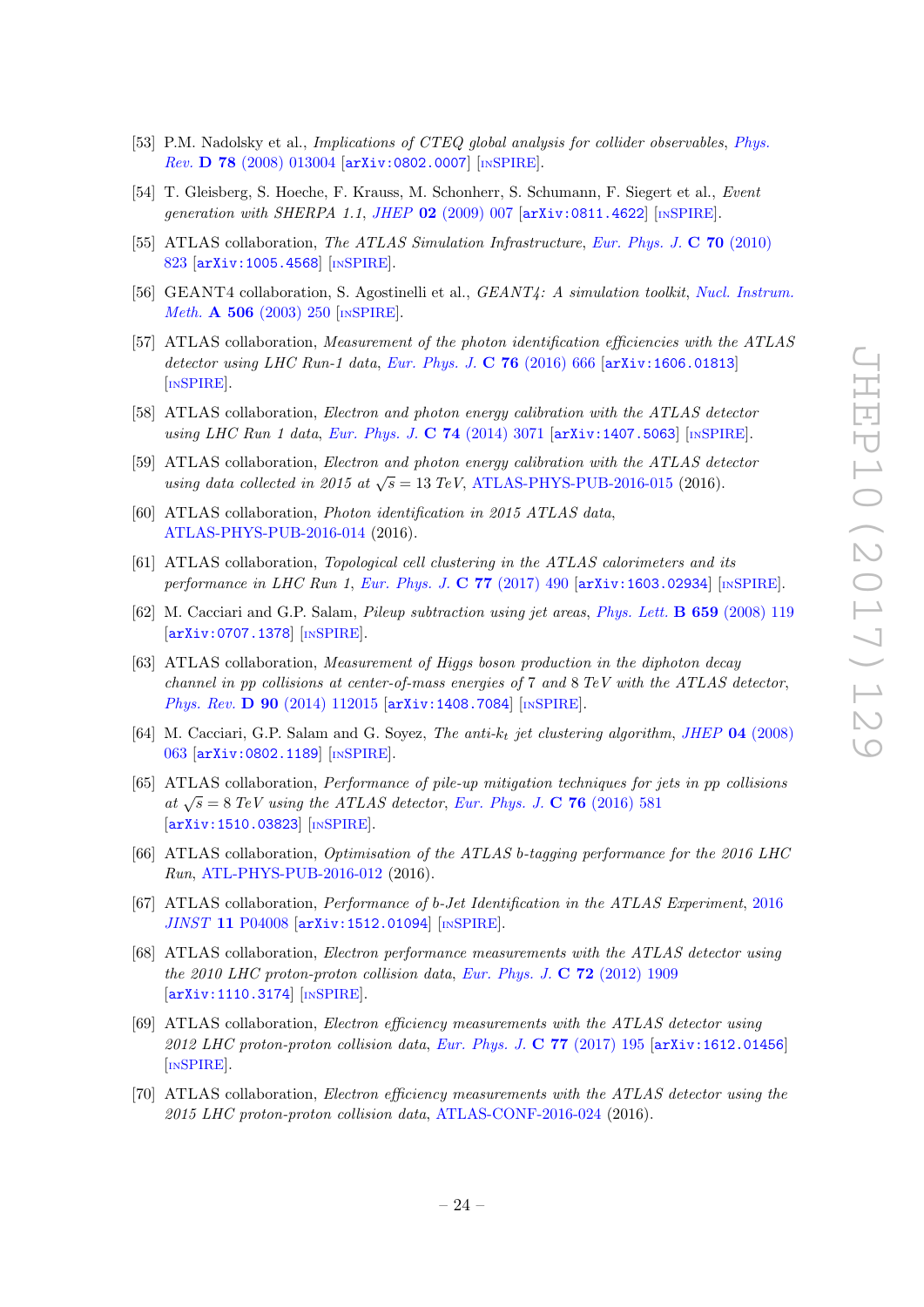- <span id="page-25-0"></span>[71] ATLAS collaboration, Muon reconstruction performance of the ATLAS detector in proton-proton collision data at  $\sqrt{s} = 13 \text{ TeV}$ , [Eur. Phys. J.](https://doi.org/10.1140/epjc/s10052-016-4120-y) C 76 (2016) 292 [[arXiv:1603.05598](https://arxiv.org/abs/1603.05598)] [IN[SPIRE](https://inspirehep.net/search?p=find+EPRINT+arXiv:1603.05598)].
- <span id="page-25-1"></span>[72] ATLAS collaboration, Performance of algorithms that reconstruct missing transverse momentum in  $\sqrt{s} = 8$  TeV proton-proton collisions in the ATLAS detector, [Eur. Phys. J.](https://doi.org/10.1140/epjc/s10052-017-4780-2) C 77 [\(2017\) 241](https://doi.org/10.1140/epjc/s10052-017-4780-2) [[arXiv:1609.09324](https://arxiv.org/abs/1609.09324)] [IN[SPIRE](https://inspirehep.net/search?p=find+EPRINT+arXiv:1609.09324)].
- <span id="page-25-2"></span>[73] G. Cowan, K. Cranmer, E. Gross and O. Vitells, Asymptotic formulae for likelihood-based tests of new physics, [Eur. Phys. J.](https://doi.org/10.1140/epjc/s10052-011-1554-0) C 71 (2011) 1554 [Erratum ibid. C 73 (2013) 2501] [[arXiv:1007.1727](https://arxiv.org/abs/1007.1727)] [IN[SPIRE](https://inspirehep.net/search?p=find+EPRINT+arXiv:1007.1727)].
- <span id="page-25-3"></span>[74] K.S. Cranmer, Kernel estimation in high-energy physics, [Comput. Phys. Commun.](https://doi.org/10.1016/S0010-4655(00)00243-5) 136 [\(2001\) 198](https://doi.org/10.1016/S0010-4655(00)00243-5) [[hep-ex/0011057](https://arxiv.org/abs/hep-ex/0011057)] [IN[SPIRE](https://inspirehep.net/search?p=find+EPRINT+hep-ex/0011057)].
- <span id="page-25-4"></span>[75] ATLAS collaboration, Jet energy scale measurements and their systematic uncertainties in proton-proton collisions at  $\sqrt{s} = 13 \text{ TeV}$  with the ATLAS detector,  $\ar{xiv:1703.09665}$ [IN[SPIRE](https://inspirehep.net/search?p=find+EPRINT+arXiv:1703.09665)].
- <span id="page-25-5"></span>[76] J. Bellm et al.,  $HERWIG 7.0/HERWIG++ 3.0$  release note, [Eur. Phys. J.](https://doi.org/10.1140/epjc/s10052-016-4018-8) C 76 (2016) 196 [[arXiv:1512.01178](https://arxiv.org/abs/1512.01178)] [IN[SPIRE](https://inspirehep.net/search?p=find+EPRINT+arXiv:1512.01178)].
- <span id="page-25-6"></span>[77] A.L. Read, Presentation of search results: The CL<sub>s</sub> technique, J. Phys. **G 28** [\(2002\) 2693](https://doi.org/10.1088/0954-3899/28/10/313) [IN[SPIRE](https://inspirehep.net/search?p=find+J+%22J.Phys.,G28,2693%22)].
- <span id="page-25-7"></span>[78] R. Harnik, J. Kopp and J. Zupan, Flavor Violating Higgs Decays, JHEP 03 [\(2013\) 026](https://doi.org/10.1007/JHEP03(2013)026) [[arXiv:1209.1397](https://arxiv.org/abs/1209.1397)] [IN[SPIRE](https://inspirehep.net/search?p=find+EPRINT+arXiv:1209.1397)].
- <span id="page-25-8"></span>[79] ATLAS collaboration, ATLAS Computing Acknowledgements 2016–2017, [ATL-GEN-PUB-2016-002](http://cds.cern.ch/record/2202407) (2016).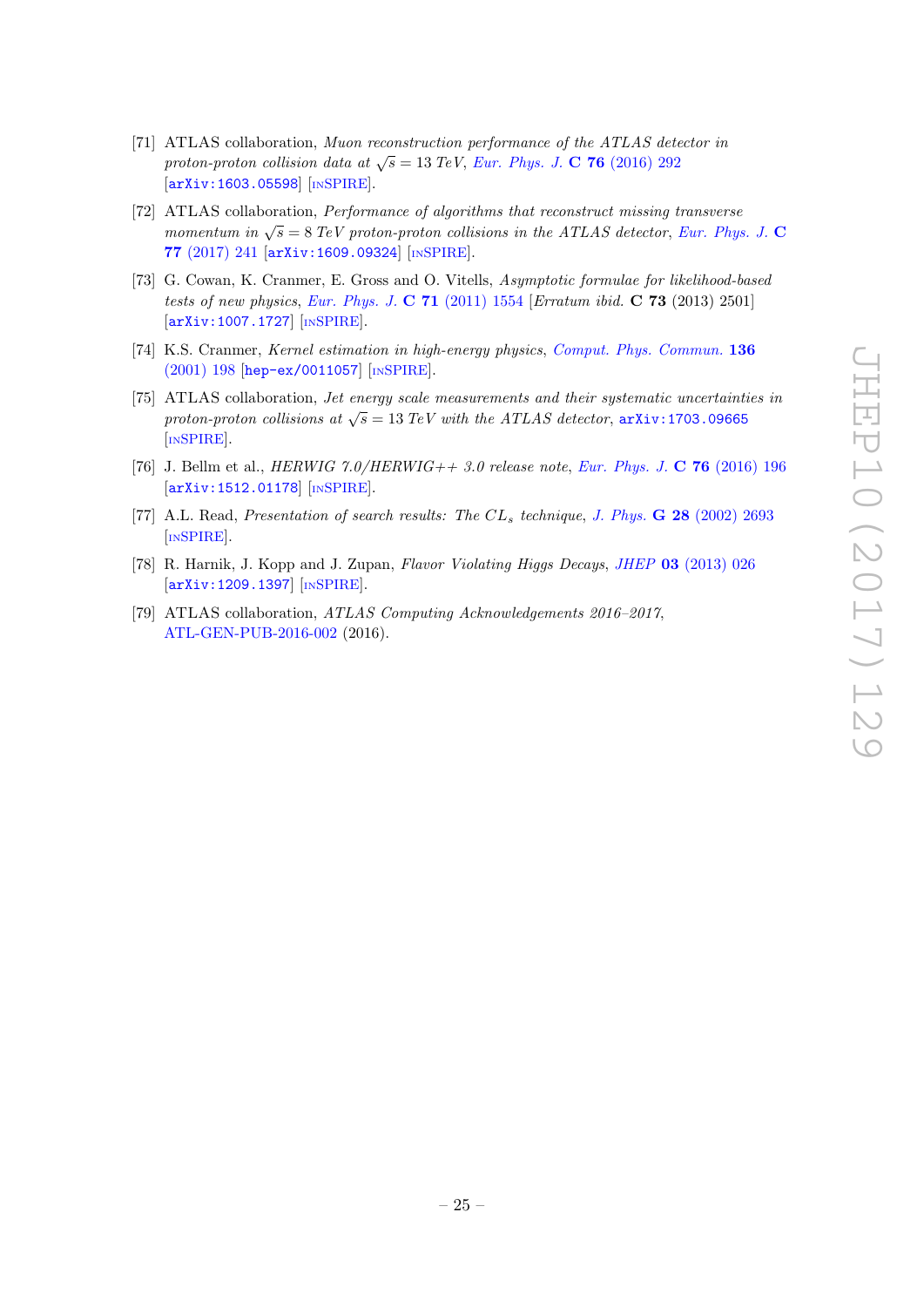# The ATLAS collaboration

<span id="page-26-0"></span>M. Aaboud<sup>137d</sup>, G. Aad<sup>88</sup>, B. Abbott<sup>115</sup>, O. Abdinov<sup>12,\*</sup>, B. Abeloos<sup>119</sup>, S.H. Abidi<sup>161</sup>, O.S. AbouZeid<sup>139</sup>, N.L. Abraham<sup>151</sup>, H. Abramowicz<sup>155</sup>, H. Abreu<sup>154</sup>, R. Abreu<sup>118</sup>, Y. Abulaiti<sup>148a,148b</sup>, B.S. Acharya<sup>167a,167b,a</sup>, S. Adachi<sup>157</sup>, L. Adamczyk<sup>41a</sup>, J. Adelman<sup>110</sup>, M. Adersberger<sup>102</sup>, T. Adye<sup>133</sup>, A.A. Affolder<sup>139</sup>, Y. Afik<sup>154</sup>, T. Agatonovic-Jovin<sup>14</sup>, C. Agheorghiesei<sup>28c</sup>, J.A. Aguilar-Saavedra<sup>128a,128f</sup>, S.P. Ahlen<sup>24</sup>, F. Ahmadov<sup>68,b</sup>, G. Aielli<sup>135a,135b</sup>, S. Akatsuka<sup>71</sup>, H. Akerstedt<sup>148a,148b</sup>, T.P.A. Åkesson<sup>84</sup>, E. Akilli<sup>52</sup>, A.V. Akimov<sup>98</sup>, G.L. Alberghi<sup>22a, 22b</sup>, J. Albert<sup>172</sup>, P. Albicocco<sup>50</sup>, M.J. Alconada Verzini<sup>74</sup>, S.C. Alderweireldt<sup>108</sup>, M. Aleksa<sup>32</sup>, I.N. Aleksandrov<sup>68</sup>, C. Alexa<sup>28b</sup>, G. Alexander<sup>155</sup>, T. Alexopoulos<sup>10</sup>, M. Alhroob<sup>115</sup>, B. Ali<sup>130</sup>, M. Aliev<sup>76a,76b</sup>, G. Alimonti<sup>94a</sup>, J. Alison<sup>33</sup>, S.P. Alkire<sup>38</sup>, B.M.M. Allbrooke<sup>151</sup>, B.W. Allen<sup>118</sup>, P.P. Allport<sup>19</sup>, A. Aloisio<sup>106a,106b</sup>, A. Alonso<sup>39</sup>, F. Alonso<sup>74</sup>, C. Alpigiani<sup>140</sup>, A.A. Alshehri<sup>56</sup>, M.I. Alstaty<sup>88</sup>, B. Alvarez Gonzalez<sup>32</sup>, D. Álvarez Piqueras<sup>170</sup>, M.G. Alviggi<sup>106a,106b</sup>, B.T. Amadio<sup>16</sup>, Y. Amaral Coutinho<sup>26a</sup>, C. Amelung<sup>25</sup>, D. Amidei<sup>92</sup>, S.P. Amor Dos Santos<sup>128a,128c</sup>, S. Amoroso<sup>32</sup>, G. Amundsen<sup>25</sup>, C. Anastopoulos<sup>141</sup>, L.S. Ancu<sup>52</sup>, N. Andari<sup>19</sup>, T. Andeen<sup>11</sup>, C.F. Anders<sup>60b</sup>, J.K. Anders<sup>77</sup>, K.J. Anderson<sup>33</sup>, A. Andreazza<sup>94a,94b</sup>, V. Andrei<sup>60a</sup>, S. Angelidakis<sup>37</sup>, I. Angelozzi<sup>109</sup>, A. Angerami<sup>38</sup>, A.V. Anisenkov<sup>111,c</sup>, N. Anjos<sup>13</sup>, A. Annovi<sup>126a,126b</sup>, C. Antel<sup>60a</sup>, M. Antonelli<sup>50</sup>, A. Antonov<sup>100,∗</sup>, D.J. Antrim<sup>166</sup>, F. Anulli<sup>134a</sup>, M. Aoki<sup>69</sup>, L. Aperio Bella<sup>32</sup>, G. Arabidze<sup>93</sup>, Y. Arai $^{69}$ , J.P. Araque $^{128a}$ , V. Araujo Ferraz $^{26a}$ , A.T.H. Arce $^{48}$ , R.E. Ardell $^{80}$ , F.A. Arduh $^{74}$ , J-F. Arguin<sup>97</sup>, S. Argyropoulos<sup>66</sup>, M. Arik<sup>20a</sup>, A.J. Armbruster<sup>32</sup>, L.J. Armitage<sup>79</sup>, O. Arnaez<sup>161</sup>, H. Arnold<sup>51</sup>, M. Arratia<sup>30</sup>, O. Arslan<sup>23</sup>, A. Artamonov<sup>99,\*</sup>, G. Artoni<sup>122</sup>, S. Artz<sup>86</sup>, S. Asai<sup>157</sup>, N. Asbah<sup>45</sup>, A. Ashkenazi<sup>155</sup>, L. Asquith<sup>151</sup>, K. Assamagan<sup>27</sup>, R. Astalos<sup>146a</sup>, M. Atkinson<sup>169</sup>, N.B. Atlay<sup>143</sup>, K. Augsten<sup>130</sup>, G. Avolio<sup>32</sup>, B. Axen<sup>16</sup>, M.K. Ayoub<sup>119</sup>, G. Azuelos<sup>97,d</sup>, A.E. Baas<sup>60a</sup>, M.J. Baca<sup>19</sup>, H. Bachacou<sup>138</sup>, K. Bachas<sup>76a,76b</sup>, M. Backes<sup>122</sup>, P. Bagnaia<sup>134a,134b</sup>, M. Bahmani<sup>42</sup>, H. Bahrasemani<sup>144</sup>, J.T. Baines<sup>133</sup>, M. Bajic<sup>39</sup>, O.K. Baker<sup>179</sup>, E.M. Baldin<sup>111,c</sup>, P. Balek<sup>175</sup>, F. Balli<sup>138</sup>, W.K. Balunas<sup>124</sup>, E. Banas<sup>42</sup>, A. Bandyopadhyay<sup>23</sup>, Sw. Banerjee<sup>176,e</sup>, A.A.E. Bannoura<sup>178</sup>, L. Barak<sup>155</sup>, E.L. Barberio<sup>91</sup>, D. Barberis<sup>53a,53b</sup>, M. Barbero<sup>88</sup>, T. Barillari<sup>103</sup>, M-S Barisits<sup>32</sup>, J.T. Barkeloo<sup>118</sup>, T. Barklow<sup>145</sup>, N. Barlow<sup>30</sup>, S.L. Barnes<sup>36c</sup>, B.M. Barnett<sup>133</sup>, R.M. Barnett<sup>16</sup>, Z. Barnovska-Blenessy<sup>36a</sup>, A. Baroncelli<sup>136a</sup>, G. Barone<sup>25</sup>, A.J. Barr<sup>122</sup>, L. Barranco Navarro<sup>170</sup>, F. Barreiro<sup>85</sup>, J. Barreiro Guimarães da Costa<sup>35a</sup>, R. Bartoldus<sup>145</sup>, A.E. Barton<sup>75</sup>, P. Bartos<sup>146a</sup>, A. Basalaev<sup>125</sup>, A. Bassalat<sup>119,f</sup>, R.L. Bates<sup>56</sup>, S.J. Batista<sup>161</sup>, J.R. Batley<sup>30</sup>, M. Battaglia<sup>139</sup>, M. Bauce<sup>134a,134b</sup>, F. Bauer<sup>138</sup>, H.S. Bawa<sup>145,9</sup>, J.B. Beacham<sup>113</sup>, M.D. Beattie<sup>75</sup>, T. Beau<sup>83</sup>, P.H. Beauchemin<sup>165</sup>, P. Bechtle<sup>23</sup>, H.P. Beck<sup>18,h</sup>, H.C. Beck<sup>57</sup>, K. Becker<sup>122</sup>, M. Becker<sup>86</sup>, C. Becot<sup>112</sup>, A.J. Beddall<sup>20e</sup>, A. Beddall<sup>20b</sup>, V.A. Bednyakov<sup>68</sup>, M. Bedognetti<sup>109</sup>, C.P. Bee<sup>150</sup>, T.A. Beermann<sup>32</sup>, M. Begalli<sup>26a</sup>, M. Begel<sup>27</sup>, J.K. Behr<sup>45</sup>, A.S. Bell<sup>81</sup>, G. Bella<sup>155</sup>, L. Bellagamba<sup>22a</sup>, A. Bellerive<sup>31</sup>, M. Bellomo<sup>154</sup>, K. Belotskiy<sup>100</sup>, O. Beltramello<sup>32</sup>, N.L. Belyaev<sup>100</sup>, O. Benary<sup>155,\*</sup>, D. Benchekroun<sup>137a</sup>, M. Bender<sup>102</sup>, K. Bendtz<sup>148a,148b</sup>, N. Benekos<sup>10</sup>, Y. Benhammou<sup>155</sup>, E. Benhar Noccioli<sup>179</sup>, J. Benitez<sup>66</sup>, D.P. Benjamin<sup>48</sup>, M. Benoit<sup>52</sup>, J.R. Bensinger<sup>25</sup>, S. Bentvelsen<sup>109</sup>, L. Beresford<sup>122</sup>, M. Beretta<sup>50</sup>, D. Berge<sup>109</sup>, E. Bergeaas Kuutmann<sup>168</sup>, N. Berger<sup>5</sup>, J. Beringer<sup>16</sup>, S. Berlendis<sup>58</sup>, N.R. Bernard<sup>89</sup>, G. Bernardi<sup>83</sup>, C. Bernius<sup>145</sup>, F.U. Bernlochner<sup>23</sup>, T. Berry<sup>80</sup>, P. Berta<sup>86</sup>, C. Bertella<sup>35a</sup>, G. Bertoli<sup>148a,148b</sup>, F. Bertolucci<sup>126a,126b</sup>, I.A. Bertram<sup>75</sup>, C. Bertsche<sup>45</sup>, D. Bertsche<sup>115</sup>, G.J. Besjes<sup>39</sup>, O. Bessidskaia Bylund<sup>148a,148b</sup>, M. Bessner<sup>45</sup>, N. Besson<sup>138</sup>, A. Bethani<sup>87</sup>, S. Bethke<sup>103</sup>, A.J. Bevan<sup>79</sup>, J. Beyer<sup>103</sup>, R.M. Bianchi<sup>127</sup>, O. Biebel<sup>102</sup>, D. Biedermann<sup>17</sup>, R. Bielski<sup>87</sup>, K. Bierwagen<sup>86</sup>, N.V. Biesuz<sup>126a, 126b</sup>, M. Biglietti<sup>136a</sup>, T.R.V. Billoud<sup>97</sup>, H. Bilokon<sup>50</sup>, M. Bindi<sup>57</sup>, A. Bingul<sup>20b</sup>, C. Bini<sup>134a,134b</sup>, S. Biondi<sup>22a,22b</sup>, T. Bisanz<sup>57</sup>, C. Bittrich<sup>47</sup>, D.M. Bjergaard<sup>48</sup>, J.E. Black<sup>145</sup>, K.M. Black<sup>24</sup>, R.E. Blair<sup>6</sup>,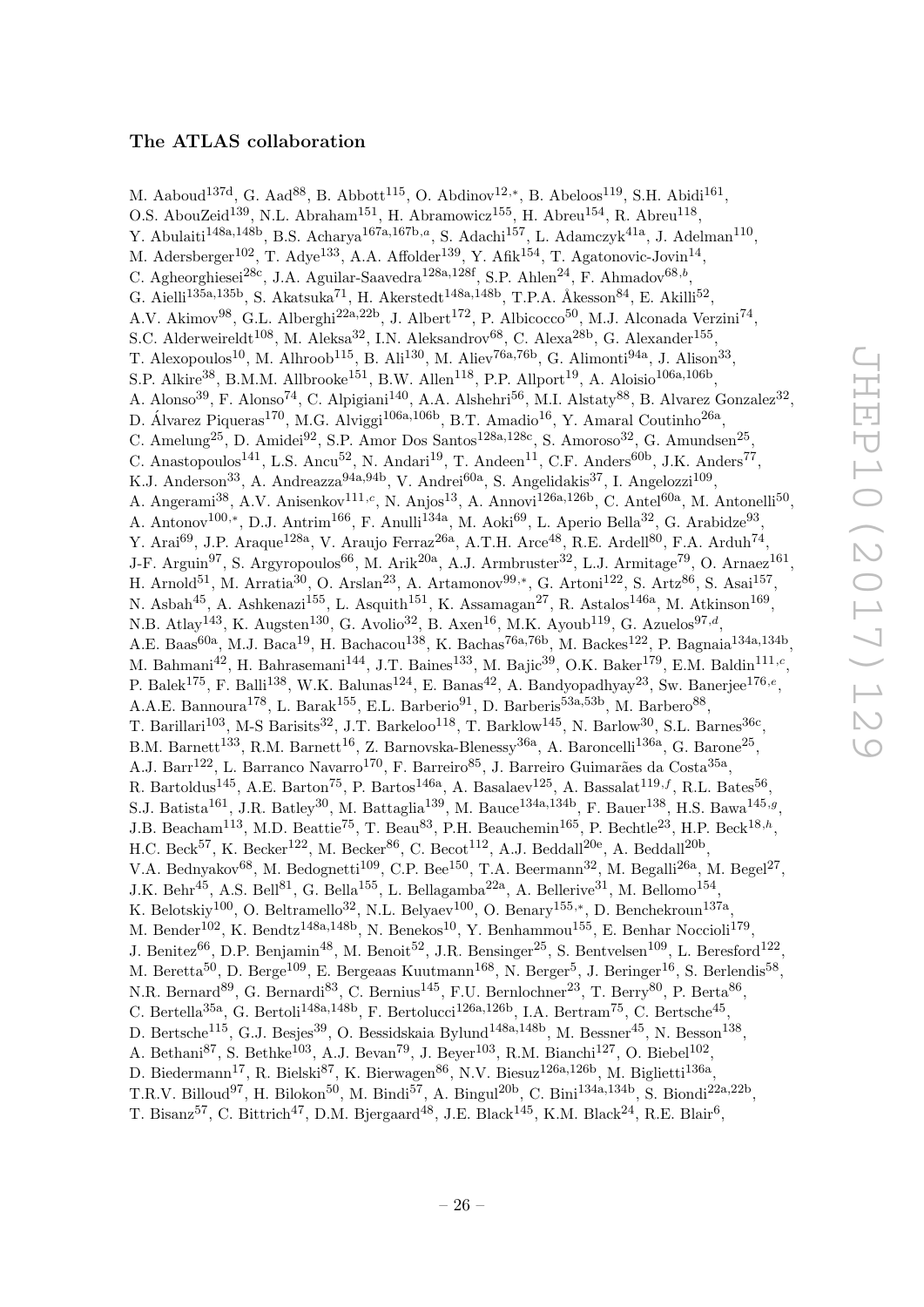T. Blazek<sup>146a</sup>, I. Bloch<sup>45</sup>, C. Blocker<sup>25</sup>, A. Blue<sup>56</sup>, W. Blum<sup>86,\*</sup>, U. Blumenschein<sup>79</sup>, S. Blunier<sup>34a</sup>, G.J. Bobbink<sup>109</sup>, V.S. Bobrovnikov<sup>111,c</sup>, S.S. Bocchetta<sup>84</sup>, A. Bocci<sup>48</sup>, C. Bock<sup>102</sup>, M. Boehler<sup>51</sup>, D. Boerner<sup>178</sup>, D. Bogavac<sup>102</sup>, A.G. Bogdanchikov<sup>111</sup>, C. Bohm<sup>148a</sup>, V. Boisvert<sup>80</sup>, P. Bokan<sup>168,i</sup>, T. Bold<sup>41a</sup>, A.S. Boldyrev<sup>101</sup>, A.E. Bolz<sup>60b</sup>, M. Bomben<sup>83</sup>, M. Bona<sup>79</sup>, M. Boonekamp<sup>138</sup>, A. Borisov<sup>132</sup>, G. Borissov<sup>75</sup>, J. Bortfeldt<sup>32</sup>, D. Bortoletto<sup>122</sup>, V. Bortolotto<sup>62a, 62b, 62c</sup>, D. Boscherini<sup>22a</sup>, M. Bosman<sup>13</sup>, J.D. Bossio Sola<sup>29</sup>, J. Boudreau<sup>127</sup>, J. Bouffard<sup>2</sup>, E.V. Bouhova-Thacker<sup>75</sup>, D. Boumediene<sup>37</sup>, C. Bourdarios<sup>119</sup>, S.K. Boutle<sup>56</sup>, A. Boveia<sup>113</sup>, J. Boyd<sup>32</sup>, I.R. Boyko<sup>68</sup>, J. Bracinik<sup>19</sup>, A. Brandt<sup>8</sup>, G. Brandt<sup>57</sup>, O. Brandt<sup>60a</sup>, U. Bratzler<sup>158</sup>, B. Brau<sup>89</sup>, J.E. Brau<sup>118</sup>, W.D. Breaden Madden<sup>56</sup>, K. Brendlinger<sup>45</sup>, A.J. Brennan<sup>91</sup>, L. Brenner<sup>109</sup>, R. Brenner<sup>168</sup>, S. Bressler<sup>175</sup>, D.L. Briglin<sup>19</sup>, T.M. Bristow<sup>49</sup>, D. Britton<sup>56</sup>, D. Britzger<sup>45</sup>, F.M. Brochu<sup>30</sup>, I. Brock<sup>23</sup>, R. Brock<sup>93</sup>, G. Brooijmans<sup>38</sup>, T. Brooks<sup>80</sup>, W.K. Brooks<sup>34b</sup>, J. Brosamer<sup>16</sup>, E. Brost<sup>110</sup>, J.H Broughton<sup>19</sup>, P.A. Bruckman de Renstrom<sup>42</sup>, D. Bruncko<sup>146b</sup>, A. Bruni<sup>22a</sup>, G. Bruni<sup>22a</sup>, L.S. Bruni<sup>109</sup>, S. Bruno<sup>135a,135b</sup>, BH Brunt<sup>30</sup>, M. Bruschi<sup>22a</sup>, N. Bruscino<sup>23</sup>, P. Bryant<sup>33</sup>, L. Bryngemark<sup>45</sup>, T. Buanes<sup>15</sup>, Q. Buat<sup>144</sup>, P. Buchholz<sup>143</sup>, A.G. Buckley<sup>56</sup>, I.A. Budagov<sup>68</sup>, F. Buehrer<sup>51</sup>, M.K. Bugge<sup>121</sup>, O. Bulekov<sup>100</sup>, D. Bullock<sup>8</sup>, T.J. Burch<sup>110</sup>, S. Burdin<sup>77</sup>, C.D. Burgard<sup>51</sup>, A.M. Burger<sup>5</sup>, B. Burghgrave<sup>110</sup>, K. Burka<sup>42</sup>, S. Burke<sup>133</sup>, I. Burmeister<sup>46</sup>, J.T.P. Burr<sup>122</sup>, E. Busato<sup>37</sup>, D. Büscher<sup>51</sup>, V. Büscher<sup>86</sup>, P. Bussey<sup>56</sup>, J.M. Butler<sup>24</sup>, C.M. Buttar<sup>56</sup>, J.M. Butterworth<sup>81</sup>, P. Butti<sup>32</sup>, W. Buttinger<sup>27</sup>, A. Buzatu<sup>153</sup>, A.R. Buzykaev<sup>111,*c*</sup>, S. Cabrera Urbán<sup>170</sup>, D. Caforio<sup>130</sup>, V.M. Cairo<sup>40a,40b</sup>, O. Cakir<sup>4a</sup>, N. Calace<sup>52</sup>, P. Calafiura<sup>16</sup>, A. Calandri<sup>88</sup>, G. Calderini<sup>83</sup>, P. Calfayan<sup>64</sup>, G. Callea<sup>40a,40b</sup>, L.P. Caloba<sup>26a</sup>, S. Calvente Lopez<sup>85</sup>, D. Calvet<sup>37</sup>, S. Calvet<sup>37</sup>, T.P. Calvet<sup>88</sup>, R. Camacho Toro<sup>33</sup>, S. Camarda<sup>32</sup>, P. Camarri<sup>135a,135b</sup>, D. Cameron<sup>121</sup>, R. Caminal Armadans<sup>169</sup>, C. Camincher<sup>58</sup>, S. Campana<sup>32</sup>, M. Campanelli<sup>81</sup>, A. Camplani<sup>94a,94b</sup>, A. Campoverde<sup>143</sup>, V. Canale<sup>106a,106b</sup>, M. Cano Bret<sup>36c</sup>, J. Cantero<sup>116</sup>, T. Cao<sup>155</sup>, M.D.M. Capeans Garrido<sup>32</sup>, I. Caprini<sup>28b</sup>, M. Caprini<sup>28b</sup>, M. Capua<sup>40a,40b</sup>, R.M. Carbone<sup>38</sup>, R. Cardarelli<sup>135a</sup>, F. Cardillo<sup>51</sup>, I. Carli<sup>131</sup>, T. Carli<sup>32</sup>, G. Carlino<sup>106a</sup>, B.T. Carlson<sup>127</sup>, L. Carminati<sup>94a,94b</sup>, R.M.D. Carney<sup>148a,148b</sup>, S. Caron<sup>108</sup>, E. Carquin<sup>34b</sup>, S. Carrá<sup>94a,94b</sup>, G.D. Carrillo-Montoya<sup>32</sup>, D. Casadei<sup>19</sup>, M.P. Casado<sup>13,j</sup>, M. Casolino<sup>13</sup>, D.W. Casper<sup>166</sup>, R. Castelijn<sup>109</sup>, V. Castillo Gimenez<sup>170</sup>, N.F. Castro<sup>128a,k</sup>, A. Catinaccio<sup>32</sup>, J.R. Catmore<sup>121</sup>, A. Cattai<sup>32</sup>, J. Caudron<sup>23</sup>, V. Cavaliere<sup>169</sup>, E. Cavallaro<sup>13</sup>, D. Cavalli<sup>94a</sup>, M. Cavalli-Sforza<sup>13</sup>, V. Cavasinni<sup>126a,126b</sup>, E. Celebi<sup>20d</sup>, F. Ceradini<sup>136a,136b</sup>, L. Cerda Alberich<sup>170</sup>, A.S. Cerqueira<sup>26b</sup>, A. Cerri<sup>151</sup>, L. Cerrito<sup>135a,135b</sup>, F. Cerutti<sup>16</sup>, A. Cervelli<sup>18</sup>, S.A. Cetin<sup>20d</sup>, A. Chafaq<sup>137a</sup>, D. Chakraborty<sup>110</sup>, S.K. Chan<sup>59</sup>, W.S. Chan<sup>109</sup>, Y.L. Chan<sup>62a</sup>, P. Chang<sup>169</sup>, J.D. Chapman<sup>30</sup>, D.G. Charlton<sup>19</sup>, C.C. Chau<sup>31</sup>, C.A. Chavez Barajas<sup>151</sup>, S. Che<sup>113</sup>, S. Cheatham<sup>167a,167c</sup>, A. Chegwidden<sup>93</sup>, S. Chekanov<sup>6</sup>, S.V. Chekulaev<sup>163a</sup>, G.A. Chelkov<sup>68,*l*</sup>, M.A. Chelstowska<sup>32</sup>, C. Chen<sup>67</sup>, H. Chen<sup>27</sup>, J. Chen<sup>36a</sup>, S. Chen<sup>35b</sup>, S. Chen<sup>157</sup>, X. Chen<sup>35c,m</sup>, Y. Chen<sup>70</sup>, H.C. Cheng<sup>92</sup>, H.J. Cheng<sup>35a</sup>, A. Cheplakov<sup>68</sup>, E. Cheremushkina<sup>132</sup>, R. Cherkaoui El Moursli<sup>137e</sup>, E. Cheu<sup>7</sup>, K. Cheung<sup>63</sup>, L. Chevalier<sup>138</sup>, V. Chiarella<sup>50</sup>, G. Chiarelli<sup>126a,126b</sup>, G. Chiodini<sup>76a</sup>, A.S. Chisholm<sup>32</sup>, A. Chitan<sup>28b</sup>, Y.H. Chiu<sup>172</sup>, M.V. Chizhov<sup>68</sup>, K. Choi<sup>64</sup>, A.R. Chomont<sup>37</sup>, S. Chouridou<sup>156</sup>, Y.S. Chow<sup>62a</sup>, V. Christodoulou<sup>81</sup>, M.C. Chu<sup>62a</sup>, J. Chudoba<sup>129</sup>, A.J. Chuinard<sup>90</sup>, J.J. Chwastowski<sup>42</sup>, L. Chytka<sup>117</sup>, A.K. Ciftci<sup>4a</sup>, D. Cinca<sup>46</sup>, V. Cindro<sup>78</sup>, I.A. Cioara<sup>23</sup>, C. Ciocca<sup>22a,22b</sup>, A. Ciocio<sup>16</sup>, F. Cirotto<sup>106a,106b</sup>, Z.H. Citron<sup>175</sup>, M. Citterio<sup>94a</sup>, M. Ciubancan<sup>28b</sup>, A. Clark<sup>52</sup>, B.L. Clark<sup>59</sup>, M.R. Clark<sup>38</sup>, P.J. Clark<sup>49</sup>, R.N. Clarke<sup>16</sup>, C. Clement<sup>148a,148b</sup>, Y. Coadou<sup>88</sup>, M. Cobal<sup>167a,167c</sup>, A. Coccaro<sup>52</sup>, J. Cochran<sup>67</sup>, L. Colasurdo<sup>108</sup>, B. Cole<sup>38</sup>, A.P. Colijn<sup>109</sup>, J. Collot<sup>58</sup>, T. Colombo<sup>166</sup>, P. Conde Muiño<sup>128a,128b</sup>, E. Coniavitis<sup>51</sup>, S.H. Connell<sup>147b</sup>, I.A. Connelly<sup>87</sup>, S. Constantinescu<sup>28b</sup>, G. Conti<sup>32</sup>, F. Conventi<sup>106a,n</sup>, M. Cooke<sup>16</sup>, A.M. Cooper-Sarkar<sup>122</sup>,

F. Cormier<sup>171</sup>, K.J.R. Cormier<sup>161</sup>, M. Corradi<sup>134a,134b</sup>, F. Corriveau<sup>90,o</sup>, A. Cortes-Gonzalez<sup>32</sup>,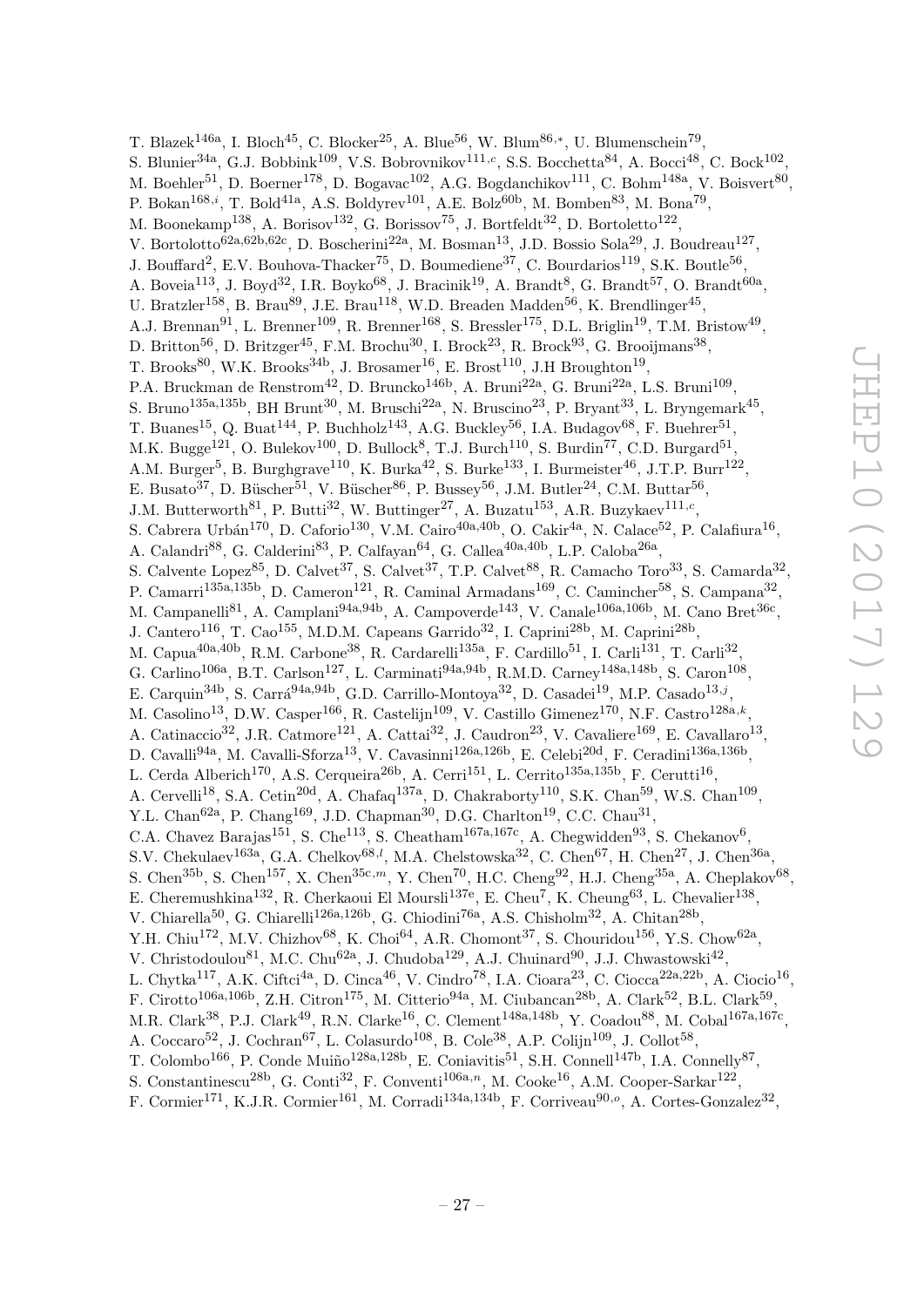G. Cortiana<sup>103</sup>, G. Costa<sup>94a</sup>, M.J. Costa<sup>170</sup>, D. Costanzo<sup>141</sup>, G. Cottin<sup>30</sup>, G. Cowan<sup>80</sup>, B.E. Cox<sup>87</sup>, K. Cranmer<sup>112</sup>, S.J. Crawley<sup>56</sup>, R.A. Creager<sup>124</sup>, G. Cree<sup>31</sup>, S. Crépé-Renaudin<sup>58</sup>, F. Crescioli<sup>83</sup>, W.A. Cribbs<sup>148a,148b</sup>, M. Cristinziani<sup>23</sup>, V. Croft<sup>112</sup>, G. Crosetti<sup>40a,40b</sup>, A. Cueto<sup>85</sup>, T. Cuhadar Donszelmann<sup>141</sup>, A.R. Cukierman<sup>145</sup>, J. Cummings<sup>179</sup>, M. Curatolo<sup>50</sup>, J. Cúth $^{86}$ , S. Czekierda<sup>42</sup>, P. Czodrowski<sup>32</sup>, G. D'amen<sup>22a,22b</sup>, S. D'Auria<sup>56</sup>, L. D'eramo<sup>83</sup>, M. D'Onofrio<sup>77</sup>, M.J. Da Cunha Sargedas De Sousa<sup>128a,128b</sup>, C. Da Via<sup>87</sup>, W. Dabrowski<sup>41a</sup>, T. Dado<sup>146a</sup>, T. Dai<sup>92</sup>, O. Dale<sup>15</sup>, F. Dallaire<sup>97</sup>, C. Dallapiccola<sup>89</sup>, M. Dam<sup>39</sup>, J.R. Dandoy<sup>124</sup>, M.F. Daneri<sup>29</sup>, N.P. Dang<sup>176</sup>, A.C. Daniells<sup>19</sup>, N.S. Dann<sup>87</sup>, M. Danninger<sup>171</sup>, M. Dano Hoffmann<sup>138</sup>, V. Dao<sup>150</sup>, G. Darbo<sup>53a</sup>, S. Darmora<sup>8</sup>, J. Dassoulas<sup>3</sup>, A. Dattagupta<sup>118</sup>, T. Daubney<sup>45</sup>, W. Davey<sup>23</sup>, C. David<sup>45</sup>, T. Davidek<sup>131</sup>, D.R. Davis<sup>48</sup>, P. Davison<sup>81</sup>, E. Dawe<sup>91</sup>, I. Dawson<sup>141</sup>, K. De<sup>8</sup>, R. de Asmundis<sup>106a</sup>, A. De Benedetti<sup>115</sup>, S. De Castro<sup>22a,22b</sup>, S. De Cecco<sup>83</sup>, N. De Groot<sup>108</sup>, P. de Jong<sup>109</sup>, H. De la Torre<sup>93</sup>, F. De Lorenzi<sup>67</sup>, A. De Maria<sup>57</sup>, D. De Pedis<sup>134a</sup>, A. De Salvo<sup>134a</sup>, U. De Sanctis<sup>135a,135b</sup>, A. De Santo<sup>151</sup>, K. De Vasconcelos Corga<sup>88</sup>, J.B. De Vivie De Regie<sup>119</sup>, R. Debbe<sup>27</sup>, C. Debenedetti<sup>139</sup>, D.V. Dedovich<sup>68</sup>, N. Dehghanian<sup>3</sup>, I. Deigaard<sup>109</sup>, M. Del Gaudio<sup>40a,40b</sup>, J. Del Peso<sup>85</sup>, D. Delgove $^{119}$ , F. Deliot $^{138}$ , C.M. Delitzsch<sup>7</sup>, A. Dell'Acqua $^{32}$ , L. Dell'Asta $^{24}$ , M. Dell'Orso<sup>126a,126b</sup>, M. Della Pietra<sup>106a,106b</sup>, D. della Volpe<sup>52</sup>, M. Delmastro<sup>5</sup>, C. Delporte<sup>119</sup>, P.A. Delsart<sup>58</sup>, D.A. DeMarco<sup>161</sup>, S. Demers<sup>179</sup>, M. Demichev<sup>68</sup>, A. Demilly<sup>83</sup>, S.P. Denisov<sup>132</sup>, D. Denysiuk<sup>138</sup>, D. Derendarz<sup>42</sup>, J.E. Derkaoui<sup>137d</sup>, F. Derue<sup>83</sup>, P. Dervan<sup>77</sup>, K. Desch<sup>23</sup>, C. Deterre<sup>45</sup>, K. Dette<sup>161</sup>, M.R. Devesa<sup>29</sup>, P.O. Deviveiros<sup>32</sup>, A. Dewhurst<sup>133</sup>, S. Dhaliwal<sup>25</sup>, F.A. Di Bello<sup>52</sup>, A. Di Ciaccio<sup>135a,135b</sup>, L. Di Ciaccio<sup>5</sup>, W.K. Di Clemente<sup>124</sup>, C. Di Donato<sup>106a,106b</sup>, A. Di Girolamo<sup>32</sup>, B. Di Girolamo<sup>32</sup>, B. Di Micco<sup>136a,136b</sup>, R. Di Nardo<sup>32</sup>, K.F. Di Petrillo<sup>59</sup>, A. Di Simone<sup>51</sup>, R. Di Sipio<sup>161</sup>, D. Di Valentino<sup>31</sup>, C. Diaconu<sup>88</sup>, M. Diamond<sup>161</sup>, F.A. Dias<sup>39</sup>, M.A. Diaz<sup>34a</sup>, E.B. Diehl<sup>92</sup>, J. Dietrich<sup>17</sup>, S. Díez Cornell<sup>45</sup>, A. Dimitrievska<sup>14</sup>, J. Dingfelder<sup>23</sup>, P. Dita<sup>28b</sup>, S. Dita<sup>28b</sup>, F. Dittus<sup>32</sup>, F. Djama<sup>88</sup>, T. Djobava<sup>54b</sup>, J.I. Djuvsland<sup>60a</sup>, M.A.B. do Vale<sup>26c</sup>, D. Dobos<sup>32</sup>, M. Dobre<sup>28b</sup>, C. Doglioni<sup>84</sup>, J. Dolejsi<sup>131</sup>, Z. Dolezal<sup>131</sup>, M. Donadelli<sup>26d</sup>, S. Donati<sup>126a,126b</sup>, P. Dondero<sup>123a,123b</sup>, J. Donini<sup>37</sup>, J. Dopke<sup>133</sup>, A. Doria<sup>106a</sup>, M.T. Dova<sup>74</sup>, A.T. Doyle<sup>56</sup>, E. Drechsler<sup>57</sup>, M. Dris<sup>10</sup>, Y. Du<sup>36b</sup>, J. Duarte-Campderros<sup>155</sup>, A. Dubreuil<sup>52</sup>, E. Duchovni<sup>175</sup>, G. Duckeck<sup>102</sup>, A. Ducourthial<sup>83</sup>, O.A. Ducu<sup>97, p</sup>, D. Duda<sup>109</sup>, A. Dudarev<sup>32</sup>, A.Chr. Dudder<sup>86</sup>, E.M. Duffield<sup>16</sup>, L. Duflot<sup>119</sup>, M. Dührssen<sup>32</sup>, M. Dumancic<sup>175</sup>, A.E. Dumitriu<sup>28b</sup>, A.K. Duncan<sup>56</sup>, M. Dunford<sup>60a</sup>, H. Duran Yildiz<sup>4a</sup>, M. Düren<sup>55</sup>, A. Durglishvili<sup>54b</sup>, D. Duschinger<sup>47</sup>, B. Dutta<sup>45</sup>, D. Duvnjak<sup>1</sup>, M. Dyndal<sup>45</sup>, B.S. Dziedzic<sup>42</sup>, C. Eckardt<sup>45</sup>, K.M. Ecker<sup>103</sup>, R.C. Edgar<sup>92</sup>, T. Eifert<sup>32</sup>, G. Eigen<sup>15</sup>, K. Einsweiler<sup>16</sup>, T. Ekelof<sup>168</sup>, M. El Kacimi<sup>137c</sup>, R. El Kosseifi<sup>88</sup>, V. Ellajosyula<sup>88</sup>, M. Ellert<sup>168</sup>, S. Elles<sup>5</sup>, F. Ellinghaus<sup>178</sup>, A.A. Elliot<sup>172</sup>, N. Ellis<sup>32</sup>, J. Elmsheuser<sup>27</sup>, M. Elsing<sup>32</sup>, D. Emeliyanov<sup>133</sup>, Y. Enari<sup>157</sup>, O.C. Endner<sup>86</sup>, J.S. Ennis<sup>173</sup>, J. Erdmann<sup>46</sup>, A. Ereditato<sup>18</sup>, M. Ernst<sup>27</sup>, S. Errede<sup>169</sup>, M. Escalier<sup>119</sup>, C. Escobar<sup>170</sup>, B. Esposito<sup>50</sup>, O. Estrada Pastor<sup>170</sup>, A.I. Etienvre<sup>138</sup>, E. Etzion<sup>155</sup>, H. Evans<sup>64</sup>, A. Ezhilov<sup>125</sup>, M. Ezzi<sup>137e</sup>, F. Fabbri<sup>22a,22b</sup>, L. Fabbri $^{22a,22b}$ , V. Fabiani $^{108}$ , G. Facini $^{81}$ , R.M. Fakhrutdinov $^{132}$ , S. Falciano $^{134a}$ , R.J. Falla $^{81}$ , J. Faltova<sup>32</sup>, Y. Fang<sup>35a</sup>, M. Fanti<sup>94a,94b</sup>, A. Farbin<sup>8</sup>, A. Farilla<sup>136a</sup>, C. Farina<sup>127</sup>, E.M. Farina<sup>123a,123b</sup>, T. Farooque<sup>93</sup>, S. Farrell<sup>16</sup>, S.M. Farrington<sup>173</sup>, P. Farthouat<sup>32</sup>, F. Fassi<sup>137e</sup>, P. Fassnacht<sup>32</sup>, D. Fassouliotis<sup>9</sup>, M. Faucci Giannelli<sup>49</sup>, A. Favareto<sup>53a,53b</sup>, W.J. Fawcett<sup>122</sup>, L. Fayard<sup>119</sup>, O.L. Fedin<sup>125,q</sup>, W. Fedorko<sup>171</sup>, S. Feigl<sup>121</sup>, L. Feligioni<sup>88</sup>, C. Feng<sup>36b</sup>, E.J. Feng<sup>32</sup>, H. Feng<sup>92</sup>, M.J. Fenton<sup>56</sup>, A.B. Fenyuk<sup>132</sup>, L. Feremenga<sup>8</sup>, P. Fernandez Martinez<sup>170</sup>, S. Fernandez Perez<sup>13</sup>, J. Ferrando<sup>45</sup>, A. Ferrari<sup>168</sup>, P. Ferrari<sup>109</sup>, R. Ferrari<sup>123a</sup>, D.E. Ferreira de Lima<sup>60b</sup>, A. Ferrer<sup>170</sup>, D. Ferrere<sup>52</sup>, C. Ferretti<sup>92</sup>, F. Fiedler<sup>86</sup>, A. Filipčič<sup>78</sup>, M. Filipuzzi<sup>45</sup>, F. Filthaut<sup>108</sup>, M. Fincke-Keeler<sup>172</sup>, K.D. Finelli<sup>152</sup>,

M.C.N. Fiolhais<sup>128a,128c,r</sup>, L. Fiorini<sup>170</sup>, A. Fischer<sup>2</sup>, C. Fischer<sup>13</sup>, J. Fischer<sup>178</sup>, W.C. Fisher<sup>93</sup>,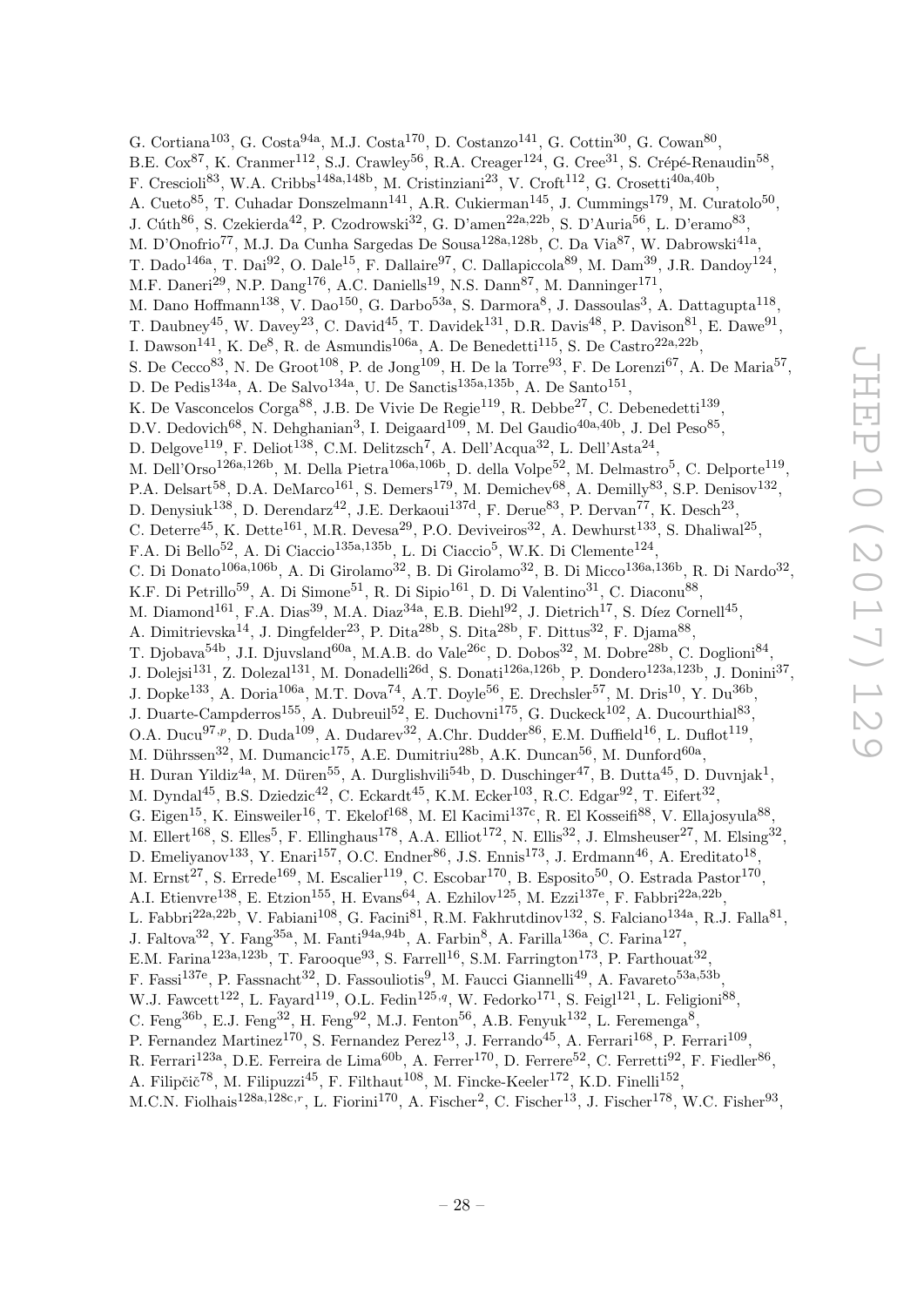N. Flaschel<sup>45</sup>, I. Fleck<sup>143</sup>, P. Fleischmann<sup>92</sup>, R.R.M. Fletcher<sup>124</sup>, T. Flick<sup>178</sup>, B.M. Flierl<sup>102</sup>, L.R. Flores Castillo<sup>62a</sup>, M.J. Flowerdew<sup>103</sup>, G.T. Forcolin<sup>87</sup>, A. Formica<sup>138</sup>, F.A. Förster<sup>13</sup>, A. Forti<sup>87</sup>, A.G. Foster<sup>19</sup>, D. Fournier<sup>119</sup>, H. Fox<sup>75</sup>, S. Fracchia<sup>141</sup>, P. Francavilla<sup>83</sup>, M. Franchini $^{22a,22b}$ , S. Franchino $^{60a}$ , D. Francis $^{32}$ , L. Franconi $^{121}$ , M. Franklin $^{59}$ , M. Frate $^{166}$ , M. Fraternali<sup>123a,123b</sup>, D. Freeborn<sup>81</sup>, S.M. Fressard-Batraneanu<sup>32</sup>, B. Freund<sup>97</sup>, D. Froidevaux<sup>32</sup>, J.A. Frost<sup>122</sup>, C. Fukunaga<sup>158</sup>, T. Fusayasu<sup>104</sup>, J. Fuster<sup>170</sup>, C. Gabaldon<sup>58</sup>, O. Gabizon<sup>154</sup>, A. Gabrielli<sup>22a,22b</sup>, A. Gabrielli<sup>16</sup>, G.P. Gach<sup>41a</sup>, S. Gadatsch<sup>32</sup>, S. Gadomski<sup>80</sup>, G. Gagliardi<sup>53a,53b</sup>, L.G. Gagnon<sup>97</sup>, C. Galea<sup>108</sup>, B. Galhardo<sup>128a,128c</sup>, E.J. Gallas<sup>122</sup>, B.J. Gallop<sup>133</sup>, P. Gallus<sup>130</sup>, G. Galster<sup>39</sup>, K.K. Gan<sup>113</sup>, S. Ganguly<sup>37</sup>, Y. Gao<sup>77</sup>, Y.S. Gao<sup>145,9</sup>, F.M. Garay Walls<sup>34a</sup>, C. García<sup>170</sup>, J.E. García Navarro<sup>170</sup>, J.A. García Pascual<sup>35a</sup>, M. Garcia-Sciveres<sup>16</sup>, R.W. Gardner<sup>33</sup>, N. Garelli<sup>145</sup>, V. Garonne<sup>121</sup>, A. Gascon Bravo<sup>45</sup>, K. Gasnikova<sup>45</sup>, C. Gatti<sup>50</sup>, A. Gaudiello<sup>53a,53b</sup>, G. Gaudio<sup>123a</sup>, I.L. Gavrilenko<sup>98</sup>, C. Gay<sup>171</sup>, G. Gaycken<sup>23</sup>, E.N. Gazis<sup>10</sup>, C.N.P. Gee<sup>133</sup>, J. Geisen<sup>57</sup>, M. Geisen<sup>86</sup>, M.P. Geisler<sup>60a</sup>, K. Gellerstedt<sup>148a,148b</sup>, C. Gemme<sup>53a</sup>, M.H. Genest<sup>58</sup>, C. Geng<sup>92</sup>, S. Gentile<sup>134a,134b</sup>, C. Gentsos<sup>156</sup>, S. George<sup>80</sup>, D. Gerbaudo<sup>13</sup>, A. Gershon<sup>155</sup>, G. Geßner<sup>46</sup>, S. Ghasemi<sup>143</sup>, M. Ghneimat<sup>23</sup>, B. Giacobbe<sup>22a</sup>, S. Giagu<sup>134a,134b</sup>, N. Giangiacomi<sup>22a,22b</sup>, P. Giannetti<sup>126a,126b</sup>, S.M. Gibson<sup>80</sup>, M. Gignac<sup>171</sup>, M. Gilchriese<sup>16</sup>, D. Gillberg<sup>31</sup>, G. Gilles<sup>178</sup>, D.M. Gingrich<sup>3,d</sup>, M.P. Giordani<sup>167a,167c</sup>, F.M. Giorgi<sup>22a</sup>, P.F. Giraud<sup>138</sup>, P. Giromini<sup>59</sup>, G. Giugliarelli<sup>167a,167c</sup>, D. Giugni<sup>94a</sup>, F. Giuli<sup>122</sup>, C. Giuliani<sup>103</sup>, M. Giulini<sup>60b</sup>, B.K. Gjelsten<sup>121</sup>, S. Gkaitatzis<sup>156</sup>, I. Gkialas<sup>9,s</sup>, E.L. Gkougkousis<sup>13</sup>, P. Gkountoumis<sup>10</sup>, L.K. Gladilin<sup>101</sup>, C. Glasman<sup>85</sup>, J. Glatzer<sup>13</sup>, P.C.F. Glaysher<sup>45</sup>, A. Glazov<sup>45</sup>, M. Goblirsch-Kolb<sup>25</sup>, J. Godlewski<sup>42</sup>, S. Goldfarb<sup>91</sup>, T. Golling<sup>52</sup>, D. Golubkov<sup>132</sup>, A. Gomes<sup>128a,128b,128d</sup>, R. Gonçalo<sup>128a</sup>, R. Goncalves Gama<sup>26a</sup>, J. Goncalves Pinto Firmino Da Costa<sup>138</sup>, G. Gonella<sup>51</sup>, L. Gonella<sup>19</sup>, A. Gongadze $^{68}$ , S. González de la Hoz<sup>170</sup>, S. Gonzalez-Sevilla<sup>52</sup>, L. Goossens<sup>32</sup>, P.A. Gorbounov<sup>99</sup>, H.A. Gordon<sup>27</sup>, I. Gorelov<sup>107</sup>, B. Gorini<sup>32</sup>, E. Gorini<sup>76a,76b</sup>, A. Gorišek<sup>78</sup>, A.T. Goshaw<sup>48</sup>, C. Gössling<sup>46</sup>, M.I. Gostkin<sup>68</sup>, C.A. Gottardo<sup>23</sup>, C.R. Goudet<sup>119</sup>, D. Goujdami<sup>137c</sup>, A.G. Goussiou<sup>140</sup>, N. Govender<sup>147b,t</sup>, E. Gozani<sup>154</sup>, L. Graber<sup>57</sup>, I. Grabowska-Bold<sup>41a</sup>, P.O.J. Gradin<sup>168</sup>, J. Gramling<sup>166</sup>, E. Gramstad<sup>121</sup>, S. Grancagnolo<sup>17</sup>, V. Gratchev<sup>125</sup>, P.M. Gravila<sup>28f</sup>, C. Gray<sup>56</sup>, H.M. Gray<sup>16</sup>, Z.D. Greenwood<sup>82,*u*</sup>, C. Grefe<sup>23</sup>, K. Gregersen $^{81}$ , I.M. Gregor<sup>45</sup>, P. Grenier<sup>145</sup>, K. Grevtsov<sup>5</sup>, J. Griffiths<sup>8</sup>, A.A. Grillo<sup>139</sup>, K. Grimm<sup>75</sup>, S. Grinstein<sup>13,</sup><sup>v</sup>, Ph. Gris<sup>37</sup>, J.-F. Grivaz<sup>119</sup>, S. Groh<sup>86</sup>, E. Gross<sup>175</sup>, J. Grosse-Knetter<sup>57</sup>, G.C. Grossi<sup>82</sup>, Z.J. Grout<sup>81</sup>, A. Grummer<sup>107</sup>, L. Guan<sup>92</sup>, W. Guan<sup>176</sup>, J. Guenther<sup>65</sup>, F. Guescini<sup>163a</sup>, D. Guest<sup>166</sup>, O. Gueta<sup>155</sup>, B. Gui<sup>113</sup>, E. Guido<sup>53a,53b</sup>, T. Guillemin<sup>5</sup>, S. Guindon<sup>32</sup>, U. Gul<sup>56</sup>, C. Gumpert<sup>32</sup>, J. Guo<sup>36c</sup>, W. Guo<sup>92</sup>, Y. Guo<sup>36a</sup>, R. Gupta<sup>43</sup>, S. Gupta<sup>122</sup>, G. Gustavino<sup>115</sup>, B.J. Gutelman<sup>154</sup>, P. Gutierrez<sup>115</sup>, N.G. Gutierrez Ortiz<sup>81</sup>, C. Gutschow<sup>81</sup>, C. Guyot<sup>138</sup>, M.P. Guzik<sup>41a</sup>, C. Gwenlan<sup>122</sup>, C.B. Gwilliam<sup>77</sup>, A. Haas<sup>112</sup>, C. Haber<sup>16</sup>, H.K. Hadavand<sup>8</sup>, N. Haddad<sup>137e</sup>, A. Hader<sup>88</sup>, S. Hageböck<sup>23</sup>, M. Hagihara<sup>164</sup>, H. Hakobyan<sup>180,\*</sup>, M. Haleem<sup>45</sup>, J. Haley<sup>116</sup>, G. Halladjian<sup>93</sup>, G.D. Hallewell<sup>88</sup>, K. Hamacher<sup>178</sup>, P. Hamal<sup>117</sup>, K. Hamano<sup>172</sup>, A. Hamilton<sup>147a</sup>, G.N. Hamity<sup>141</sup>, P.G. Hamnett<sup>45</sup>, L. Han<sup>36a</sup>, S. Han<sup>35a</sup>, K. Hanagaki<sup>69, $w$ </sup>, K. Hanawa<sup>157</sup>, M. Hance<sup>139</sup>, B. Haney<sup>124</sup>, P. Hanke<sup>60a</sup>, J.B. Hansen<sup>39</sup>, J.D. Hansen<sup>39</sup>, M.C. Hansen<sup>23</sup>, P.H. Hansen<sup>39</sup>, K. Hara<sup>164</sup>, A.S. Hard<sup>176</sup>, T. Harenberg<sup>178</sup>, F. Hariri<sup>119</sup>, S. Harkusha<sup>95</sup>, P.F. Harrison<sup>173</sup>, N.M. Hartmann<sup>102</sup>, Y. Hasegawa<sup>142</sup>, A. Hasib<sup>49</sup>, S. Hassani<sup>138</sup>, S. Haug<sup>18</sup>, R. Hauser<sup>93</sup>, L. Hauswald<sup>47</sup>, L.B. Havener<sup>38</sup>, M. Havranek<sup>130</sup>, C.M. Hawkes<sup>19</sup>, R.J. Hawkings<sup>32</sup>, D. Hayakawa<sup>159</sup>, D. Hayden<sup>93</sup>, C.P. Hays<sup>122</sup>, J.M. Hays<sup>79</sup>, H.S. Hayward<sup>77</sup>, S.J. Haywood<sup>133</sup>, S.J. Head<sup>19</sup>, T. Heck<sup>86</sup>, V. Hedberg<sup>84</sup>, L. Heelan<sup>8</sup>, S. Heer<sup>23</sup>, K.K. Heidegger<sup>51</sup>, S. Heim<sup>45</sup>, T. Heim<sup>16</sup>, B. Heinemann<sup>45,x</sup>, J.J. Heinrich<sup>102</sup>, L. Heinrich<sup>112</sup>, C. Heinz<sup>55</sup>, J. Hejbal<sup>129</sup>,

L. Helary<sup>32</sup>, A. Held<sup>171</sup>, S. Hellman<sup>148a,148b</sup>, C. Helsens<sup>32</sup>, R.C.W. Henderson<sup>75</sup>, Y. Heng<sup>176</sup>,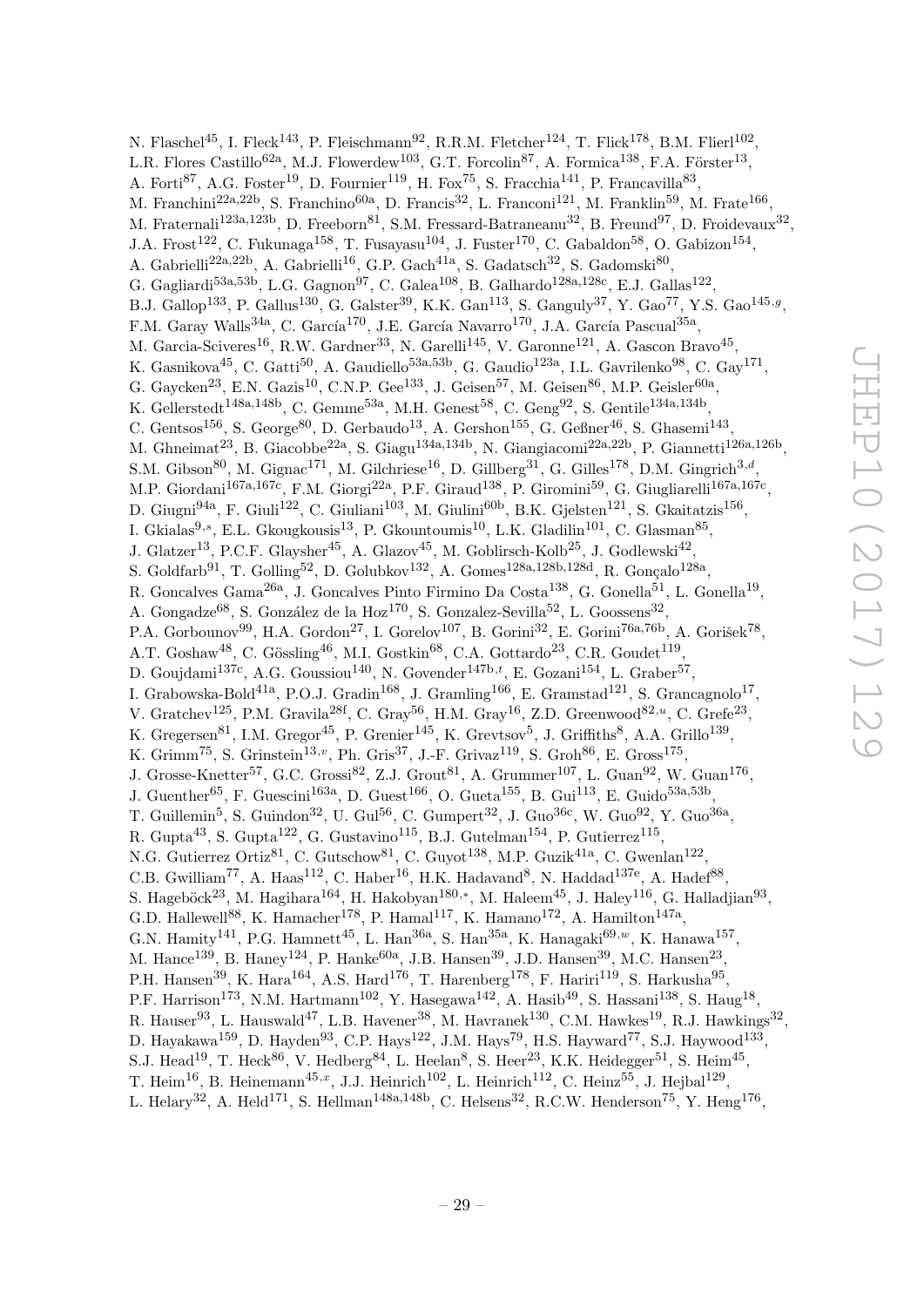S. Henkelmann<sup>171</sup>, A.M. Henriques Correia<sup>32</sup>, S. Henrot-Versille<sup>119</sup>, G.H. Herbert<sup>17</sup>, H. Herde<sup>25</sup>, V. Herget<sup>177</sup>, Y. Hernández Jiménez<sup>147c</sup>, H. Herr<sup>86</sup>, G. Herten<sup>51</sup>, R. Hertenberger<sup>102</sup>, L. Hervas<sup>32</sup>, T.C. Herwig<sup>124</sup>, G.G. Hesketh<sup>81</sup>, N.P. Hessey<sup>163a</sup>, J.W. Hetherly<sup>43</sup>, S. Higashino<sup>69</sup>, E. Higón-Rodriguez<sup>170</sup>, K. Hildebrand<sup>33</sup>, E. Hill<sup>172</sup>, J.C. Hill<sup>30</sup>, K.H. Hiller<sup>45</sup>, S.J. Hillier<sup>19</sup>, M. Hils<sup>47</sup>, I. Hinchliffe<sup>16</sup>, M. Hirose<sup>51</sup>, D. Hirschbuehl<sup>178</sup>, B. Hiti<sup>78</sup>, O. Hladik<sup>129</sup>, X. Hoad<sup>49</sup>, J. Hobbs<sup>150</sup>, N. Hod<sup>163a</sup>, M.C. Hodgkinson<sup>141</sup>, P. Hodgson<sup>141</sup>, A. Hoecker<sup>32</sup>, M.R. Hoeferkamp<sup>107</sup>, F. Hoenig<sup>102</sup>, D. Hohn<sup>23</sup>, T.R. Holmes<sup>33</sup>, M. Homann<sup>46</sup>, S. Honda<sup>164</sup>, T. Honda<sup>69</sup>, T.M. Hong<sup>127</sup>, B.H. Hooberman<sup>169</sup>, W.H. Hopkins<sup>118</sup>, Y. Horii<sup>105</sup>, A.J. Horton<sup>144</sup>, J-Y. Hostachy<sup>58</sup>, S. Hou<sup>153</sup>, A. Hoummada<sup>137a</sup>, J. Howarth<sup>87</sup>, J. Hoya<sup>74</sup>, M. Hrabovsky<sup>117</sup>, J. Hrdinka<sup>32</sup>, I. Hristova<sup>17</sup>, J. Hrivnac<sup>119</sup>, T. Hryn'ova<sup>5</sup>, A. Hrynevich<sup>96</sup>, P.J. Hsu<sup>63</sup>, S.-C. Hsu<sup>140</sup>, Q. Hu<sup>36a</sup>, S. Hu<sup>36c</sup>, Y. Huang<sup>35a</sup>, Z. Hubacek<sup>130</sup>, F. Hubaut<sup>88</sup>, F. Huegging<sup>23</sup>, T.B. Huffman<sup>122</sup>, E.W. Hughes<sup>38</sup>, G. Hughes<sup>75</sup>, M. Huhtinen<sup>32</sup>, P. Huo<sup>150</sup>, N. Huseynov<sup>68,b</sup>, J. Huston<sup>93</sup>, J. Huth<sup>59</sup>, G. Iacobucci<sup>52</sup>, G. Iakovidis<sup>27</sup>, I. Ibragimov<sup>143</sup>, L. Iconomidou-Fayard<sup>119</sup>, Z. Idrissi<sup>137e</sup>, P. Iengo<sup>32</sup>, O. Igonkina<sup>109,y</sup>, T. Iizawa<sup>174</sup>, Y. Ikegami<sup>69</sup>, M. Ikeno<sup>69</sup>, Y. Ilchenko<sup>11,z</sup>, D. Iliadis<sup>156</sup>, N. Ilic<sup>145</sup>, G. Introzzi<sup>123a,123b</sup>, P. Ioannou<sup>9,\*</sup>, M. Iodice<sup>136a</sup>, K. Iordanidou $^{38}$ , V. Ippolito $^{59}$ , M.F. Isacson $^{168}$ , N. Ishijima $^{120}$ , M. Ishino $^{157}$ , M. Ishitsuka $^{159}$ , C. Issever<sup>122</sup>, S. Istin<sup>20a</sup>, F. Ito<sup>164</sup>, J.M. Iturbe Ponce<sup>62a</sup>, R. Iuppa<sup>162a,162b</sup>, H. Iwasaki<sup>69</sup>, J.M. Izen<sup>44</sup>, V. Izzo<sup>106a</sup>, S. Jabbar<sup>3</sup>, P. Jackson<sup>1</sup>, R.M. Jacobs<sup>23</sup>, V. Jain<sup>2</sup>, K.B. Jakobi<sup>86</sup>, K. Jakobs<sup>51</sup>, S. Jakobsen<sup>65</sup>, T. Jakoubek<sup>129</sup>, D.O. Jamin<sup>116</sup>, D.K. Jana<sup>82</sup>, R. Jansky<sup>52</sup>, J. Janssen<sup>23</sup>, M. Janus<sup>57</sup>, P.A. Janus<sup>41a</sup>, G. Jarlskog<sup>84</sup>, N. Javadov<sup>68,b</sup>, T. Javůrek<sup>51</sup>, M. Javurkova $^{51}$ , F. Jeanneau $^{138}$ , L. Jeanty $^{16}$ , J. Jejelava $^{54a,aa}$ , A. Jelinskas $^{173}$ , P. Jenni $^{51,ab}$ , C. Jeske<sup>173</sup>, S. Jézéquel<sup>5</sup>, H. Ji<sup>176</sup>, J. Jia<sup>150</sup>, H. Jiang<sup>67</sup>, Y. Jiang<sup>36a</sup>, Z. Jiang<sup>145</sup>, S. Jiggins<sup>81</sup>, J. Jimenez Pena<sup>170</sup>, S. Jin<sup>35a</sup>, A. Jinaru<sup>28b</sup>, O. Jinnouchi<sup>159</sup>, H. Jivan<sup>147c</sup>, P. Johansson<sup>141</sup>, K.A. Johns<sup>7</sup>, C.A. Johnson<sup>64</sup>, W.J. Johnson<sup>140</sup>, K. Jon-And<sup>148a,148b</sup>, R.W.L. Jones<sup>75</sup>, S.D. Jones<sup>151</sup>, S. Jones<sup>7</sup>, T.J. Jones<sup>77</sup>, J. Jongmanns<sup>60a</sup>, P.M. Jorge<sup>128a,128b</sup>, J. Jovicevic<sup>163a</sup>, X. Ju<sup>176</sup>, A. Juste Rozas<sup>13,</sup><sup>v</sup>, M.K. Köhler<sup>175</sup>, A. Kaczmarska<sup>42</sup>, M. Kado<sup>119</sup>, H. Kagan<sup>113</sup>, M. Kagan $^{145}$ , S.J. Kahn $^{88}$ , T. Kaji $^{174}$ , E. Kajomovitz $^{48}$ , C.W. Kalderon $^{84}$ , A. Kaluza $^{86}$ , S. Kama $^{43}$ , A. Kamenshchikov $^{132}$ , N. Kanaya $^{157}$ , L. Kanjir $^{78}$ , V.A. Kantserov $^{100}$ , J. Kanzaki $^{69}$ , B. Kaplan<sup>112</sup>, L.S. Kaplan<sup>176</sup>, D. Kar<sup>147c</sup>, K. Karakostas<sup>10</sup>, N. Karastathis<sup>10</sup>, M.J. Kareem<sup>57</sup>, E. Karentzos<sup>10</sup>, S.N. Karpov<sup>68</sup>, Z.M. Karpova<sup>68</sup>, K. Karthik<sup>112</sup>, V. Kartvelishvili<sup>75</sup>, A.N. Karyukhin<sup>132</sup>, K. Kasahara<sup>164</sup>, L. Kashif<sup>176</sup>, R.D. Kass<sup>113</sup>, A. Kastanas<sup>149</sup>, Y. Kataoka<sup>157</sup>, C. Kato<sup>157</sup>, A. Katre<sup>52</sup>, J. Katzy<sup>45</sup>, K. Kawade<sup>70</sup>, K. Kawagoe<sup>73</sup>, T. Kawamoto<sup>157</sup>, G. Kawamura<sup>57</sup>, E.F. Kay<sup>77</sup>, V.F. Kazanin<sup>111,c</sup>, R. Keeler<sup>172</sup>, R. Kehoe<sup>43</sup>, J.S. Keller<sup>31</sup>, E. Kellermann $^{84}$ , J.J. Kempster $^{80}$ , J Kendrick $^{19}$ , H. Keoshkerian $^{161}$ , O. Kepka $^{129}$ , B.P. Kerševan<sup>78</sup>, S. Kersten<sup>178</sup>, R.A. Keyes<sup>90</sup>, M. Khader<sup>169</sup>, F. Khalil-zada<sup>12</sup>, A. Khanov<sup>116</sup>, A.G. Kharlamov<sup>111,c</sup>, T. Kharlamova<sup>111,c</sup>, A. Khodinov<sup>160</sup>, T.J. Khoo<sup>52</sup>, V. Khovanskiy<sup>99,\*</sup>, E. Khramov $^{68}$ , J. Khubua $^{54b,ac}$ , S. Kido<sup>70</sup>, C.R. Kilby $^{80}$ , H.Y. Kim $^8$ , S.H. Kim $^{164}$ , Y.K. Kim $^{33}$ , N. Kimura<sup>156</sup>, O.M. Kind<sup>17</sup>, B.T. King<sup>77</sup>, D. Kirchmeier<sup>47</sup>, J. Kirk<sup>133</sup>, A.E. Kiryunin<sup>103</sup>, T. Kishimoto<sup>157</sup>, D. Kisielewska<sup>41a</sup>, V. Kitali<sup>45</sup>, O. Kivernyk<sup>5</sup>, E. Kladiva<sup>146b</sup>, T. Klapdor-Kleingrothaus<sup>51</sup>, M.H. Klein<sup>38</sup>, M. Klein<sup>77</sup>, U. Klein<sup>77</sup>, K. Kleinknecht<sup>86</sup>, P. Klimek<sup>110</sup>, A. Klimentov<sup>27</sup>, R. Klingenberg<sup>46</sup>, T. Klingl<sup>23</sup>, T. Klioutchnikova<sup>32</sup>, E.-E. Kluge<sup>60a</sup>, P. Kluit<sup>109</sup>, S. Kluth<sup>103</sup>, E. Kneringer<sup>65</sup>, E.B.F.G. Knoops<sup>88</sup>, A. Knue<sup>103</sup>, A. Kobayashi<sup>157</sup>, D. Kobayashi<sup>159</sup>, T. Kobayashi<sup>157</sup>, M. Kobel<sup>47</sup>, M. Kocian<sup>145</sup>, P. Kodys<sup>131</sup>, T. Koffas $^{31}$ , E. Koffeman $^{109}$ , N.M. Köhler $^{103}$ , T. Koi $^{145}$ , M. Kolb $^{60b}$ , I. Koletsou<sup>5</sup>, A.A. Komar<sup>98,\*</sup>, T. Kondo<sup>69</sup>, N. Kondrashova<sup>36c</sup>, K. Köneke<sup>51</sup>, A.C. König<sup>108</sup>, T. Kono<sup>69,ad</sup>, R. Konoplich<sup>112,ae</sup>, N. Konstantinidis<sup>81</sup>, R. Kopeliansky<sup>64</sup>, S. Koperny<sup>41a</sup>, A.K. Kopp<sup>51</sup>, K. Korcyl<sup>42</sup>, K. Kordas<sup>156</sup>, A. Korn<sup>81</sup>, A.A. Korol<sup>111,c</sup>, I. Korolkov<sup>13</sup>, E.V. Korolkova<sup>141</sup>,

O. Kortner<sup>103</sup>, S. Kortner<sup>103</sup>, T. Kosek<sup>131</sup>, V.V. Kostyukhin<sup>23</sup>, A. Kotwal<sup>48</sup>, A. Koulouris<sup>10</sup>,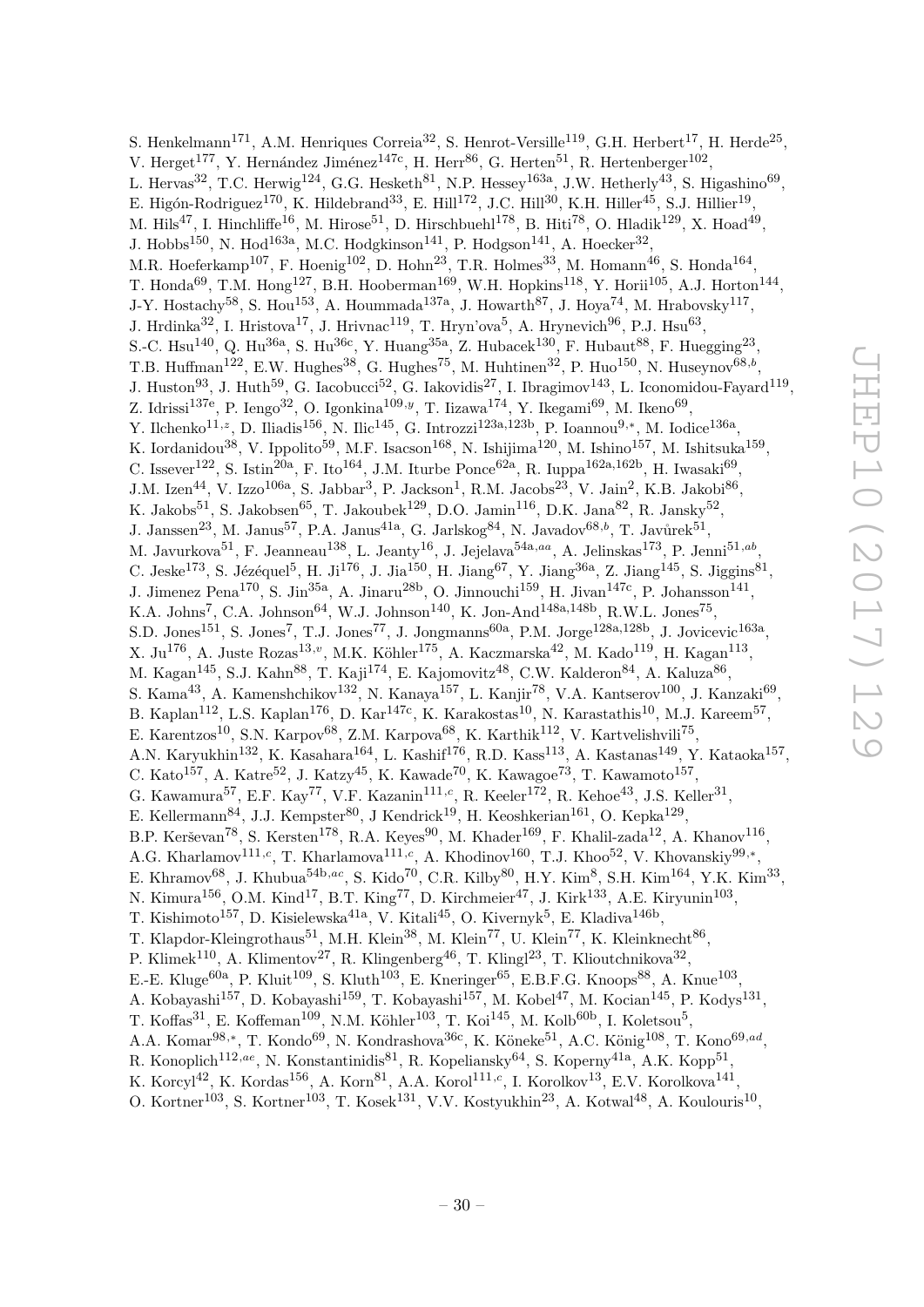A. Kourkoumeli-Charalampidi<sup>123a,123b</sup>, C. Kourkoumelis<sup>9</sup>, E. Kourlitis<sup>141</sup>, V. Kouskoura<sup>27</sup>, A.B. Kowalewska<sup>42</sup>, R. Kowalewski<sup>172</sup>, T.Z. Kowalski<sup>41a</sup>, C. Kozakai<sup>157</sup>, W. Kozanecki<sup>138</sup>, A.S. Kozhin<sup>132</sup>, V.A. Kramarenko<sup>101</sup>, G. Kramberger<sup>78</sup>, D. Krasnopevtsev<sup>100</sup>, M.W. Krasny<sup>83</sup>, A. Krasznahorkay<sup>32</sup>, D. Krauss<sup>103</sup>, J.A. Kremer<sup>41a</sup>, J. Kretzschmar<sup>77</sup>, K. Kreutzfeldt<sup>55</sup>, P. Krieger<sup>161</sup>, K. Krizka<sup>16</sup>, K. Kroeninger<sup>46</sup>, H. Kroha<sup>103</sup>, J. Kroll<sup>129</sup>, J. Kroll<sup>124</sup>, J. Kroseberg<sup>23</sup>, J. Krstic<sup>14</sup>, U. Kruchonak<sup>68</sup>, H. Krüger<sup>23</sup>, N. Krumnack<sup>67</sup>, M.C. Kruse<sup>48</sup>, T. Kubota<sup>91</sup>, H. Kucuk $^{81}$ , S. Kuday $^{4b}$ , J.T. Kuechler $^{178}$ , S. Kuehn $^{32}$ , A. Kugel $^{60a}$ , F. Kuger $^{177}$ , T. Kuhl $^{45}$ , V. Kukhtin<sup>68</sup>, R. Kukla<sup>88</sup>, Y. Kulchitsky<sup>95</sup>, S. Kuleshov<sup>34b</sup>, Y.P. Kulinich<sup>169</sup>, M. Kuna<sup>134a,134b</sup>, T. Kunigo<sup>71</sup>, A. Kupco<sup>129</sup>, T. Kupfer<sup>46</sup>, O. Kuprash<sup>155</sup>, H. Kurashige<sup>70</sup>, L.L. Kurchaninov<sup>163a</sup>, Y.A. Kurochkin<sup>95</sup>, M.G. Kurth<sup>35a</sup>, V. Kus<sup>129</sup>, E.S. Kuwertz<sup>172</sup>, M. Kuze<sup>159</sup>, J. Kvita<sup>117</sup>, T. Kwan<sup>172</sup>, D. Kyriazopoulos<sup>141</sup>, A. La Rosa<sup>103</sup>, J.L. La Rosa Navarro<sup>26d</sup>, L. La Rotonda<sup>40a,40b</sup>, F. La Ruffa<sup>40a,40b</sup>, C. Lacasta<sup>170</sup>, F. Lacava<sup>134a,134b</sup>, J. Lacey<sup>45</sup>, D.P.J. Lack<sup>87</sup>, H. Lacker<sup>17</sup>, D. Lacour<sup>83</sup>, E. Ladygin<sup>68</sup>, R. Lafaye<sup>5</sup>, B. Laforge<sup>83</sup>, T. Lagouri<sup>179</sup>, S. Lai<sup>57</sup>, S. Lammers<sup>64</sup>, W. Lampl<sup>7</sup>, E. Lançon<sup>27</sup>, U. Landgraf<sup>51</sup>, M.P.J. Landon<sup>79</sup>, M.C. Lanfermann<sup>52</sup>, V.S. Lang<sup>45</sup>, J.C. Lange<sup>13</sup>, R.J. Langenberg<sup>32</sup>, A.J. Lankford<sup>166</sup>, F. Lanni<sup>27</sup>, K. Lantzsch<sup>23</sup>, A. Lanza<sup>123a</sup>, A. Lapertosa<sup>53a,53b</sup>, S. Laplace<sup>83</sup>, J.F. Laporte<sup>138</sup>, T. Lari<sup>94a</sup>, F. Lasagni Manghi<sup>22a,22b</sup>, M. Lassnig<sup>32</sup>, T.S. Lau<sup>62a</sup>, P. Laurelli<sup>50</sup>, W. Lavrijsen<sup>16</sup>, A.T. Law<sup>139</sup>, P. Laycock<sup>77</sup>, T. Lazovich<sup>59</sup>, M. Lazzaroni<sup>94a,94b</sup>, B. Le<sup>91</sup>, O. Le Dortz<sup>83</sup>, E. Le Guirriec<sup>88</sup>, E.P. Le Quilleuc<sup>138</sup>, M. LeBlanc<sup>172</sup>, T. LeCompte<sup>6</sup>, F. Ledroit-Guillon<sup>58</sup>, C.A. Lee<sup>27</sup>, G.R. Lee<sup>133,af</sup>, S.C. Lee<sup>153</sup>, L. Lee<sup>59</sup>, B. Lefebvre<sup>90</sup>, G. Lefebvre<sup>83</sup>, M. Lefebvre<sup>172</sup>, F. Legger<sup>102</sup>, C. Leggett<sup>16</sup>, G. Lehmann Miotto<sup>32</sup>, X. Lei<sup>7</sup>, W.A. Leight<sup>45</sup>, M.A.L. Leite<sup>26d</sup>, R. Leitner<sup>131</sup>, D. Lellouch<sup>175</sup>, B. Lemmer<sup>57</sup>, K.J.C. Leney<sup>81</sup>, T. Lenz<sup>23</sup>, B. Lenzi<sup>32</sup>, R. Leone<sup>7</sup>, S. Leone<sup>126a,126b</sup>, C. Leonidopoulos<sup>49</sup>, G. Lerner<sup>151</sup>, C. Leroy<sup>97</sup>, A.A.J. Lesage<sup>138</sup>, C.G. Lester<sup>30</sup>, M. Levchenko<sup>125</sup>, J. Levêque<sup>5</sup>, D. Levin<sup>92</sup>, L.J. Levinson<sup>175</sup>, M. Levy<sup>19</sup>, D. Lewis<sup>79</sup>, B. Li<sup>36a,ag</sup>, Changqiao Li<sup>36a</sup>, H. Li<sup>150</sup>, L. Li<sup>36c</sup>, Q. Li<sup>35a</sup>, Q. Li<sup>36a</sup>, S. Li<sup>48</sup>, X. Li<sup>36c</sup>, Y. Li<sup>143</sup>, Z. Liang<sup>35a</sup>, B. Liberti<sup>135a</sup>, A. Liblong<sup>161</sup>, K. Lie<sup>62c</sup>, J. Liebal<sup>23</sup>, W. Liebig<sup>15</sup>, A. Limosani<sup>152</sup>, S.C. Lin<sup>182</sup>, T.H. Lin<sup>86</sup>, R.A. Linck<sup>64</sup>, B.E. Lindquist<sup>150</sup>, A.E. Lionti<sup>52</sup>, E. Lipeles<sup>124</sup>, A. Lipniacka<sup>15</sup>, M. Lisovyi<sup>60b</sup>, T.M. Liss<sup>169,ah</sup>, A. Lister<sup>171</sup>, A.M. Litke<sup>139</sup>, B. Liu<sup>67</sup>, H. Liu<sup>92</sup>, H. Liu<sup>27</sup>, J.K.K. Liu<sup>122</sup>, J. Liu<sup>36b</sup>, J.B. Liu<sup>36a</sup>, K. Liu<sup>88</sup>, L. Liu<sup>169</sup>, M. Liu<sup>36a</sup>, Y.L. Liu<sup>36a</sup>, Y. Liu<sup>36a</sup>, M. Livan<sup>123a,123b</sup>, A. Lleres<sup>58</sup>, J. Llorente Merino<sup>35a</sup>, S.L. Lloyd<sup>79</sup>, C.Y. Lo<sup>62b</sup>, F. Lo Sterzo<sup>153</sup>, E.M. Lobodzinska<sup>45</sup>, P. Loch<sup>7</sup>, F.K. Loebinger<sup>87</sup>, A. Loesle<sup>51</sup>, K.M. Loew<sup>25</sup>, A. Loginov<sup>179,\*</sup>, T. Lohse<sup>17</sup>, K. Lohwasser<sup>141</sup>, M. Lokajicek<sup>129</sup>, B.A. Long<sup>24</sup>, J.D. Long<sup>169</sup>, R.E. Long<sup>75</sup>, L. Longo<sup>76a,76b</sup>, K.A. Looper<sup>113</sup>, J.A. Lopez<sup>34b</sup>, D. Lopez Mateos<sup>59</sup>, I. Lopez Paz<sup>13</sup>, A. Lopez Solis<sup>83</sup>, J. Lorenz<sup>102</sup>, N. Lorenzo Martinez<sup>5</sup>, M. Losada<sup>21</sup>, P.J. Lösel<sup>102</sup>, X. Lou<sup>35a</sup>, A. Lounis<sup>119</sup>, J. Love<sup>6</sup>, P.A. Love<sup>75</sup>, H. Lu<sup>62a</sup>, N. Lu<sup>92</sup>, Y.J. Lu<sup>63</sup>, H.J. Lubatti<sup>140</sup>, C. Luci<sup>134a,134b</sup>, A. Lucotte<sup>58</sup>, C. Luedtke<sup>51</sup>, F. Luehring<sup>64</sup>, W. Lukas<sup>65</sup>, L. Luminari<sup>134a</sup>, O. Lundberg<sup>148a,148b</sup>, B. Lund-Jensen<sup>149</sup>, M.S. Lutz<sup>89</sup>, P.M. Luzi<sup>83</sup>, D. Lynn<sup>27</sup>, R. Lysak<sup>129</sup>, E. Lytken<sup>84</sup>, F. Lyu<sup>35a</sup>, V. Lyubushkin<sup>68</sup>, H. Ma<sup>27</sup>, L.L. Ma<sup>36b</sup>, Y. Ma<sup>36b</sup>, G. Maccarrone<sup>50</sup>, A. Macchiolo<sup>103</sup>, C.M. Macdonald<sup>141</sup>, B. Maček<sup>78</sup>, J. Machado Miguens<sup>124,128b</sup>, D. Madaffari<sup>170</sup>, R. Madar<sup>37</sup>, W.F. Mader<sup>47</sup>, A. Madsen<sup>45</sup>, J. Maeda<sup>70</sup>, S. Maeland<sup>15</sup>, T. Maeno<sup>27</sup>, A.S. Maevskiy<sup>101</sup>, V. Magerl<sup>51</sup>, J. Mahlstedt<sup>109</sup>, C. Maiani<sup>119</sup>, C. Maidantchik<sup>26a</sup>, A.A. Maier<sup>103</sup>, T. Maier $^{102}$ , A. Maio $^{128a,128b,128d}$ , O. Majersky $^{146a}$ , S. Majewski $^{118}$ , Y. Makida $^{69}$ , N. Makovec<sup>119</sup>, B. Malaescu<sup>83</sup>, Pa. Malecki<sup>42</sup>, V.P. Maleev<sup>125</sup>, F. Malek<sup>58</sup>, U. Mallik<sup>66</sup>, D. Malon $^6$ , C. Malone<sup>30</sup>, S. Maltezos<sup>10</sup>, S. Malyukov<sup>32</sup>, J. Mamuzic<sup>170</sup>, G. Mancini<sup>50</sup>, I. Mandić<sup>78</sup>, J. Maneira<sup>128a,128b</sup>, L. Manhaes de Andrade Filho<sup>26b</sup>, J. Manjarres Ramos<sup>47</sup>, K.H. Mankinen $^{84}$ , A. Mann $^{102}$ , A. Manousos $^{32}$ , B. Mansoulie<sup>138</sup>, J.D. Mansour $^{35a}$ , R. Mantifel $^{90}$ , M. Mantoani<sup>57</sup>, S. Manzoni<sup>94a,94b</sup>, L. Mapelli<sup>32</sup>, G. Marceca<sup>29</sup>, L. March<sup>52</sup>, L. Marchese<sup>122</sup>,

G. Marchiori<sup>83</sup>, M. Marcisovsky<sup>129</sup>, C.A. Marin Tobon<sup>32</sup>, M. Marjanovic<sup>37</sup>, D.E. Marley<sup>92</sup>,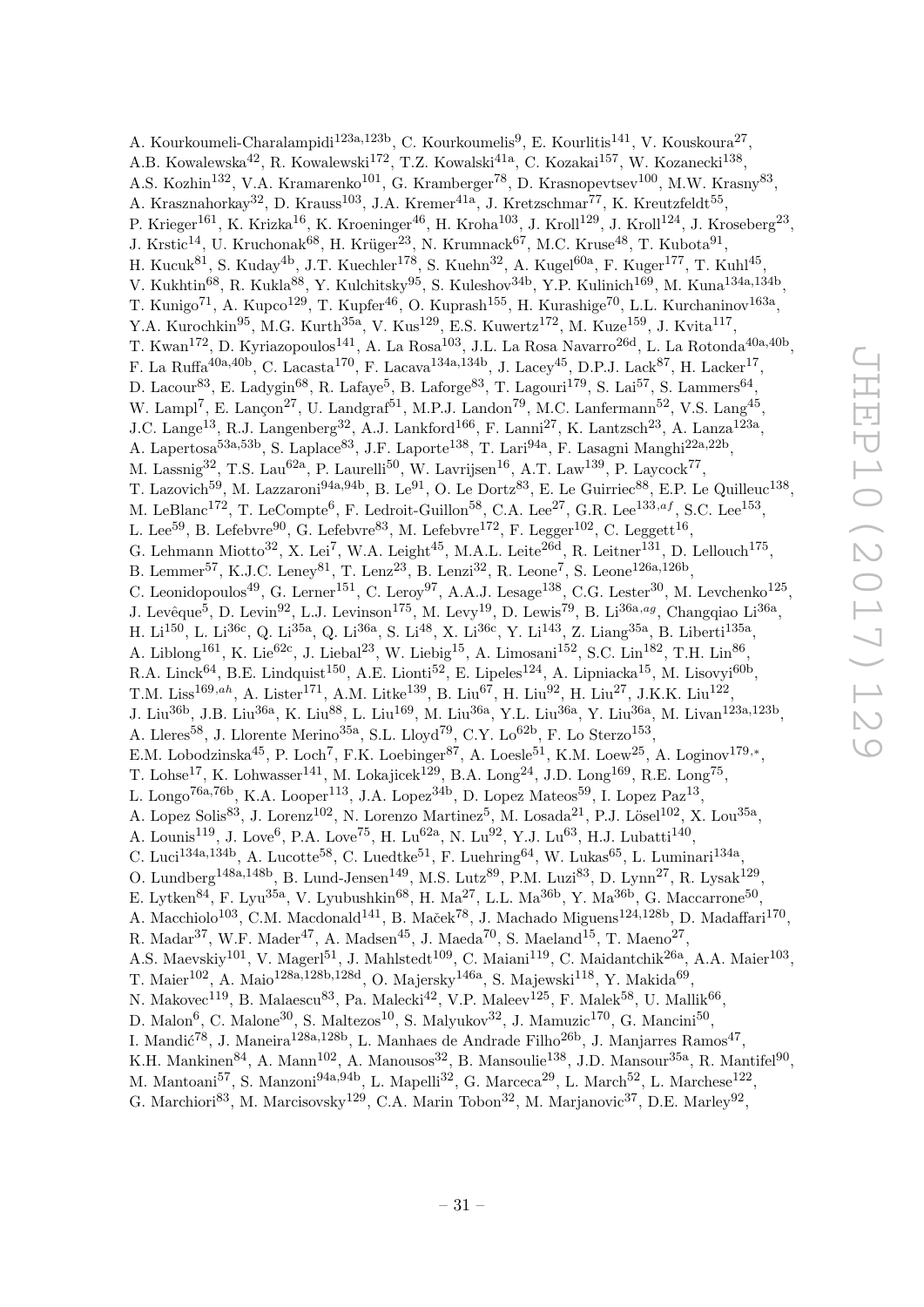F. Marroquim<sup>26a</sup>, S.P. Marsden<sup>87</sup>, Z. Marshall<sup>16</sup>, M.U.F Martensson<sup>168</sup>, S. Marti-Garcia<sup>170</sup>, C.B. Martin<sup>113</sup>, T.A. Martin<sup>173</sup>, V.J. Martin<sup>49</sup>, B. Martin dit Latour<sup>15</sup>, M. Martinez<sup>13,*v*</sup>, V.I. Martinez Outschoorn<sup>169</sup>, S. Martin-Haugh<sup>133</sup>, V.S. Martoiu<sup>28b</sup>, A.C. Martyniuk<sup>81</sup>, A. Marzin<sup>32</sup>, L. Masetti<sup>86</sup>, T. Mashimo<sup>157</sup>, R. Mashinistov<sup>98</sup>, J. Masik<sup>87</sup>, A.L. Maslennikov<sup>111,c</sup>, L. Massa<sup>135a,135b</sup>, P. Mastrandrea<sup>5</sup>, A. Mastroberardino<sup>40a,40b</sup>, T. Masubuchi<sup>157</sup>, P. Mättig<sup>178</sup>, J. Maurer<sup>28b</sup>, S.J. Maxfield<sup>77</sup>, D.A. Maximov<sup>111,c</sup>, R. Mazini<sup>153</sup>, I. Maznas<sup>156</sup>, S.M. Mazza<sup>94a,94b</sup>, N.C. Mc Fadden<sup>107</sup>, G. Mc Goldrick<sup>161</sup>, S.P. Mc Kee<sup>92</sup>, A. McCarn<sup>92</sup>, R.L. McCarthy<sup>150</sup>, T.G. McCarthy<sup>103</sup>, L.I. McClymont<sup>81</sup>, E.F. McDonald<sup>91</sup>, J.A. Mcfayden<sup>32</sup>, G. Mchedlidze<sup>57</sup>, S.J. McMahon<sup>133</sup>, P.C. McNamara<sup>91</sup>, C.J. McNicol<sup>173</sup>, R.A. McPherson<sup>172,0</sup>, S. Meehan<sup>140</sup>, T.J. Megy<sup>51</sup>, S. Mehlhase<sup>102</sup>, A. Mehta<sup>77</sup>, T. Meideck<sup>58</sup>, K. Meier<sup>60a</sup>, B. Meirose<sup>44</sup>, D. Melini<sup>170,ai</sup>, B.R. Mellado Garcia<sup>147c</sup>, J.D. Mellenthin<sup>57</sup>, M. Melo<sup>146a</sup>, F. Meloni<sup>18</sup>, A. Melzer<sup>23</sup>, S.B. Menary<sup>87</sup>, L. Meng<sup>77</sup>, X.T. Meng<sup>92</sup>, A. Mengarelli<sup>22a,22b</sup>, S. Menke<sup>103</sup>, E. Meoni<sup>40a,40b</sup>, S. Mergelmeyer<sup>17</sup>, C. Merlassino<sup>18</sup>, P. Mermod<sup>52</sup>, L. Merola<sup>106a,106b</sup>, C. Meroni<sup>94a</sup>, F.S. Merritt<sup>33</sup>, A. Messina<sup>134a,134b</sup>, J. Metcalfe<sup>6</sup>, A.S. Mete<sup>166</sup>, C. Meyer<sup>124</sup>, J-P. Meyer<sup>138</sup>, J. Meyer<sup>109</sup>, H. Meyer Zu Theenhausen<sup>60a</sup>, F. Miano<sup>151</sup>, R.P. Middleton<sup>133</sup>, S. Miglioranzi<sup>53a,53b</sup>, L. Mijović<sup>49</sup>, G. Mikenberg<sup>175</sup>, M. Mikestikova<sup>129</sup>, M. Mikuž $^{78}$ , M. Milesi $^{91}$ , A. Milic $^{161}$ , D.A. Millar $^{79}$ , D.W. Miller $^{33}$ , C. Mills $^{49}$ , A. Milov $^{175}$ , D.A. Milstead<sup>148a,148b</sup>, A.A. Minaenko<sup>132</sup>, Y. Minami<sup>157</sup>, I.A. Minashvili<sup>68</sup>, A.I. Mincer<sup>112</sup>, B. Mindur<sup>41a</sup>, M. Mineev<sup>68</sup>, Y. Minegishi<sup>157</sup>, Y. Ming<sup>176</sup>, L.M. Mir<sup>13</sup>, K.P. Mistry<sup>124</sup>, T. Mitani<sup>174</sup>, J. Mitrevski<sup>102</sup>, V.A. Mitsou<sup>170</sup>, A. Miucci<sup>18</sup>, P.S. Miyagawa<sup>141</sup>, A. Mizukami<sup>69</sup>, J.U. Mjörnmark $^{84}$ , T. Mkrtchyan<sup>180</sup>, M. Mlynarikova<sup>131</sup>, T. Moa<sup>148a,148b</sup>, K. Mochizuki<sup>97</sup>, P.  $Mogg<sup>51</sup>$ , S. Mohapatra<sup>38</sup>, S. Molander<sup>148a,148b</sup>, R. Moles-Valls<sup>23</sup>, M.C. Mondragon<sup>93</sup>, K. Mönig<sup>45</sup>, J. Monk<sup>39</sup>, E. Monnier<sup>88</sup>, A. Montalbano<sup>150</sup>, J. Montejo Berlingen<sup>32</sup>, F. Monticelli<sup>74</sup>, S. Monzani<sup>94a,94b</sup>, R.W. Moore<sup>3</sup>, N. Morange<sup>119</sup>, D. Moreno<sup>21</sup>, M. Moreno Llácer<sup>32</sup>, P. Morettini<sup>53a</sup>, S. Morgenstern<sup>32</sup>, D. Mori<sup>144</sup>, T. Mori<sup>157</sup>, M. Morii<sup>59</sup>, M. Morinaga<sup>174</sup>, V. Morisbak<sup>121</sup>, A.K. Morley<sup>32</sup>, G. Mornacchi<sup>32</sup>, J.D. Morris<sup>79</sup>, L. Morvaj<sup>150</sup>, P. Moschovakos<sup>10</sup>, M. Mosidze<sup>54b</sup>, H.J. Moss<sup>141</sup>, J. Moss<sup>145,aj</sup>, K. Motohashi<sup>159</sup>, R. Mount<sup>145</sup>, E. Mountricha<sup>27</sup>, E.J.W. Moyse<sup>89</sup>, S. Muanza<sup>88</sup>, F. Mueller<sup>103</sup>, J. Mueller<sup>127</sup>, R.S.P. Mueller<sup>102</sup>, D. Muenstermann<sup>75</sup>, P. Mullen<sup>56</sup>, G.A. Mullier<sup>18</sup>, F.J. Munoz Sanchez<sup>87</sup>, W.J. Murray<sup>173,133</sup>, H. Musheghyan $^{32}$ , M. Muškinja $^{78}$ , A.G. Myagkov $^{132,ak}$ , M. Myska $^{130}$ , B.P. Nachman $^{16}$ , O. Nackenhorst<sup>52</sup>, K. Nagai<sup>122</sup>, R. Nagai<sup>69,ad</sup>, K. Nagano<sup>69</sup>, Y. Nagasaka<sup>61</sup>, K. Nagata<sup>164</sup>, M. Nagel $^{51}$ , E. Nagy $^{88}$ , A.M. Nairz $^{32}$ , Y. Nakahama $^{105}$ , K. Nakamura $^{69}$ , T. Nakamura $^{157}$ , I. Nakano $^{114}$ , R.F. Naranjo Garcia $^{45}$ , R. Narayan $^{11}$ , D.I. Narrias Villar $^{60a}$ , I. Naryshkin $^{125},$ T. Naumann<sup>45</sup>, G. Navarro<sup>21</sup>, R. Nayyar<sup>7</sup>, H.A. Neal<sup>92</sup>, P.Yu. Nechaeva<sup>98</sup>, T.J. Neep<sup>138</sup>, A. Negri<sup>123a,123b</sup>, M. Negrini<sup>22a</sup>, S. Nektarijevic<sup>108</sup>, C. Nellist<sup>119</sup>, A. Nelson<sup>166</sup>, M.E. Nelson<sup>122</sup>, S. Nemecek<sup>129</sup>, P. Nemethy<sup>112</sup>, M. Nessi<sup>32,al</sup>, M.S. Neubauer<sup>169</sup>, M. Neumann<sup>178</sup>, P.R. Newman<sup>19</sup>, T.Y. Ng<sup>62c</sup>, T. Nguyen Manh<sup>97</sup>, R.B. Nickerson<sup>122</sup>, R. Nicolaidou<sup>138</sup>, J. Nielsen $^{139}$ , V. Nikolaenko $^{132,ak}$ , I. Nikolic-Audit $^{83}$ , K. Nikolopoulos $^{19}$ , J.K. Nilsen $^{121}$ , P. Nilsson<sup>27</sup>, Y. Ninomiya<sup>157</sup>, A. Nisati<sup>134a</sup>, N. Nishu<sup>36c</sup>, R. Nisius<sup>103</sup>, I. Nitsche<sup>46</sup>, T. Nitta<sup>174</sup>, T. Nobe<sup>157</sup>, Y. Noguchi<sup>71</sup>, M. Nomachi<sup>120</sup>, I. Nomidis<sup>31</sup>, M.A. Nomura<sup>27</sup>, T. Nooney<sup>79</sup>, M. Nordberg<sup>32</sup>, N. Norjoharuddeen<sup>122</sup>, O. Novgorodova<sup>47</sup>, S. Nowak<sup>103</sup>, M. Nozaki<sup>69</sup>, L. Nozka $^{117}$ , K. Ntekas $^{166}$ , E. Nurse $^{81}$ , F. Nuti $^{91}$ , K. O'connor $^{25}$ , D.C. O'Neil $^{144}$ , A.A. O'Rourke<sup>45</sup>, V. O'Shea<sup>56</sup>, F.G. Oakham<sup>31,d</sup>, H. Oberlack<sup>103</sup>, T. Obermann<sup>23</sup>, J. Ocariz<sup>83</sup>, A. Ochi<sup>70</sup>, I. Ochoa<sup>38</sup>, J.P. Ochoa-Ricoux<sup>34a</sup>, S. Oda<sup>73</sup>, S. Odaka<sup>69</sup>, A. Oh<sup>87</sup>, S.H. Oh<sup>48</sup>, C.C. Ohm<sup>16</sup>, H. Ohman<sup>168</sup>, H. Oide<sup>53a,53b</sup>, H. Okawa<sup>164</sup>, Y. Okumura<sup>157</sup>, T. Okuyama<sup>69</sup>, A. Olariu<sup>28b</sup>, L.F. Oleiro Seabra<sup>128a</sup>, S.A. Olivares Pino<sup>34a</sup>, D. Oliveira Damazio<sup>27</sup>, A. Olszewski<sup>42</sup>, J. Olszowska<sup>42</sup>, A. Onofre<sup>128a,128e</sup>, K. Onogi<sup>105</sup>, P.U.E. Onyisi<sup>11,z</sup>, H. Oppen<sup>121</sup>,

M.J. Oreglia<sup>33</sup>, Y. Oren<sup>155</sup>, D. Orestano<sup>136a,136b</sup>, N. Orlando<sup>62b</sup>, R.S. Orr<sup>161</sup>,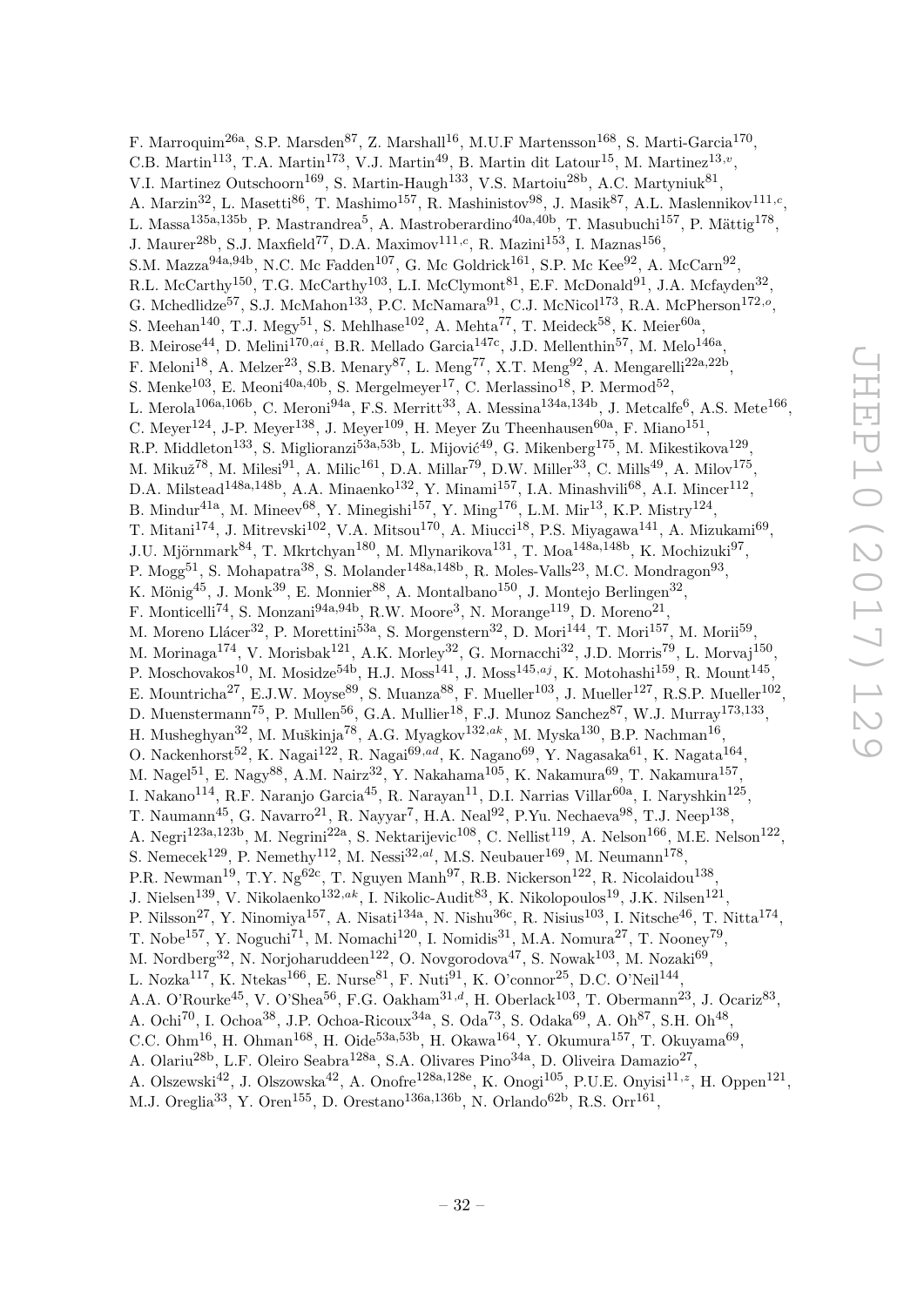B. Osculati<sup>53a,53b,\*</sup>, R. Ospanov<sup>36a</sup>, G. Otero y Garzon<sup>29</sup>, H. Otono<sup>73</sup>, M. Ouchrif<sup>137d</sup>, F. Ould-Saada<sup>121</sup>, A. Ouraou<sup>138</sup>, K.P. Oussoren<sup>109</sup>, Q. Ouyang<sup>35a</sup>, M. Owen<sup>56</sup>, R.E. Owen<sup>19</sup>, V.E. Ozcan<sup>20a</sup>, N. Ozturk<sup>8</sup>, K. Pachal<sup>144</sup>, A. Pacheco Pages<sup>13</sup>, L. Pacheco Rodriguez<sup>138</sup>, C. Padilla Aranda<sup>13</sup>, S. Pagan Griso<sup>16</sup>, M. Paganini<sup>179</sup>, F. Paige<sup>27</sup>, G. Palacino<sup>64</sup>, S. Palazzo<sup>40a, 40b</sup>, S. Palestini<sup>32</sup>, M. Palka<sup>41b</sup>, D. Pallin<sup>37</sup>, E.St. Panagiotopoulou<sup>10</sup>, I. Panagoulias<sup>10</sup>, C.E. Pandini<sup>126a,126b</sup>, J.G. Panduro Vazquez<sup>80</sup>, P. Pani<sup>32</sup>, S. Panitkin<sup>27</sup>, D. Pantea<sup>28b</sup>, L. Paolozzi<sup>52</sup>, Th.D. Papadopoulou<sup>10</sup>, K. Papageorgiou<sup>9,s</sup>, A. Paramonov<sup>6</sup>, D. Paredes Hernandez<sup>179</sup>, A.J. Parker<sup>75</sup>, M.A. Parker<sup>30</sup>, K.A. Parker<sup>45</sup>, F. Parodi<sup>53a,53b</sup>, J.A. Parsons<sup>38</sup>, U. Parzefall<sup>51</sup>, V.R. Pascuzzi<sup>161</sup>, J.M. Pasner<sup>139</sup>, E. Pasqualucci<sup>134a</sup>, S. Passaggio<sup>53a</sup>, Fr. Pastore<sup>80</sup>, S. Pataraia<sup>86</sup>, J.R. Pater<sup>87</sup>, T. Pauly<sup>32</sup>, B. Pearson<sup>103</sup>, S. Pedraza Lopez<sup>170</sup>, R. Pedro<sup>128a,128b</sup>, S.V. Peleganchuk<sup>111,c</sup>, O. Penc<sup>129</sup>, C. Peng<sup>35a</sup>, H. Peng<sup>36a</sup>, J. Penwell<sup>64</sup>, B.S. Peralva<sup>26b</sup>, M.M. Perego<sup>138</sup>, D.V. Perepelitsa<sup>27</sup>, F. Peri<sup>17</sup>, L. Perini<sup>94a,94b</sup>, H. Pernegger<sup>32</sup>, S. Perrella<sup>106a,106b</sup>, R. Peschke<sup>45</sup>, V.D. Peshekhonov<sup>68,\*</sup>, K. Peters<sup>45</sup>, R.F.Y. Peters<sup>87</sup>, B.A. Petersen<sup>32</sup>, T.C. Petersen<sup>39</sup>, E. Petit<sup>58</sup>, A. Petridis<sup>1</sup>, C. Petridou<sup>156</sup>, P. Petroff<sup>119</sup>, E. Petrolo<sup>134a</sup>, M. Petrov<sup>122</sup>, F. Petrucci<sup>136a,136b</sup>, N.E. Pettersson<sup>89</sup>, A. Peyaud<sup>138</sup>, R. Pezoa<sup>34b</sup>, F.H. Phillips<sup>93</sup>, P.W. Phillips<sup>133</sup>, G. Piacquadio<sup>150</sup>, E. Pianori<sup>173</sup>, A. Picazio<sup>89</sup>, E. Piccaro<sup>79</sup>, M.A. Pickering<sup>122</sup>, R. Piegaia<sup>29</sup>, J.E. Pilcher<sup>33</sup>, A.D. Pilkington<sup>87</sup>, A.W.J. Pin<sup>87</sup>, M. Pinamonti<sup>135a,135b</sup>, J.L. Pinfold<sup>3</sup>, H. Pirumov<sup>45</sup>, M. Pitt<sup>175</sup>, L. Plazak<sup>146a</sup>, M.-A. Pleier<sup>27</sup>, V. Pleskot<sup>86</sup>, E. Plotnikova<sup>68</sup>, D. Pluth<sup>67</sup>, P. Podberezko<sup>111</sup>, R. Poettgen<sup>84</sup>, R. Poggi<sup>123a,123b</sup>, L. Poggioli<sup>119</sup>, I. Pogrebnyak<sup>93</sup>, D. Pohl<sup>23</sup>, G. Polesello<sup>123a</sup>, A. Poley<sup>45</sup>, A. Policicchio<sup>40a,40b</sup>, R. Polifka<sup>32</sup>, A. Polini<sup>22a</sup>, C.S. Pollard<sup>56</sup>, V. Polychronakos<sup>27</sup>, K. Pommès<sup>32</sup>, D. Ponomarenko<sup>100</sup>, L. Pontecorvo<sup>134a</sup>, G.A. Popeneciu<sup>28d</sup>, S. Pospisil<sup>130</sup>, K. Potamianos<sup>16</sup>, I.N. Potrap<sup>68</sup>, C.J. Potter<sup>30</sup>, T. Poulsen<sup>84</sup>, J. Poveda<sup>32</sup>, M.E. Pozo Astigarraga<sup>32</sup>, P. Pralavorio<sup>88</sup>, A. Pranko<sup>16</sup>, S. Prell<sup>67</sup>, D. Price<sup>87</sup>, M. Primavera<sup>76a</sup>, S. Prince<sup>90</sup>, N. Proklova<sup>100</sup>, K. Prokofiev<sup>62c</sup>, F. Prokoshin<sup>34b</sup>, S. Protopopescu<sup>27</sup>, J. Proudfoot<sup>6</sup>, M. Przybycien<sup>41a</sup>, A. Puri<sup>169</sup>, P. Puzo<sup>119</sup>, J. Qian<sup>92</sup>, G. Qin<sup>56</sup>, Y. Qin<sup>87</sup>, A. Quadt<sup>57</sup>, M. Queitsch-Maitland<sup>45</sup>, D. Quilty<sup>56</sup>, S. Raddum<sup>121</sup>, V. Radeka<sup>27</sup>, V. Radescu<sup>122</sup>, S.K. Radhakrishnan<sup>150</sup>, P. Radloff<sup>118</sup>, P. Rados<sup>91</sup>, F. Ragusa<sup>94a,94b</sup>, G. Rahal<sup>181</sup>, J.A. Raine<sup>87</sup>, S. Rajagopalan<sup>27</sup>, C. Rangel-Smith<sup>168</sup>, T. Rashid<sup>119</sup>, S. Raspopov<sup>5</sup>, M.G. Ratti<sup>94a,94b</sup>, D.M. Rauch<sup>45</sup>, F. Rauscher<sup>102</sup>, S. Rave<sup>86</sup>, I. Ravinovich<sup>175</sup>, J.H. Rawling<sup>87</sup>, M. Raymond<sup>32</sup>, A.L. Read<sup>121</sup>, N.P. Readioff<sup>58</sup>, M. Reale<sup>76a,76b</sup>, D.M. Rebuzzi<sup>123a,123b</sup>, A. Redelbach<sup>177</sup>, G. Redlinger<sup>27</sup>, R. Reece<sup>139</sup>, R.G. Reed<sup>147c</sup>, K. Reeves<sup>44</sup>, L. Rehnisch<sup>17</sup>, J. Reichert<sup>124</sup>, A. Reiss<sup>86</sup>, C. Rembser<sup>32</sup>, H. Ren<sup>35a</sup>, M. Rescigno<sup>134a</sup>, S. Resconi<sup>94a</sup>, E.D. Resseguie<sup>124</sup>, S. Rettie<sup>171</sup>, E. Reynolds<sup>19</sup>, O.L. Rezanova<sup>111,c</sup>, P. Reznicek<sup>131</sup>, R. Rezvani<sup>97</sup>, R. Richter<sup>103</sup>, S. Richter<sup>81</sup>, E. Richter-Was<sup>41b</sup>, O. Ricken<sup>23</sup>, M. Ridel<sup>83</sup>, P. Rieck<sup>103</sup>, C.J. Riegel<sup>178</sup>, J. Rieger<sup>57</sup>, O. Rifki<sup>115</sup>, M. Rijssenbeek<sup>150</sup>, A. Rimoldi<sup>123a,123b</sup>, M. Rimoldi<sup>18</sup>, L. Rinaldi<sup>22a</sup>, G. Ripellino<sup>149</sup>, B. Ristić<sup>32</sup>, E. Ritsch<sup>32</sup>, I. Riu<sup>13</sup>, F. Rizatdinova<sup>116</sup>, E. Rizvi<sup>79</sup>, C. Rizzi<sup>13</sup>, R.T. Roberts<sup>87</sup>, S.H. Robertson<sup>90,</sup><sup>o</sup>, A. Robichaud-Veronneau<sup>90</sup>, D. Robinson<sup>30</sup>, J.E.M. Robinson<sup>45</sup>, A. Robson<sup>56</sup>, E. Rocco<sup>86</sup>, C. Roda<sup>126a,126b</sup>, Y. Rodina<sup>88,am</sup>, S. Rodriguez Bosca<sup>170</sup>, A. Rodriguez Perez<sup>13</sup>, D. Rodriguez Rodriguez<sup>170</sup>, S. Roe<sup>32</sup>, C.S. Rogan<sup>59</sup>, O. Røhne<sup>121</sup>, J. Roloff<sup>59</sup>, A. Romaniouk<sup>100</sup>, M. Romano<sup>22a,22b</sup>, S.M. Romano Saez<sup>37</sup>, E. Romero Adam<sup>170</sup>, N. Rompotis<sup>77</sup>, M. Ronzani<sup>51</sup>, L. Roos<sup>83</sup>, S. Rosati<sup>134a</sup>, K. Rosbach<sup>51</sup>, P. Rose<sup>139</sup>, N.-A. Rosien<sup>57</sup>, E. Rossi<sup>106a,106b</sup>, L.P. Rossi<sup>53a</sup>, J.H.N. Rosten<sup>30</sup>, R. Rosten<sup>140</sup>, M. Rotaru<sup>28b</sup>, J. Rothberg<sup>140</sup>, D. Rousseau<sup>119</sup>, A. Rozanov<sup>88</sup>, Y. Rozen<sup>154</sup>, X. Ruan<sup>147c</sup>, F. Rubbo<sup>145</sup>, F. Rühr<sup>51</sup>, A. Ruiz-Martinez<sup>31</sup>, Z. Rurikova<sup>51</sup>, N.A. Rusakovich<sup>68</sup>, H.L. Russell<sup>90</sup>, J.P. Rutherfoord<sup>7</sup>, N. Ruthmann<sup>32</sup>, Y.F. Ryabov<sup>125</sup>, M. Rybar<sup>169</sup>, G. Rybkin<sup>119</sup>, S. Ryu<sup>6</sup>, A. Ryzhov<sup>132</sup>, G.F. Rzehorz<sup>57</sup>, A.F. Saavedra<sup>152</sup>,

G. Sabato<sup>109</sup>, S. Sacerdoti<sup>29</sup>, H.F-W. Sadrozinski<sup>139</sup>, R. Sadykov<sup>68</sup>, F. Safai Tehrani<sup>134a</sup>,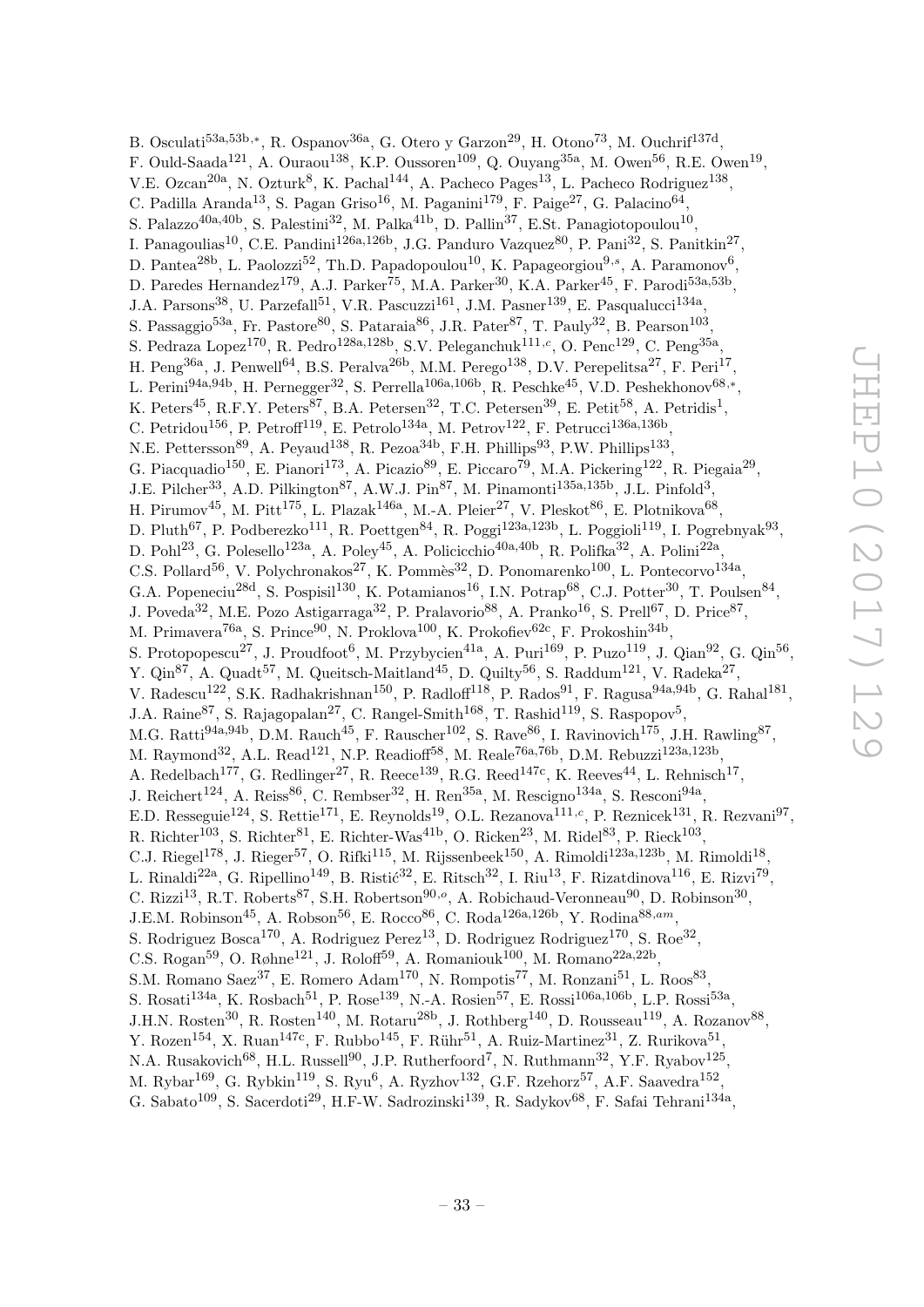P. Saha<sup>110</sup>, M. Sahinsoy<sup>60a</sup>, M. Saimpert<sup>45</sup>, M. Saito<sup>157</sup>, T. Saito<sup>157</sup>, H. Sakamoto<sup>157</sup>, Y. Sakurai $^{174}$ , G. Salamanna $^{136a,136b}$ , J.E. Salazar Loyola $^{34b}$ , D. Salek $^{109}$ , P.H. Sales De Bruin<sup>168</sup>, D. Salihagic<sup>103</sup>, A. Salnikov<sup>145</sup>, J. Salt<sup>170</sup>, D. Salvatore<sup>40a,40b</sup>, F. Salvatore<sup>151</sup>, A. Salvucci<sup>62a,62b,62c</sup>, A. Salzburger<sup>32</sup>, D. Sammel<sup>51</sup>, D. Sampsonidis<sup>156</sup>, D. Sampsonidou<sup>156</sup>, J. Sánchez<sup>170</sup>, V. Sanchez Martinez<sup>170</sup>, A. Sanchez Pineda<sup>167a,167c</sup>, H. Sandaker<sup>121</sup>, R.L. Sandbach<sup>79</sup>, C.O. Sander<sup>45</sup>, M. Sandhoff<sup>178</sup>, C. Sandoval<sup>21</sup>, D.P.C. Sankey<sup>133</sup>, M. Sannino<sup>53a,53b</sup>, Y. Sano<sup>105</sup>, A. Sansoni<sup>50</sup>, C. Santoni<sup>37</sup>, H. Santos<sup>128a</sup>, I. Santoyo Castillo<sup>151</sup>, A. Sapronov<sup>68</sup>, J.G. Saraiva<sup>128a,128d</sup>, B. Sarrazin<sup>23</sup>, O. Sasaki<sup>69</sup>, K. Sato<sup>164</sup>, E. Sauvan<sup>5</sup>, G. Savage<sup>80</sup>, P. Savard<sup>161,d</sup>, N. Savic<sup>103</sup>, C. Sawyer<sup>133</sup>, L. Sawyer<sup>82,u</sup>, J. Saxon<sup>33</sup>, C. Sbarra<sup>22a</sup>, A. Sbrizzi<sup>22a,22b</sup>, T. Scanlon<sup>81</sup>, D.A. Scannicchio<sup>166</sup>, J. Schaarschmidt<sup>140</sup>, P. Schacht<sup>103</sup>, B.M. Schachtner<sup>102</sup>, D. Schaefer<sup>32</sup>, L. Schaefer<sup>124</sup>, R. Schaefer<sup>45</sup>, J. Schaeffer<sup>86</sup>, S. Schaepe<sup>23</sup>, S. Schaetzel<sup>60b</sup>, U. Schäfer<sup>86</sup>, A.C. Schaffer<sup>119</sup>, D. Schaile<sup>102</sup>, R.D. Schamberger<sup>150</sup>, V.A. Schegelsky<sup>125</sup>, D. Scheirich<sup>131</sup>, M. Schernau<sup>166</sup>, C. Schiavi<sup>53a,53b</sup>, S. Schier<sup>139</sup>, L.K. Schildgen<sup>23</sup>, C. Schillo<sup>51</sup>, M. Schioppa<sup>40a,40b</sup>, S. Schlenker<sup>32</sup>, K.R. Schmidt-Sommerfeld<sup>103</sup>, K. Schmieden<sup>32</sup>, C. Schmitt<sup>86</sup>, S. Schmitt<sup>45</sup>, S. Schmitz<sup>86</sup>, U. Schnoor<sup>51</sup>, L. Schoeffel<sup>138</sup>, A. Schoening<sup>60b</sup>, B.D. Schoenrock<sup>93</sup>, E. Schopf<sup>23</sup>, M. Schott<sup>86</sup>, J.F.P. Schouwenberg<sup>108</sup>, J. Schovancova<sup>32</sup>, S. Schramm<sup>52</sup>, N. Schuh<sup>86</sup>, A. Schulte<sup>86</sup>, M.J. Schultens<sup>23</sup>, H.-C. Schultz-Coulon<sup>60a</sup>, H. Schulz<sup>17</sup>, M. Schumacher<sup>51</sup>, B.A. Schumm<sup>139</sup>, Ph. Schune<sup>138</sup>, A. Schwartzman<sup>145</sup>, T.A. Schwarz<sup>92</sup>, H. Schweiger<sup>87</sup>, Ph. Schwemling<sup>138</sup>, R. Schwienhorst<sup>93</sup>, J. Schwindling<sup>138</sup>, A. Sciandra<sup>23</sup>, G. Sciolla<sup>25</sup>, M. Scornajenghi<sup>40a,40b</sup>, F. Scuri<sup>126a,126b</sup>, F. Scutti<sup>91</sup>, J. Searcy<sup>92</sup>, P. Seema<sup>23</sup>, S.C. Seidel<sup>107</sup>, A. Seiden<sup>139</sup>, J.M. Seixas<sup>26a</sup>, G. Sekhniaidze<sup>106a</sup>, K. Sekhon<sup>92</sup>, S.J. Sekula<sup>43</sup>, N. Semprini-Cesari<sup>22a,22b</sup>, S. Senkin<sup>37</sup>, C. Serfon<sup>121</sup>, L. Serin<sup>119</sup>, L. Serkin<sup>167a,167b</sup>, M. Sessa<sup>136a,136b</sup>, R. Seuster<sup>172</sup>, H. Severini<sup>115</sup>, T. Sfiligoj<sup>78</sup>, F. Sforza<sup>165</sup>, A. Sfyrla<sup>52</sup>, E. Shabalina<sup>57</sup>, N.W. Shaikh<sup>148a,148b</sup>, L.Y. Shan<sup>35a</sup>, R. Shang<sup>169</sup>, J.T. Shank<sup>24</sup>, M. Shapiro<sup>16</sup>, P.B. Shatalov<sup>99</sup>, K. Shaw<sup>167a,167b</sup>, S.M. Shaw<sup>87</sup>, A. Shcherbakova<sup>148a,148b</sup>, C.Y. Shehu<sup>151</sup>, Y. Shen<sup>115</sup>, N. Sherafati<sup>31</sup>, P. Sherwood<sup>81</sup>, L. Shi<sup>153,an</sup>, S. Shimizu<sup>70</sup>, C.O. Shimmin<sup>179</sup>, M. Shimojima<sup>104</sup>, I.P.J. Shipsey<sup>122</sup>, S. Shirabe<sup>73</sup>, M. Shiyakova<sup>68,*ao*</sup>, J. Shlomi<sup>175</sup>, A. Shmeleva<sup>98</sup>, D. Shoaleh Saadi<sup>97</sup>, M.J. Shochet<sup>33</sup>, S. Shojaii<sup>94a</sup>, D.R. Shope<sup>115</sup>, S. Shrestha<sup>113</sup>, E. Shulga<sup>100</sup>, M.A. Shupe<sup>7</sup>, P. Sicho<sup>129</sup>, A.M. Sickles<sup>169</sup>, P.E. Sidebo<sup>149</sup>, E. Sideras Haddad<sup>147c</sup>, O. Sidiropoulou<sup>177</sup>, A. Sidoti<sup>22a,22b</sup>, F. Siegert<sup>47</sup>, Dj. Sijacki<sup>14</sup>, J. Silva<sup>128a,128d</sup>, S.B. Silverstein<sup>148a</sup>, V. Simak<sup>130</sup>, Lj. Simic $^{14}$ , S. Simion $^{119}$ , E. Simioni $^{86}$ , B. Simmons $^{81}$ , M. Simon $^{86}$ , P. Sinervo $^{161}$ , N.B. Sinev $^{118}$ , M. Sioli $^{22a,22b}$ , G. Siragusa $^{177}$ , I. Siral $^{92}$ , S.Yu. Sivoklokov $^{101}$ , J. Sjölin $^{148a,148b}$ , M.B. Skinner $^{75}$ , P. Skubic<sup>115</sup>, M. Slater<sup>19</sup>, T. Slavicek<sup>130</sup>, M. Slawinska<sup>42</sup>, K. Sliwa<sup>165</sup>, R. Slovak<sup>131</sup>, V. Smakhtin<sup>175</sup>, B.H. Smart<sup>5</sup>, J. Smiesko<sup>146a</sup>, N. Smirnov<sup>100</sup>, S.Yu. Smirnov<sup>100</sup>, Y. Smirnov<sup>100</sup>, L.N. Smirnova<sup>101,ap</sup>, O. Smirnova<sup>84</sup>, J.W. Smith<sup>57</sup>, M.N.K. Smith<sup>38</sup>, R.W. Smith<sup>38</sup>, M. Smizanska<sup>75</sup>, K. Smolek<sup>130</sup>, A.A. Snesarev<sup>98</sup>, I.M. Snyder<sup>118</sup>, S. Snyder<sup>27</sup>, R. Sobie<sup>172,0</sup>, F. Socher<sup>47</sup>, A. Soffer<sup>155</sup>, A. Søgaard<sup>49</sup>, D.A. Soh<sup>153</sup>, G. Sokhrannyi<sup>78</sup>, C.A. Solans Sanchez<sup>32</sup>, M. Solar<sup>130</sup>, E.Yu. Soldatov<sup>100</sup>, U. Soldevila<sup>170</sup>, A.A. Solodkov<sup>132</sup>, A. Soloshenko<sup>68</sup>, O.V. Solovyanov<sup>132</sup>, V. Solovyev<sup>125</sup>, P. Sommer<sup>51</sup>, H. Son<sup>165</sup>, A. Sopczak<sup>130</sup>, D. Sosa<sup>60b</sup>, C.L. Sotiropoulou<sup>126a,126b</sup>, R. Soualah<sup>167a,167c</sup>, A.M. Soukharev<sup>111,c</sup>, D. South<sup>45</sup>, B.C. Sowden<sup>80</sup>, S. Spagnolo<sup>76a,76b</sup>, M. Spalla<sup>126a,126b</sup>, M. Spangenberg<sup>173</sup>, F. Spanò<sup>80</sup>, D. Sperlich<sup>17</sup>, F. Spettel<sup>103</sup>, T.M. Spieker<sup>60a</sup>, R. Spighi<sup>22a</sup>, G. Spigo<sup>32</sup>, L.A. Spiller<sup>91</sup>, M. Spousta<sup>131</sup>, R.D. St. Denis<sup>56,\*</sup>, A. Stabile<sup>94a</sup>, R. Stamen<sup>60a</sup>, S. Stamm<sup>17</sup>, E. Stanecka<sup>42</sup>, R.W. Stanek<sup>6</sup>, C. Stanescu<sup>136a</sup>, M.M. Stanitzki<sup>45</sup>, B.S. Stapf<sup>109</sup>, S. Stapnes<sup>121</sup>, E.A. Starchenko<sup>132</sup>, G.H. Stark<sup>33</sup>, J. Stark<sup>58</sup>, S.H Stark<sup>39</sup>, P. Staroba<sup>129</sup>, P. Starovoitov<sup>60a</sup>, S. Stärz<sup>32</sup>, R. Staszewski<sup>42</sup>, P. Steinberg<sup>27</sup>, B. Stelzer<sup>144</sup>, H.J. Stelzer<sup>32</sup>, O. Stelzer-Chilton<sup>163a</sup>, H. Stenzel<sup>55</sup>,

G.A. Stewart<sup>56</sup>, M.C. Stockton<sup>118</sup>, M. Stoebe<sup>90</sup>, G. Stoicea<sup>28b</sup>, P. Stolte<sup>57</sup>, S. Stonjek<sup>103</sup>,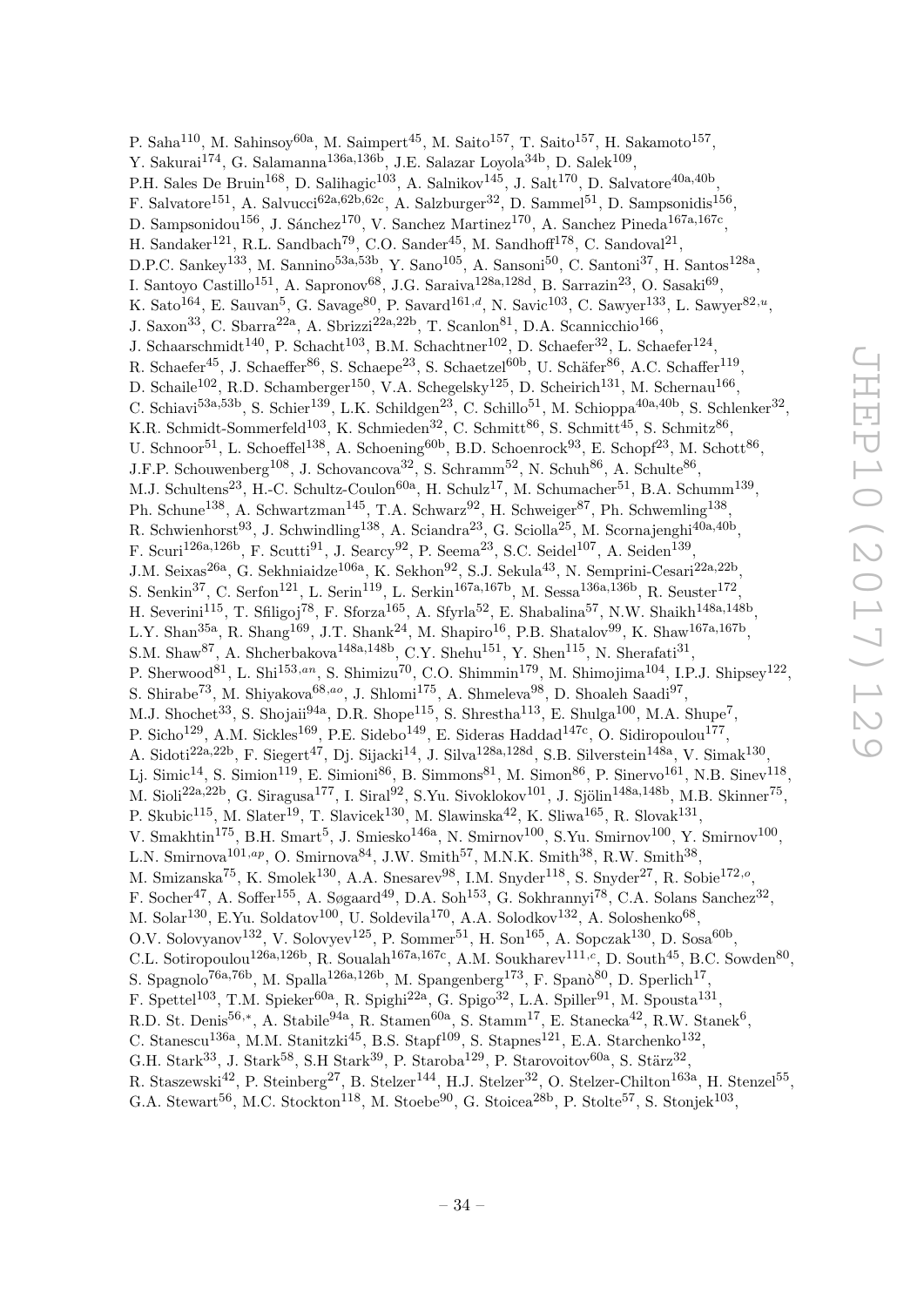A.R. Stradling<sup>8</sup>, A. Straessner<sup>47</sup>, M.E. Stramaglia<sup>18</sup>, J. Strandberg<sup>149</sup>, S. Strandberg<sup>148a,148b</sup>, M. Strauss<sup>115</sup>, P. Strizenec<sup>146b</sup>, R. Ströhmer<sup>177</sup>, D.M. Strom<sup>118</sup>, R. Stroynowski<sup>43</sup>, A. Strubig<sup>49</sup>, S.A. Stucci<sup>27</sup>, B. Stugu<sup>15</sup>, N.A. Styles<sup>45</sup>, D. Su<sup>145</sup>, J. Su<sup>127</sup>, S. Suchek<sup>60a</sup>, Y. Sugaya<sup>120</sup>, M. Suk<sup>130</sup>, V.V. Sulin<sup>98</sup>, DMS Sultan<sup>162a,162b</sup>, S. Sultansoy<sup>4c</sup>, T. Sumida<sup>71</sup>, S. Sun<sup>59</sup>, X. Sun<sup>3</sup>, K. Suruliz<sup>151</sup>, C.J.E. Suster<sup>152</sup>, M.R. Sutton<sup>151</sup>, S. Suzuki<sup>69</sup>, M. Svatos<sup>129</sup>, M. Swiatlowski<sup>33</sup>, S.P. Swift<sup>2</sup>, I. Sykora<sup>146a</sup>, T. Sykora<sup>131</sup>, D. Ta<sup>51</sup>, K. Tackmann<sup>45</sup>, J. Taenzer<sup>155</sup>, A. Taffard<sup>166</sup>, R. Tafirout<sup>163a</sup>, E. Tahirovic<sup>79</sup>, N. Taiblum<sup>155</sup>, H. Takai<sup>27</sup>, R. Takashima<sup>72</sup>, E.H. Takasugi<sup>103</sup>, T. Takeshita<sup>142</sup>, Y. Takubo<sup>69</sup>, M. Talby<sup>88</sup>, A.A. Talyshev<sup>111,c</sup>, J. Tanaka<sup>157</sup>, M. Tanaka<sup>159</sup>, R. Tanaka $^{119}$ , S. Tanaka $^{69}$ , R. Tanioka $^{70}$ , B.B. Tannenwald $^{113}$ , S. Tapia Araya $^{34b}$ , S. Tapprogge<sup>86</sup>, S. Tarem<sup>154</sup>, G.F. Tartarelli<sup>94a</sup>, P. Tas<sup>131</sup>, M. Tasevsky<sup>129</sup>, T. Tashiro<sup>71</sup>, E. Tassi<sup>40a,40b</sup>, A. Tavares Delgado<sup>128a,128b</sup>, Y. Tayalati<sup>137e</sup>, A.C. Taylor<sup>107</sup>, A.J. Taylor<sup>49</sup>, G.N. Taylor<sup>91</sup>, P.T.E. Taylor<sup>91</sup>, W. Taylor<sup>163b</sup>, P. Teixeira-Dias<sup>80</sup>, D. Temple<sup>144</sup>, H. Ten Kate<sup>32</sup>, P.K. Teng<sup>153</sup>, J.J. Teoh<sup>120</sup>, F. Tepel<sup>178</sup>, S. Terada<sup>69</sup>, K. Terashi<sup>157</sup>, J. Terron<sup>85</sup>, S. Terzo<sup>13</sup>, M. Testa<sup>50</sup>, R.J. Teuscher<sup>161,</sup><sup>o</sup>, T. Theveneaux-Pelzer<sup>88</sup>, F. Thiele<sup>39</sup>, J.P. Thomas<sup>19</sup>, J. Thomas-Wilsker<sup>80</sup>, P.D. Thompson<sup>19</sup>, A.S. Thompson<sup>56</sup>, L.A. Thomsen<sup>179</sup>, E. Thomson<sup>124</sup>, M.J. Tibbetts<sup>16</sup>, R.E. Ticse Torres<sup>88</sup>, V.O. Tikhomirov<sup>98,aq</sup>, Yu.A. Tikhonov<sup>111,c</sup>, S. Timoshenko<sup>100</sup>, P. Tipton<sup>179</sup>, S. Tisserant<sup>88</sup>, K. Todome<sup>159</sup>, S. Todorova-Nova<sup>5</sup>, S. Todt<sup>47</sup>, J. Tojo<sup>73</sup>, S. Tokár<sup>146a</sup>, K. Tokushuku<sup>69</sup>, E. Tolley<sup>59</sup>, L. Tomlinson<sup>87</sup>, M. Tomoto<sup>105</sup>, L. Tompkins<sup>145,ar</sup>, K. Toms<sup>107</sup>, B. Tong<sup>59</sup>, P. Tornambe<sup>51</sup>, E. Torrence<sup>118</sup>, H. Torres<sup>47</sup>, E. Torró Pastor<sup>140</sup>, J. Toth<sup>88,as</sup>, F. Touchard<sup>88</sup>, D.R. Tovey<sup>141</sup>, C.J. Treado<sup>112</sup>, T. Trefzger<sup>177</sup>, F. Tresoldi<sup>151</sup>, A. Tricoli<sup>27</sup>, I.M. Trigger<sup>163a</sup>, S. Trincaz-Duvoid<sup>83</sup>, M.F. Tripiana<sup>13</sup>, W. Trischuk<sup>161</sup>, B. Trocmé<sup>58</sup>, A. Trofymov<sup>45</sup>, C. Troncon<sup>94a</sup>, M. Trottier-McDonald<sup>16</sup>, M. Trovatelli<sup>172</sup>, L. Truong<sup>147b</sup>, M. Trzebinski<sup>42</sup>, A. Trzupek<sup>42</sup>, K.W. Tsang<sup>62a</sup>, J.C-L. Tseng<sup>122</sup>, P.V. Tsiareshka $^{95}$ , G. Tsipolitis<sup>10</sup>, N. Tsirintanis<sup>9</sup>, S. Tsiskaridze<sup>13</sup>, V. Tsiskaridze<sup>51</sup>, E.G. Tskhadadze<sup>54a</sup>, K.M. Tsui<sup>62a</sup>, I.I. Tsukerman<sup>99</sup>, V. Tsulaia<sup>16</sup>, S. Tsuno<sup>69</sup>, D. Tsybychev<sup>150</sup>, Y. Tu<sup>62b</sup>, A. Tudorache<sup>28b</sup>, V. Tudorache<sup>28b</sup>, T.T. Tulbure<sup>28a</sup>, A.N. Tuna<sup>59</sup>, S.A. Tupputi<sup>22a,22b</sup>, S. Turchikhin<sup>68</sup>, D. Turgeman<sup>175</sup>, I. Turk Cakir<sup>4b,at</sup>, R. Turra<sup>94a</sup>, P.M. Tuts<sup>38</sup>, G. Ucchielli<sup>22a,22b</sup>, I. Ueda<sup>69</sup>, M. Ughetto<sup>148a,148b</sup>, F. Ukegawa<sup>164</sup>, G. Unal<sup>32</sup>, A. Undrus<sup>27</sup>, G. Unel<sup>166</sup>, F.C. Ungaro<sup>91</sup>, Y. Unno<sup>69</sup>, C. Unverdorben<sup>102</sup>, J. Urban<sup>146b</sup>, P. Urquijo<sup>91</sup>, P. Urrejola<sup>86</sup>, G. Usai<sup>8</sup>, J. Usui<sup>69</sup>, L. Vacavant<sup>88</sup>, V. Vacek<sup>130</sup>, B. Vachon<sup>90</sup>, K.O.H. Vadla<sup>121</sup>, A. Vaidya<sup>81</sup>, C. Valderanis<sup>102</sup>, E. Valdes Santurio<sup>148a,148b</sup>, M. Valente<sup>52</sup>, S. Valentinetti<sup>22a,22b</sup>, A. Valero<sup>170</sup>, L. Valéry<sup>13</sup>, S. Valkar<sup>131</sup>, A. Vallier<sup>5</sup>, J.A. Valls Ferrer<sup>170</sup>, W. Van Den Wollenberg<sup>109</sup>, H. van der Graaf<sup>109</sup>, P. van Gemmeren<sup>6</sup>, J. Van Nieuwkoop<sup>144</sup>, I. van Vulpen<sup>109</sup>, M.C. van Woerden<sup>109</sup>, M. Vanadia<sup>135a,135b</sup>, W. Vandelli<sup>32</sup>, A. Vaniachine<sup>160</sup>, P. Vankov<sup>109</sup>, G. Vardanyan<sup>180</sup>, R. Vari<sup>134a</sup>, E.W. Varnes<sup>7</sup>, C. Varni<sup>53a,53b</sup>, T. Varol<sup>43</sup>, D. Varouchas<sup>119</sup>, A. Vartapetian<sup>8</sup>, K.E. Varvell<sup>152</sup>, J.G. Vasquez<sup>179</sup>, G.A. Vasquez<sup>34b</sup>, F. Vazeille<sup>37</sup>, T. Vazquez Schroeder<sup>90</sup>, J. Veatch<sup>57</sup>, V. Veeraraghavan<sup>7</sup>, L.M. Veloce<sup>161</sup>, F. Veloso<sup>128a,128c</sup>, S. Veneziano<sup>134a</sup>, A. Ventura<sup>76a,76b</sup>, M. Venturi<sup>172</sup>, N. Venturi<sup>32</sup>, A. Venturini<sup>25</sup>, V. Vercesi<sup>123a</sup>, M. Verducci<sup>136a,136b</sup>, W. Verkerke<sup>109</sup>, A.T. Vermeulen<sup>109</sup>, J.C. Vermeulen<sup>109</sup>, M.C. Vetterli<sup>144,d</sup>, N. Viaux Maira<sup>34b</sup>, O. Viazlo<sup>84</sup>, I. Vichou<sup>169,\*</sup>, T. Vickey<sup>141</sup>, O.E. Vickey Boeriu<sup>141</sup>, G.H.A. Viehhauser<sup>122</sup>, S. Viel<sup>16</sup>, L. Vigani<sup>122</sup>, M. Villa<sup>22a,22b</sup>, M. Villaplana Perez<sup>94a,94b</sup>, E. Vilucchi<sup>50</sup>, M.G. Vincter<sup>31</sup>, V.B. Vinogradov<sup>68</sup>, A. Vishwakarma<sup>45</sup>, C. Vittori<sup>22a,22b</sup>, I. Vivarelli<sup>151</sup>, S. Vlachos<sup>10</sup>, M. Vogel<sup>178</sup>, P. Vokac<sup>130</sup>, G. Volpi<sup>13</sup>, H. von der Schmitt<sup>103</sup>, E. von Toerne<sup>23</sup>, V. Vorobel<sup>131</sup>, K. Vorobev<sup>100</sup>, M. Vos<sup>170</sup>, R. Voss<sup>32</sup>, J.H. Vossebeld<sup>77</sup>, N. Vranjes<sup>14</sup>, M. Vranjes Milosavljevic<sup>14</sup>, V. Vrba<sup>130</sup>, M. Vreeswijk $^{109}$ , R. Vuillermet $^{32}$ , I. Vukotic $^{33}$ , P. Wagner $^{23}$ , W. Wagner $^{178}$ , J. Wagner-Kuhr $^{102}$ ,

- H. Wahlberg<sup>74</sup>, S. Wahrmund<sup>47</sup>, J. Walder<sup>75</sup>, R. Walker<sup>102</sup>, W. Walkowiak<sup>143</sup>,
- V. Wallangen<sup>148a,148b</sup>, C. Wang<sup>35b</sup>, C. Wang<sup>36b,au</sup>, F. Wang<sup>176</sup>, H. Wang<sup>16</sup>, H. Wang<sup>3</sup>,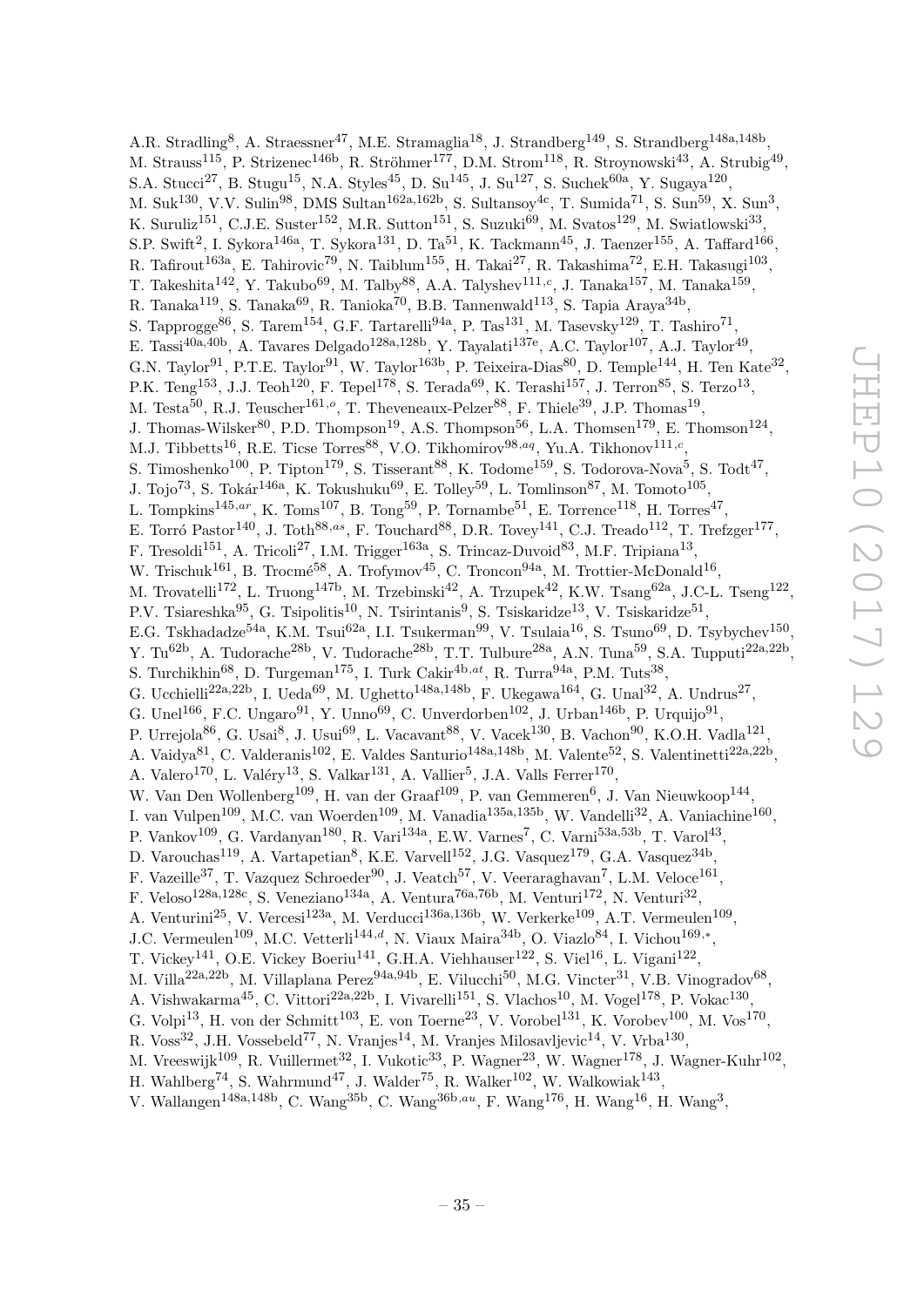J. Wang<sup>45</sup>, J. Wang<sup>152</sup>, Q. Wang<sup>115</sup>, R. Wang<sup>6</sup>, S.M. Wang<sup>153</sup>, T. Wang<sup>38</sup>, W. Wang<sup>153,av</sup>, W. Wang<sup>36a</sup>, Z. Wang<sup>36c</sup>, C. Wanotayaroj<sup>118</sup>, A. Warburton<sup>90</sup>, C.P. Ward<sup>30</sup>, D.R. Wardrope<sup>81</sup>, A. Washbrook<sup>49</sup>, P.M. Watkins<sup>19</sup>, A.T. Watson<sup>19</sup>, M.F. Watson<sup>19</sup>, G. Watts<sup>140</sup>, S. Watts<sup>87</sup>, B.M. Waugh<sup>81</sup>, A.F. Webb<sup>11</sup>, S. Webb<sup>86</sup>, M.S. Weber<sup>18</sup>, S.W. Weber<sup>177</sup>, S.A. Weber<sup>31</sup>, J.S. Webster<sup>6</sup>, A.R. Weidberg<sup>122</sup>, B. Weinert<sup>64</sup>, J. Weingarten<sup>57</sup>, M. Weirich<sup>86</sup>, C. Weiser<sup>51</sup>, H. Weits<sup>109</sup>, P.S. Wells<sup>32</sup>, T. Wenaus<sup>27</sup>, T. Wengler<sup>32</sup>, S. Wenig<sup>32</sup>, N. Wermes<sup>23</sup>, M.D. Werner<sup>67</sup>, P. Werner<sup>32</sup>, M. Wessels<sup>60a</sup>, T.D. Weston<sup>18</sup>, K. Whalen<sup>118</sup>, N.L. Whallon<sup>140</sup>, A.M. Wharton<sup>75</sup>, A.S. White<sup>92</sup>, A. White<sup>8</sup>, M.J. White<sup>1</sup>, R. White<sup>34b</sup>, D. Whiteson<sup>166</sup>, B.W. Whitmore<sup>75</sup>, F.J. Wickens<sup>133</sup>, W. Wiedenmann<sup>176</sup>, M. Wielers<sup>133</sup>, C. Wiglesworth<sup>39</sup>, L.A.M. Wiik-Fuchs<sup>51</sup>, A. Wildauer<sup>103</sup>, F. Wilk<sup>87</sup>, H.G. Wilkens<sup>32</sup>, H.H. Williams<sup>124</sup>, S. Williams<sup>109</sup>, C. Willis<sup>93</sup>, S. Willocq<sup>89</sup>, J.A. Wilson<sup>19</sup>, I. Wingerter-Seez<sup>5</sup>, E. Winkels<sup>151</sup>, F. Winklmeier<sup>118</sup>, O.J. Winston<sup>151</sup>, B.T. Winter<sup>23</sup>, M. Wittgen<sup>145</sup>, M. Wobisch<sup>82,u</sup>, T.M.H. Wolf<sup>109</sup>, R. Wolff<sup>88</sup>, M.W. Wolter<sup>42</sup>, H. Wolters<sup>128a,128c</sup>, V.W.S. Wong<sup>171</sup>, S.D. Worm<sup>19</sup>, B.K. Wosiek<sup>42</sup>, J. Wotschack<sup>32</sup>, K.W. Wozniak<sup>42</sup>, M. Wu<sup>33</sup>, S.L. Wu<sup>176</sup>, X. Wu<sup>52</sup>, Y. Wu<sup>92</sup>, T.R. Wyatt<sup>87</sup>, B.M. Wynne<sup>49</sup>, S. Xella<sup>39</sup>, Z. Xi<sup>92</sup>, L. Xia<sup>35c</sup>, D. Xu<sup>35a</sup>, L. Xu<sup>27</sup>, T. Xu<sup>138</sup>, B. Yabsley<sup>152</sup>, S. Yacoob<sup>147a</sup>, D. Yamaguchi<sup>159</sup>, Y. Yamaguchi<sup>159</sup>, A. Yamamoto<sup>69</sup>, S. Yamamoto<sup>157</sup>, T. Yamanaka<sup>157</sup>, F. Yamane<sup>70</sup>, M. Yamatani<sup>157</sup>, Y. Yamazaki<sup>70</sup>, Z. Yan<sup>24</sup>, H. Yang<sup>36c</sup>, H. Yang<sup>16</sup>, Y. Yang<sup>153</sup>, Z. Yang<sup>15</sup>, W-M. Yao<sup>16</sup>, Y.C. Yap<sup>83</sup>, Y. Yasu<sup>69</sup>, E. Yatsenko<sup>5</sup>, K.H. Yau Wong<sup>23</sup>, J. Ye<sup>43</sup>, S. Ye<sup>27</sup>, I. Yeletskikh<sup>68</sup>, E. Yigitbasi<sup>24</sup>, E. Yildirim<sup>86</sup>, K. Yorita<sup>174</sup>, K. Yoshihara $^{124}$ , C. Young $^{145}$ , C.J.S. Young $^{32}$ , J. Yu $^8$ , J. Yu $^{67}$ , S.P.Y. Yuen $^{23}$ , I. Yusuff $^{30,aw}$ , B. Zabinski<sup>42</sup>, G. Zacharis<sup>10</sup>, R. Zaidan<sup>13</sup>, A.M. Zaitsev<sup>132,ak</sup>, N. Zakharchuk<sup>45</sup>, J. Zalieckas<sup>15</sup>, A. Zaman<sup>150</sup>, S. Zambito<sup>59</sup>, D. Zanzi<sup>91</sup>, C. Zeitnitz<sup>178</sup>, G. Zemaityte<sup>122</sup>, A. Zemla<sup>41a</sup>, J.C. Zeng<sup>169</sup>, Q. Zeng<sup>145</sup>, O. Zenin<sup>132</sup>, T. Ženiš<sup>146a</sup>, D. Zerwas<sup>119</sup>, D. Zhang<sup>92</sup>, F. Zhang<sup>176</sup>, G. Zhang<sup>36a,ax</sup>, H. Zhang<sup>119</sup>, J. Zhang<sup>6</sup>, L. Zhang<sup>51</sup>, L. Zhang<sup>36a</sup>, M. Zhang<sup>169</sup>, P. Zhang<sup>35b</sup>, R. Zhang<sup>23</sup>, R. Zhang<sup>36a,au</sup>, X. Zhang<sup>36b</sup>, Y. Zhang<sup>35a</sup>, Z. Zhang<sup>119</sup>, X. Zhao<sup>43</sup>, Y. Zhao<sup>36b,ay</sup>, Z. Zhao<sup>36a</sup>, A. Zhemchugov<sup>68</sup>, B. Zhou<sup>92</sup>, C. Zhou<sup>176</sup>, L. Zhou<sup>43</sup>, M. Zhou<sup>35a</sup>, M. Zhou<sup>150</sup>, N. Zhou $^{35c}$ , C.G. Zhu $^{36b}$ , H. Zhu $^{35a}$ , J. Zhu $^{92}$ , Y. Zhu $^{36a}$ , X. Zhuang $^{35a}$ , K. Zhukov $^{98}$ , A. Zibell<sup>177</sup>, D. Zieminska<sup>64</sup>, N.I. Zimine<sup>68</sup>, C. Zimmermann<sup>86</sup>, S. Zimmermann<sup>51</sup>, Z. Zinonos<sup>103</sup>, M. Zinser $^{86}$ , M. Ziolkowski $^{143}$ , L. Živković $^{14}$ , G. Zobernig $^{176}$ , A. Zoccoli $^{22a,22b}$ , R. Zou $^{33}$ , M. zur Nedden<sup>17</sup>, L. Zwalinski $^{32}$ .

- <sup>1</sup> Department of Physics, University of Adelaide, Adelaide, Australia
- <sup>2</sup> Physics Department, SUNY Albany, Albany NY, United States of America
- <sup>3</sup> Department of Physics, University of Alberta, Edmonton AB, Canada
- $^{4-(a)}$  Department of Physics, Ankara University, Ankara;  $^{(b)}$  Istanbul Aydin University, Istanbul;  $^{(c)}$ Division of Physics, TOBB University of Economics and Technology, Ankara, Turkey
- $5$  LAPP, CNRS/IN2P3 and Université Savoie Mont Blanc, Annecy-le-Vieux, France
- <sup>6</sup> High Energy Physics Division, Argonne National Laboratory, Argonne IL, United States of America
- <sup>7</sup> Department of Physics, University of Arizona, Tucson AZ, United States of America
- <sup>8</sup> Department of Physics, The University of Texas at Arlington, Arlington TX, United States of America
- <sup>9</sup> Physics Department, National and Kapodistrian University of Athens, Athens, Greece
- <sup>10</sup> Physics Department, National Technical University of Athens, Zografou, Greece
- $11$  Department of Physics, The University of Texas at Austin, Austin TX, United States of America
- <sup>12</sup> Institute of Physics, Azerbaijan Academy of Sciences, Baku, Azerbaijan
- <sup>13</sup> Institut de Física d'Altes Energies (IFAE), The Barcelona Institute of Science and Technology, Barcelona, Spain
- <sup>14</sup> Institute of Physics, University of Belgrade, Belgrade, Serbia
- <sup>15</sup> Department for Physics and Technology, University of Bergen, Bergen, Norway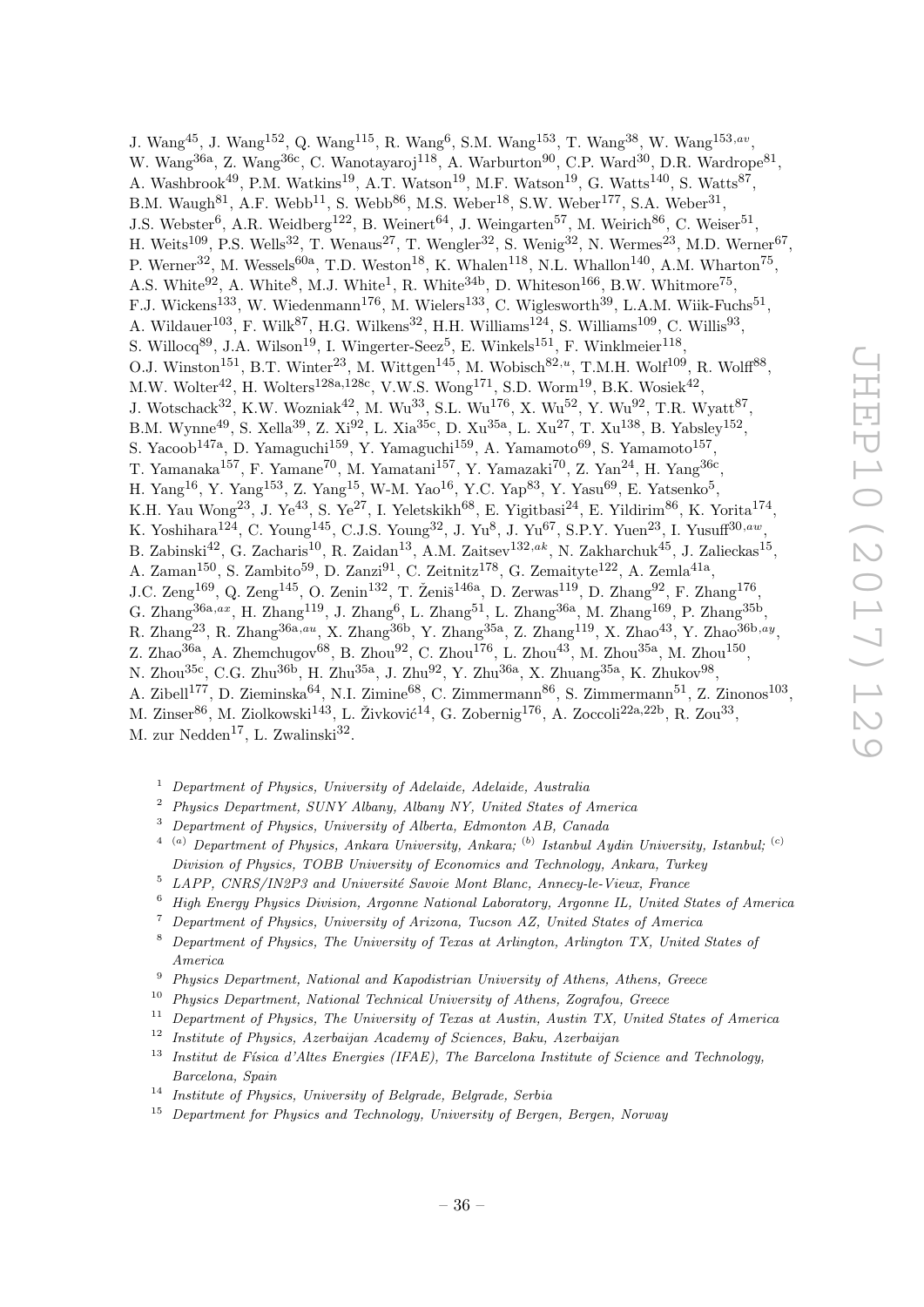- <sup>16</sup> Physics Division, Lawrence Berkeley National Laboratory and University of California, Berkeley CA, United States of America
- <sup>17</sup> Department of Physics, Humboldt University, Berlin, Germany
- <sup>18</sup> Albert Einstein Center for Fundamental Physics and Laboratory for High Energy Physics, University of Bern, Bern, Switzerland
- <sup>19</sup> School of Physics and Astronomy, University of Birmingham, Birmingham, United Kingdom
- $20$  (a) Department of Physics, Bogazici University, Istanbul; <sup>(b)</sup> Department of Physics Engineering, Gaziantep University, Gaziantep; <sup>(d)</sup> Istanbul Bilgi University, Faculty of Engineering and Natural Sciences, Istanbul; <sup>(e)</sup> Bahcesehir University, Faculty of Engineering and Natural Sciences, Istanbul, Turkey
- <sup>21</sup> Centro de Investigaciones, Universidad Antonio Narino, Bogota, Colombia
- <sup>22 (a)</sup> INFN Sezione di Bologna; <sup>(b)</sup> Dipartimento di Fisica e Astronomia, Università di Bologna, Bologna, Italy
- <sup>23</sup> Physikalisches Institut, University of Bonn, Bonn, Germany
- <sup>24</sup> Department of Physics, Boston University, Boston MA, United States of America
- $^{25}$  Department of Physics, Brandeis University, Waltham MA, United States of America
- <sup>26 (a)</sup> Universidade Federal do Rio De Janeiro COPPE/EE/IF, Rio de Janeiro; <sup>(b)</sup> Electrical Circuits Department, Federal University of Juiz de Fora (UFJF), Juiz de Fora;  $\frac{(c)}{c}$  Federal University of Sao Joao del Rei (UFSJ), Sao Joao del Rei; <sup>(d)</sup> Instituto de Fisica, Universidade de Sao Paulo, Sao Paulo, Brazil
- <sup>27</sup> Physics Department, Brookhaven National Laboratory, Upton NY, United States of America
- <sup>28 (a)</sup> Transilvania University of Brasov, Brasov; <sup>(b)</sup> Horia Hulubei National Institute of Physics and Nuclear Engineering, Bucharest; <sup>(c)</sup> Department of Physics, Alexandru Ioan Cuza University of *Iasi, Iasi;* <sup>(d)</sup> National Institute for Research and Development of Isotopic and Molecular Technologies, Physics Department, Cluj Napoca; (e) University Politehnica Bucharest, Bucharest;  $(f)$  West University in Timisoara, Timisoara, Romania
- <sup>29</sup> Departamento de Física, Universidad de Buenos Aires, Buenos Aires, Argentina
- <sup>30</sup> Cavendish Laboratory, University of Cambridge, Cambridge, United Kingdom
- <sup>31</sup> Department of Physics, Carleton University, Ottawa ON, Canada
- <sup>32</sup> CERN, Geneva, Switzerland
- <sup>33</sup> Enrico Fermi Institute, University of Chicago, Chicago IL, United States of America
- $34$ <sup>(a)</sup> Departamento de Física, Pontificia Universidad Católica de Chile, Santiago; <sup>(b)</sup> Departamento de Física, Universidad Técnica Federico Santa María, Valparaíso, Chile
- $35$ <sup>(a)</sup> Institute of High Energy Physics, Chinese Academy of Sciences, Beijing; <sup>(b)</sup> Department of Physics, Nanjing University, Jiangsu;  $^{(c)}$  Physics Department, Tsinghua University, Beijing 100084, China
- <sup>36</sup> (a) Department of Modern Physics and State Key Laboratory of Particle Detection and Electronics, University of Science and Technology of China, Anhui;  $^{(b)}$  School of Physics, Shandong University, Shandong;  $^{(c)}$  Department of Physics and Astronomy, Key Laboratory for Particle Physics, Astrophysics and Cosmology, Ministry of Education; Shanghai Key Laboratory for Particle Physics and Cosmology, Shanghai Jiao Tong University, Shanghai(also at PKU-CHEP), China
- <sup>37</sup> Université Clermont Auvergne, CNRS/IN2P3, LPC, Clermont-Ferrand, France
- <sup>38</sup> Nevis Laboratory, Columbia University, Irvington NY, United States of America<br><sup>39</sup> Niele Reka Institute, University of Canankasan, Kehankawa, Danmark
- <sup>39</sup> Niels Bohr Institute, University of Copenhagen, Kobenhavn, Denmark
- <sup>40 (a)</sup> INFN Gruppo Collegato di Cosenza, Laboratori Nazionali di Frascati; <sup>(b)</sup> Dipartimento di Fisica, Università della Calabria, Rende, Italy
- <sup>41</sup> <sup>(a)</sup> AGH University of Science and Technology, Faculty of Physics and Applied Computer Science, Krakow; (b) Marian Smoluchowski Institute of Physics, Jagiellonian University, Krakow, Poland
- <sup>42</sup> Institute of Nuclear Physics Polish Academy of Sciences, Krakow, Poland
- <sup>43</sup> Physics Department, Southern Methodist University, Dallas TX, United States of America
- <sup>44</sup> Physics Department, University of Texas at Dallas, Richardson TX, United States of America
- <sup>45</sup> DESY, Hamburg and Zeuthen, Germany
- $46$  Lehrstuhl für Experimentelle Physik IV, Technische Universität Dortmund, Dortmund, Germany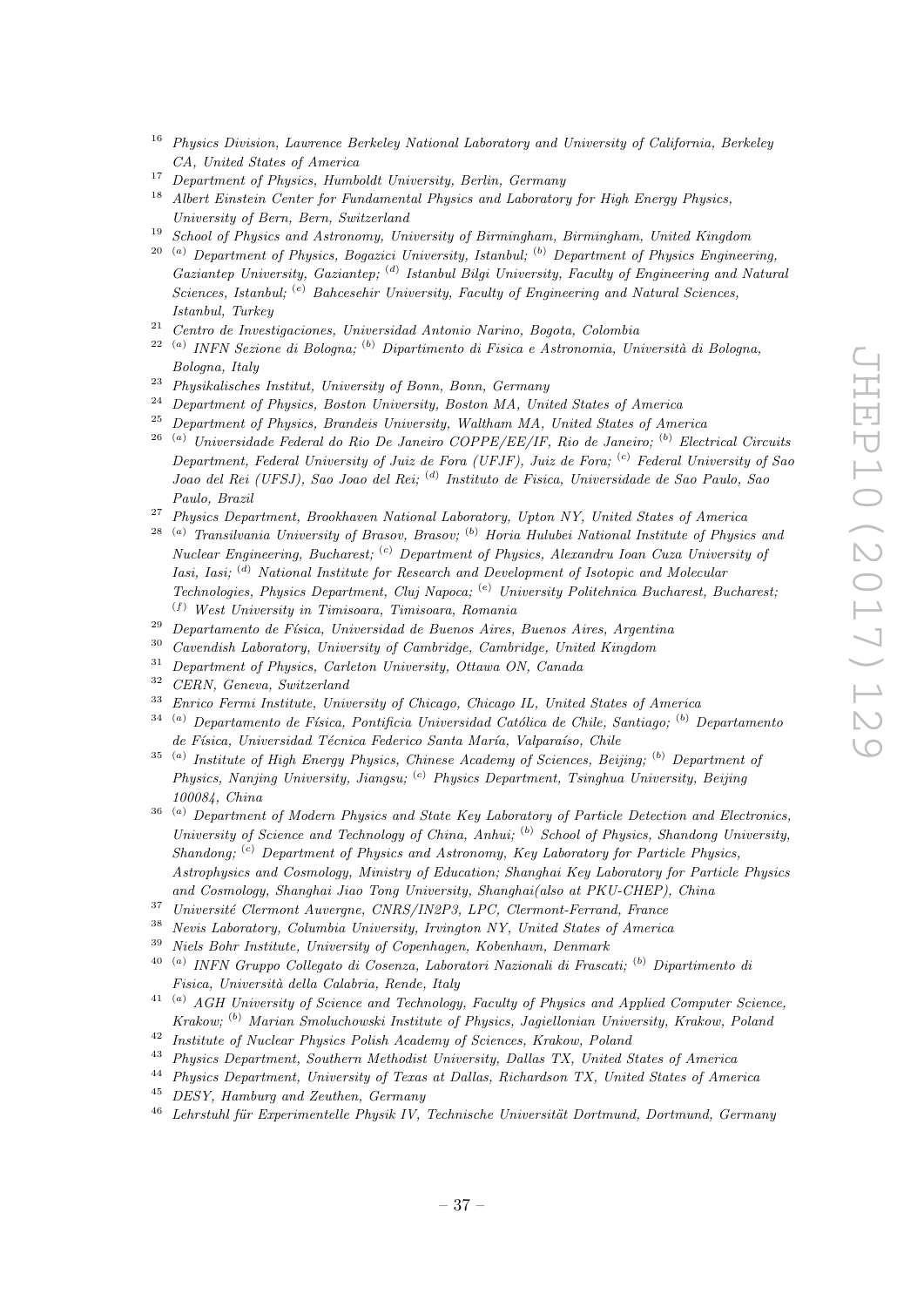- $47$  Institut für Kern- und Teilchenphysik, Technische Universität Dresden, Dresden, Germany
- <sup>48</sup> Department of Physics, Duke University, Durham NC, United States of America
- <sup>49</sup> SUPA School of Physics and Astronomy, University of Edinburgh, Edinburgh, United Kingdom
- <sup>50</sup> INFN e Laboratori Nazionali di Frascati, Frascati, Italy
- $51$  Fakultät für Mathematik und Physik, Albert-Ludwigs-Universität, Freiburg, Germany
- $52$  Departement de Physique Nucleaire et Corpusculaire, Université de Genève, Geneva, Switzerland
- <sup>53 (a</sup>) INFN Sezione di Genova; <sup>(b</sup>) Dipartimento di Fisica, Università di Genova, Genova, Italy
- $54$ <sup>(a)</sup> E. Andronikashvili Institute of Physics, Iv. Javakhishvili Tbilisi State University, Tbilisi; <sup>(b)</sup> High Energy Physics Institute, Tbilisi State University, Tbilisi, Georgia
- $55$  II Physikalisches Institut, Justus-Liebig-Universität Giessen, Giessen, Germany
- <sup>56</sup> SUPA School of Physics and Astronomy, University of Glasgow, Glasgow, United Kingdom
- $57$  II Physikalisches Institut, Georg-August-Universität, Göttingen, Germany<br> $58$  Isteratoire de Physicus Substantinus et de Coemplogie Université Grenologie
- <sup>58</sup> Laboratoire de Physique Subatomique et de Cosmologie, Universit´e Grenoble-Alpes, CNRS/IN2P3, Grenoble, France
- <sup>59</sup> Laboratory for Particle Physics and Cosmology, Harvard University, Cambridge MA, United States of America
- $\overset{60}{\phantom{6}}$  (a) Kirchhoff-Institut für Physik, Ruprecht-Karls-Universität Heidelberg, Heidelberg; (b) Physikalisches Institut, Ruprecht-Karls-Universität Heidelberg, Heidelberg, Germany
- $61$  Faculty of Applied Information Science, Hiroshima Institute of Technology, Hiroshima, Japan
- $^{62}$  (a) Department of Physics, The Chinese University of Hong Kong, Shatin, N.T., Hong Kong; (b) Department of Physics, The University of Hong Kong, Hong Kong; <sup>(c)</sup> Department of Physics and Institute for Advanced Study, The Hong Kong University of Science and Technology, Clear Water Bay, Kowloon, Hong Kong, China
- <sup>63</sup> Department of Physics, National Tsing Hua University, Taiwan<br><sup>64</sup> Department of Physics, Indiana University, Plasmington IN Un
- $^{64}$  Department of Physics, Indiana University, Bloomington IN, United States of America<br> $^{65}$  Institut film Actres and Teilshambusik Leonald Francesc University Innabush Austri
- $^{65}$  Institut für Astro- und Teilchenphysik, Leopold-Franzens-Universität, Innsbruck, Austria
- <sup>66</sup> University of Iowa, Iowa City IA, United States of America<br><sup>67</sup> Department of Planting and Action and Jan State University
- $^{67}$  Department of Physics and Astronomy, Iowa State University, Ames IA, United States of America<br> $^{68}$  Jaint Institute for Nuclear Bessereh, IND Duhne, Duhne, Bussie
- <sup>68</sup> Joint Institute for Nuclear Research, JINR Dubna, Dubna, Russia
- <sup>69</sup> KEK, High Energy Accelerator Research Organization, Tsukuba, Japan
- <sup>70</sup> Graduate School of Science, Kobe University, Kobe, Japan  $71$  Equally of Science, Kusta University, Kusta, Japan
- <sup>71</sup> Faculty of Science, Kyoto University, Kyoto, Japan<br><sup>72</sup> Kyota University of Education, Kyota, Japan
- <sup>72</sup> Kyoto University of Education, Kyoto, Japan
- $73$  Research Center for Advanced Particle Physics and Department of Physics, Kyushu University, Fukuoka, Japan
- <sup>74</sup> Instituto de Física La Plata, Universidad Nacional de La Plata and CONICET, La Plata, Argentina
- <sup>75</sup> Physics Department, Lancaster University, Lancaster, United Kingdom
- <sup>76 (a)</sup> INFN Sezione di Lecce; <sup>(b)</sup> Dipartimento di Matematica e Fisica, Università del Salento, Lecce, **Italy**
- <sup>77</sup> Oliver Lodge Laboratory, University of Liverpool, Liverpool, United Kingdom
- $78$  Department of Experimental Particle Physics, Jožef Stefan Institute and Department of Physics, University of Ljubljana, Ljubljana, Slovenia
- <sup>79</sup> School of Physics and Astronomy, Queen Mary University of London, London, United Kingdom<br><sup>80</sup> Department of Physics, Rayal Hellaway University of London, Summy United Kingdom
- $80$  Department of Physics, Royal Holloway University of London, Surrey, United Kingdom<br> $81$  Department of Physics and Astronomy, University College London, London, United King
- <sup>81</sup> Department of Physics and Astronomy, University College London, London, United Kingdom
- $82$  Louisiana Tech University, Ruston LA, United States of America<br> $83$  Lebenstian de Physican Marking at the Hartre Francisco HDMC
- Laboratoire de Physique Nucléaire et de Hautes Energies, UPMC and Université Paris-Diderot and CNRS/IN2P3, Paris, France
- <sup>84</sup> Fysiska institutionen, Lunds universitet, Lund, Sweden
- <sup>85</sup> Departamento de Fisica Teorica C-15, Universidad Autonoma de Madrid, Madrid, Spain
- $86$  Institut für Physik, Universität Mainz, Mainz, Germany
- <sup>87</sup> School of Physics and Astronomy, University of Manchester, Manchester, United Kingdom
- $88$  CPPM, Aix-Marseille Université and CNRS/IN2P3, Marseille, France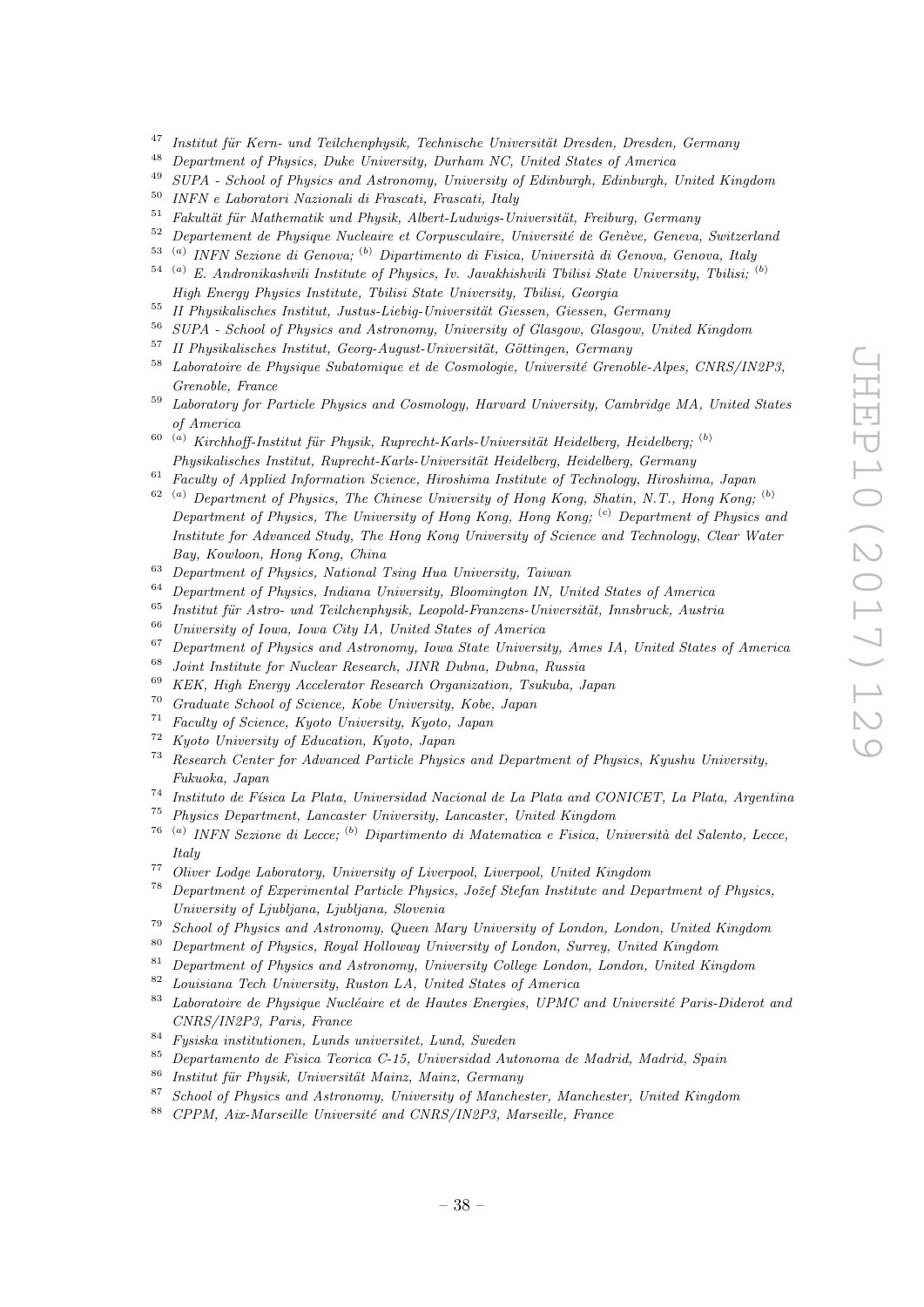- <sup>89</sup> Department of Physics, University of Massachusetts, Amherst MA, United States of America
- <sup>90</sup> Department of Physics, McGill University, Montreal QC, Canada
- <sup>91</sup> School of Physics, University of Melbourne, Victoria, Australia
- $\frac{92}{100}$  Department of Physics, The University of Michigan, Ann Arbor MI, United States of America
- <sup>93</sup> Department of Physics and Astronomy, Michigan State University, East Lansing MI, United States of America
- <sup>94 (a)</sup> INFN Sezione di Milano; <sup>(b)</sup> Dipartimento di Fisica, Università di Milano, Milano, Italy
- <sup>95</sup> B.I. Stepanov Institute of Physics, National Academy of Sciences of Belarus, Minsk, Republic of Belarus
- <sup>96</sup> Research Institute for Nuclear Problems of Byelorussian State University, Minsk, Republic of Belarus
- <sup>97</sup> Group of Particle Physics, University of Montreal, Montreal QC, Canada
- <sup>98</sup> P.N. Lebedev Physical Institute of the Russian Academy of Sciences, Moscow, Russia
- <sup>99</sup> Institute for Theoretical and Experimental Physics (ITEP), Moscow, Russia
- <sup>100</sup> National Research Nuclear University MEPhI, Moscow, Russia<br><sup>101</sup> D.V. Skakeltown Institute of Nuclear Physics M.V. Lamences
- <sup>101</sup> D.V. Skobeltsyn Institute of Nuclear Physics, M.V. Lomonosov Moscow State University, Moscow, Russia
- $102$  Fakultät für Physik, Ludwig-Maximilians-Universität München, München, Germany
- $103$  Max-Planck-Institut für Physik (Werner-Heisenberg-Institut), München, Germany<br> $104$  Magaashi Institute of Applied Seignae, Nagaashi, Japan
- <sup>104</sup> Nagasaki Institute of Applied Science, Nagasaki, Japan<br><sup>105</sup> Craduate School of Science and Kehausaki Machause In
- <sup>105</sup> Graduate School of Science and Kobayashi-Maskawa Institute, Nagoya University, Nagoya, Japan<br><sup>106</sup> (a) IMFN Serience di Napolis (b) Dipertimenta di Fisice, Università di Napoli, Napolis Italy
- <sup>106 (a)</sup> INFN Sezione di Napoli; <sup>(b)</sup> Dipartimento di Fisica, Università di Napoli, Napoli, Italy
- <sup>107</sup> Department of Physics and Astronomy, University of New Mexico, Albuquerque NM, United States of America
- <sup>108</sup> Institute for Mathematics, Astrophysics and Particle Physics, Radboud University Nijmegen/Nikhef, Nijmegen, Netherlands
- <sup>109</sup> Nikhef National Institute for Subatomic Physics and University of Amsterdam, Amsterdam, Netherlands
- <sup>110</sup> Department of Physics, Northern Illinois University, DeKalb IL, United States of America
- <sup>111</sup> Budker Institute of Nuclear Physics, SB RAS, Novosibirsk, Russia<br><sup>112</sup> Department of Physics, New York University, New York NV, Unit,
- <sup>112</sup> Department of Physics, New York University, New York NY, United States of America
- <sup>113</sup> Ohio State University, Columbus OH, United States of America
- <sup>114</sup> Faculty of Science, Okayama University, Okayama, Japan
- <sup>115</sup> Homer L. Dodge Department of Physics and Astronomy, University of Oklahoma, Norman OK, United States of America
- <sup>116</sup> Department of Physics, Oklahoma State University, Stillwater OK, United States of America<br><sup>117</sup> Palackí University, *PCPTM, Olamous, Crash Pamellia*
- <sup>117</sup> Palacký University, RCPTM, Olomouc, Czech Republic  $\frac{118}{118}$  Center for *High Francy Physics*, *Hainanity of Organ*
- <sup>118</sup> Center for High Energy Physics, University of Oregon, Eugene OR, United States of America
- <sup>119</sup> LAL, Univ. Paris-Sud, CNRS/IN2P3, Université Paris-Saclay, Orsay, France
- <sup>120</sup> Graduate School of Science, Osaka University, Osaka, Japan<br><sup>121</sup> Department of Physics University of Oslo, Oslo, Namuru
- <sup>121</sup> Department of Physics, University of Oslo, Oslo, Norway<br><sup>122</sup> Department of Physics, Orford University, Orford United
- <sup>122</sup> Department of Physics, Oxford University, Oxford, United Kingdom
- <sup>123 (a)</sup> INFN Sezione di Pavia; <sup>(b)</sup> Dipartimento di Fisica, Università di Pavia, Pavia, Italy
- <sup>124</sup> Department of Physics, University of Pennsylvania, Philadelphia PA, United States of America
- <sup>125</sup> National Research Centre "Kurchatov Institute" B.P.Konstantinov Petersburg Nuclear Physics Institute, St. Petersburg, Russia
- <sup>126 (a)</sup> INFN Sezione di Pisa; <sup>(b)</sup> Dipartimento di Fisica E. Fermi, Università di Pisa, Pisa, Italy
- <sup>127</sup> Department of Physics and Astronomy, University of Pittsburgh, Pittsburgh PA, United States of America
- <sup>128 (a)</sup> Laboratório de Instrumentação e Física Experimental de Partículas LIP, Lisboa; <sup>(b)</sup> Faculdade de Ciências, Universidade de Lisboa, Lisboa;  $^{(c)}$  Department of Physics, University of Coimbra, Coimbra; <sup>(d)</sup> Centro de Física Nuclear da Universidade de Lisboa, Lisboa; <sup>(e)</sup> Departamento de Fisica, Universidade do Minho, Braga;  $(f)$  Departamento de Fisica Teorica y del Cosmos and  $CAFPE$ , Universidad de Granada, Granada;  $(g)$  Dep Fisica and CEFITEC of Faculdade de Ciencias e Tecnologia, Universidade Nova de Lisboa, Caparica, Portugal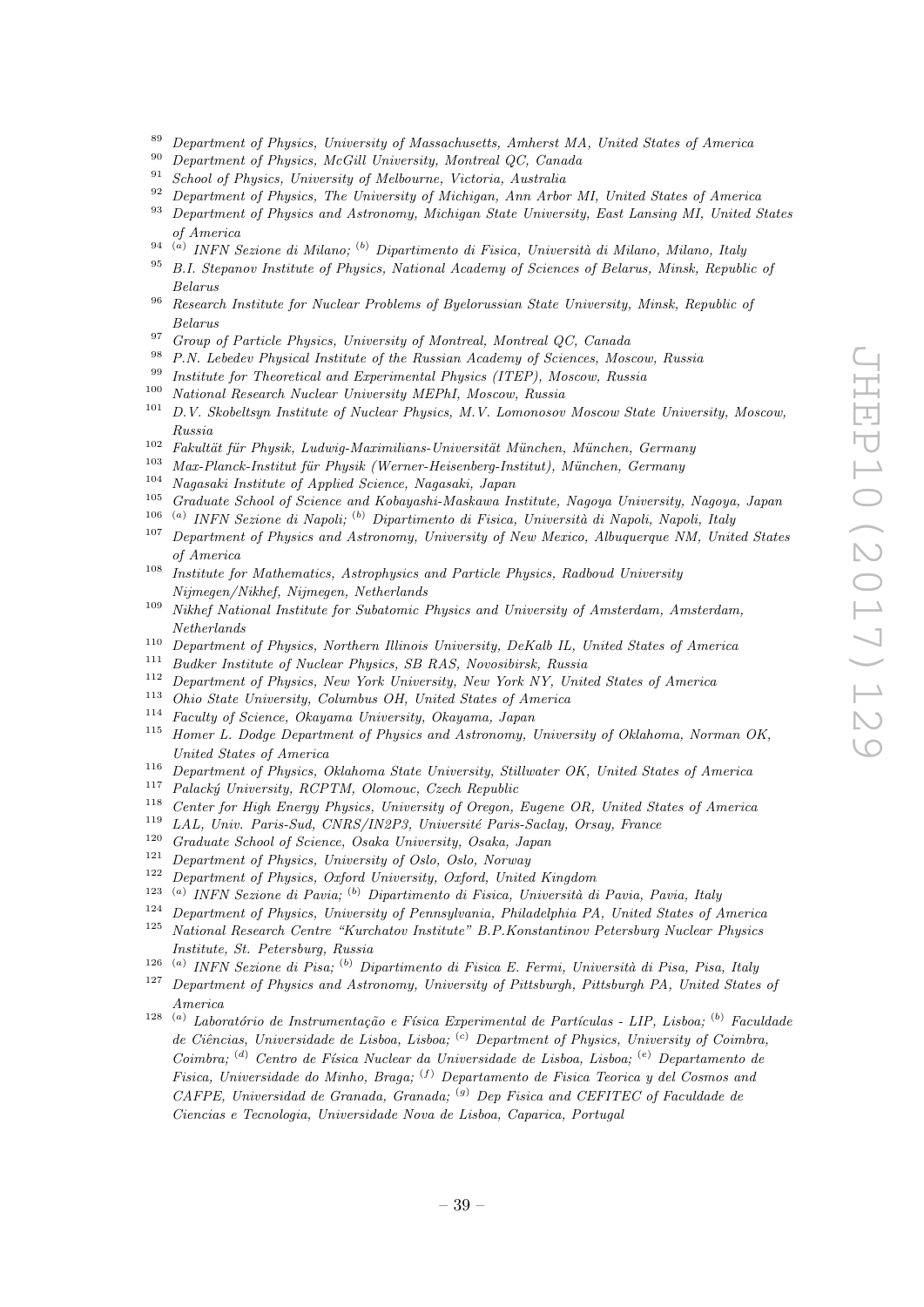- <sup>129</sup> Institute of Physics, Academy of Sciences of the Czech Republic, Praha, Czech Republic
- <sup>130</sup> Czech Technical University in Prague, Praha, Czech Republic
- <sup>131</sup> Charles University, Faculty of Mathematics and Physics, Prague, Czech Republic
- <sup>132</sup> State Research Center Institute for High Energy Physics (Protvino), NRC KI, Russia<br><sup>133</sup> Bertiels Physics Department, Butherford Appleton Lebenstern, Dideet, United Kingdon
- <sup>133</sup> Particle Physics Department, Rutherford Appleton Laboratory, Didcot, United Kingdom
- <sup>134 (a)</sup> INFN Sezione di Roma; <sup>(b)</sup> Dipartimento di Fisica, Sapienza Università di Roma, Roma, Italy
- <sup>135 (a)</sup> INFN Sezione di Roma Tor Vergata; <sup>(b)</sup> Dipartimento di Fisica, Università di Roma Tor Vergata, Roma, Italy
- <sup>136 (a)</sup> INFN Sezione di Roma Tre; <sup>(b)</sup> Dipartimento di Matematica e Fisica, Università Roma Tre, Roma, Italy
- $137$  (a) Faculté des Sciences Ain Chock, Réseau Universitaire de Physique des Hautes Energies -Université Hassan II, Casablanca; <sup>(b)</sup> Centre National de l'Energie des Sciences Techniques  $Nucleaires, Rabat; {}^{(c)}$  Faculté des Sciences Semlalia, Université Cadi Ayyad, LPHEA-Marrakech; (d) Faculté des Sciences, Université Mohamed Premier and LPTPM, Oujda;  $(e)$  Faculté des sciences, Université Mohammed V, Rabat, Morocco
- <sup>138</sup> DSM/IRFU (Institut de Recherches sur les Lois Fondamentales de l'Univers), CEA Saclay (Commissariat `a l'Energie Atomique et aux Energies Alternatives), Gif-sur-Yvette, France
- <sup>139</sup> Santa Cruz Institute for Particle Physics, University of California Santa Cruz, Santa Cruz CA, United States of America
- <sup>140</sup> Department of Physics, University of Washington, Seattle WA, United States of America
- <sup>141</sup> Department of Physics and Astronomy, University of Sheffield, Sheffield, United Kingdom
- <sup>142</sup> Department of Physics, Shinshu University, Nagano, Japan
- $143$  Department Physik, Universität Siegen, Siegen, Germany
- <sup>144</sup> Department of Physics, Simon Fraser University, Burnaby BC, Canada
- <sup>145</sup> SLAC National Accelerator Laboratory, Stanford CA, United States of America
- <sup>146</sup> <sup>(a)</sup> Faculty of Mathematics, Physics & Informatics, Comenius University, Bratislava; <sup>(b)</sup> Department of Subnuclear Physics, Institute of Experimental Physics of the Slovak Academy of Sciences, Kosice, Slovak Republic
- <sup>147</sup> (a) Department of Physics, University of Cape Town, Cape Town; <sup>(b)</sup> Department of Physics, University of Johannesburg, Johannesburg;  $(c)$  School of Physics, University of the Witwatersrand, Johannesburg, South Africa
- <sup>148</sup> <sup>(a)</sup> Department of Physics, Stockholm University; <sup>(b)</sup> The Oskar Klein Centre, Stockholm, Sweden<br><sup>149</sup> Physics Department, Bayel Institute of Technology, Stockholm, Syeden
- <sup>149</sup> Physics Department, Royal Institute of Technology, Stockholm, Sweden
- <sup>150</sup> Departments of Physics & Astronomy and Chemistry, Stony Brook University, Stony Brook NY, United States of America
- <sup>151</sup> Department of Physics and Astronomy, University of Sussex, Brighton, United Kingdom
- <sup>152</sup> School of Physics, University of Sydney, Sydney, Australia
- <sup>153</sup> Institute of Physics, Academia Sinica, Taipei, Taiwan
- <sup>154</sup> Department of Physics, Technion: Israel Institute of Technology, Haifa, Israel
- <sup>155</sup> Raymond and Beverly Sackler School of Physics and Astronomy, Tel Aviv University, Tel Aviv, Israel
- <sup>156</sup> Department of Physics, Aristotle University of Thessaloniki, Thessaloniki, Greece
- <sup>157</sup> International Center for Elementary Particle Physics and Department of Physics, The University of Tokyo, Tokyo, Japan
- <sup>158</sup> Graduate School of Science and Technology, Tokyo Metropolitan University, Tokyo, Japan<br><sup>159</sup> Danastyce and Physics Technology, Tokyo Japan Telesa Japan
- <sup>159</sup> Department of Physics, Tokyo Institute of Technology, Tokyo, Japan
- <sup>160</sup> Tomsk State University, Tomsk, Russia
- <sup>161</sup> Department of Physics, University of Toronto, Toronto ON, Canada
- $162$  (a) INFN-TIFPA; (b) University of Trento, Trento, Italy
- <sup>163</sup> (a) TRIUMF, Vancouver BC; <sup>(b)</sup> Department of Physics and Astronomy, York University, Toronto ON, Canada
- <sup>164</sup> Faculty of Pure and Applied Sciences, and Center for Integrated Research in Fundamental Science and Engineering, University of Tsukuba, Tsukuba, Japan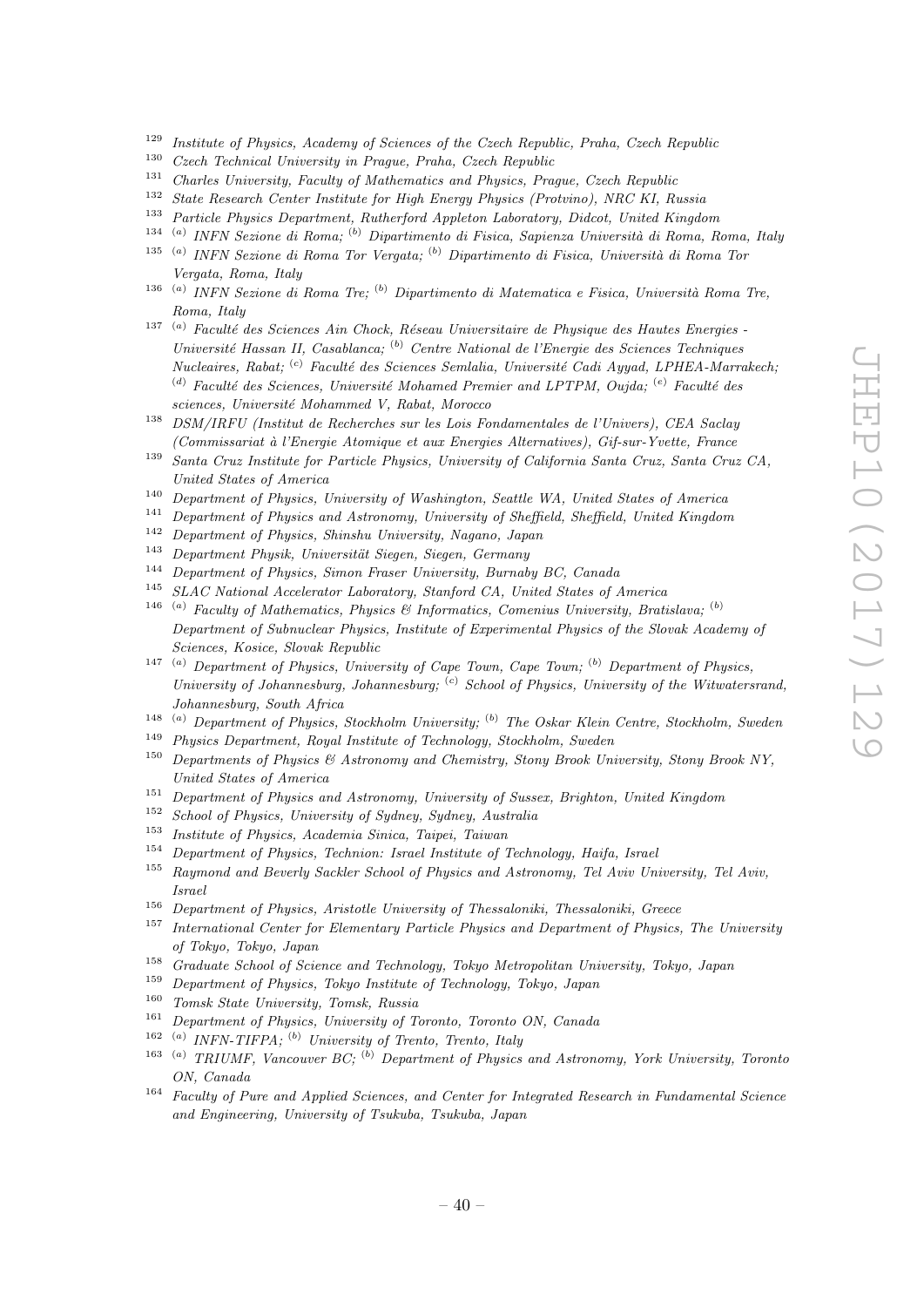- <sup>165</sup> Department of Physics and Astronomy, Tufts University, Medford MA, United States of America
- <sup>166</sup> Department of Physics and Astronomy, University of California Irvine, Irvine CA, United States of America
- <sup>167 (a)</sup> INFN Gruppo Collegato di Udine, Sezione di Trieste, Udine; <sup>(b)</sup> ICTP, Trieste; <sup>(c)</sup> Dipartimento di Chimica, Fisica e Ambiente, Università di Udine, Udine, Italy
- <sup>168</sup> Department of Physics and Astronomy, University of Uppsala, Uppsala, Sweden
- <sup>169</sup> Department of Physics, University of Illinois, Urbana IL, United States of America
- <sup>170</sup> Instituto de Fisica Corpuscular (IFIC), Centro Mixto Universidad de Valencia CSIC, Spain<br><sup>171</sup> Department of Planting Instituto Colombia Vancouver PC Current
- <sup>171</sup> Department of Physics, University of British Columbia, Vancouver BC, Canada
- <sup>172</sup> Department of Physics and Astronomy, University of Victoria, Victoria BC, Canada<br><sup>173</sup> Department of Physics Hairmaits of Wannish Country Haited Kingdom
- <sup>173</sup> Department of Physics, University of Warwick, Coventry, United Kingdom<br> $\frac{174}{17}$  Western University Tribes, Large
- <sup>174</sup> Waseda University, Tokyo, Japan
- <sup>175</sup> Department of Particle Physics, The Weizmann Institute of Science, Rehovot, Israel
- <sup>176</sup> Department of Physics, University of Wisconsin, Madison WI, United States of America
- $1^{177}$  Fakultät für Physik und Astronomie, Julius-Maximilians-Universität, Würzburg, Germany
- $178$  Fakultät für Mathematik und Naturwissenschaften, Fachgruppe Physik, Bergische Universität Wuppertal, Wuppertal, Germany
- <sup>179</sup> Department of Physics, Yale University, New Haven CT, United States of America
- <sup>180</sup> Yerevan Physics Institute, Yerevan, Armenia
- $181$  Centre de Calcul de l'Institut National de Physique Nucléaire et de Physique des Particules (IN2P3), Villeurbanne, France
- <sup>182</sup> Academia Sinica Grid Computing, Institute of Physics, Academia Sinica, Taipei, Taiwan
	- <sup>a</sup> Also at Department of Physics, King's College London, London, United Kingdom
	- <sup>b</sup> Also at Institute of Physics, Azerbaijan Academy of Sciences, Baku, Azerbaijan
	- <sup>c</sup> Also at Novosibirsk State University, Novosibirsk, Russia
	- <sup>d</sup> Also at TRIUMF, Vancouver BC, Canada
	- Also at Department of Physics & Astronomy, University of Louisville, Louisville, KY, United States of America
	- <sup>f</sup> Also at Physics Department, An-Najah National University, Nablus, Palestine
	- <sup>9</sup> Also at Department of Physics, California State University, Fresno CA, United States of America
	- <sup>h</sup> Also at Department of Physics, University of Fribourg, Fribourg, Switzerland
	- Also at II Physikalisches Institut, Georg-August-Universität, Göttingen, Germany
	- <sup>j</sup> Also at Departament de Fisica de la Universitat Autonoma de Barcelona, Barcelona, Spain
	- <sup>k</sup> Also at Departamento de Fisica e Astronomia, Faculdade de Ciencias, Universidade do Porto, Portugal
	- <sup>l</sup> Also at Tomsk State University, Tomsk, Russia
- $<sup>m</sup>$  Also at The Collaborative Innovation Center of Quantum Matter (CICQM), Beijing, China</sup>
- <sup>n</sup> Also at Universita di Napoli Parthenope, Napoli, Italy
- Also at Institute of Particle Physics (IPP), Canada
- <sup>p</sup> Also at Horia Hulubei National Institute of Physics and Nuclear Engineering, Bucharest, Romania
- <sup>q</sup> Also at Department of Physics, St. Petersburg State Polytechnical University, St. Petersburg, Russia
- $r$  Also at Borough of Manhattan Community College, City University of New York, New York City, United States of America
- <sup>s</sup> Also at Department of Financial and Management Engineering, University of the Aegean, Chios, Greece
- <sup>t</sup> Also at Centre for High Performance Computing, CSIR Campus, Rosebank, Cape Town, South Africa
- <sup>u</sup> Also at Louisiana Tech University, Ruston LA, United States of America
- <sup>v</sup> Also at Institucio Catalana de Recerca i Estudis Avancats, ICREA, Barcelona, Spain
- Also at Graduate School of Science, Osaka University, Osaka, Japan
- Also at Fakultät für Mathematik und Physik, Albert-Ludwigs-Universität, Freiburg, Germany